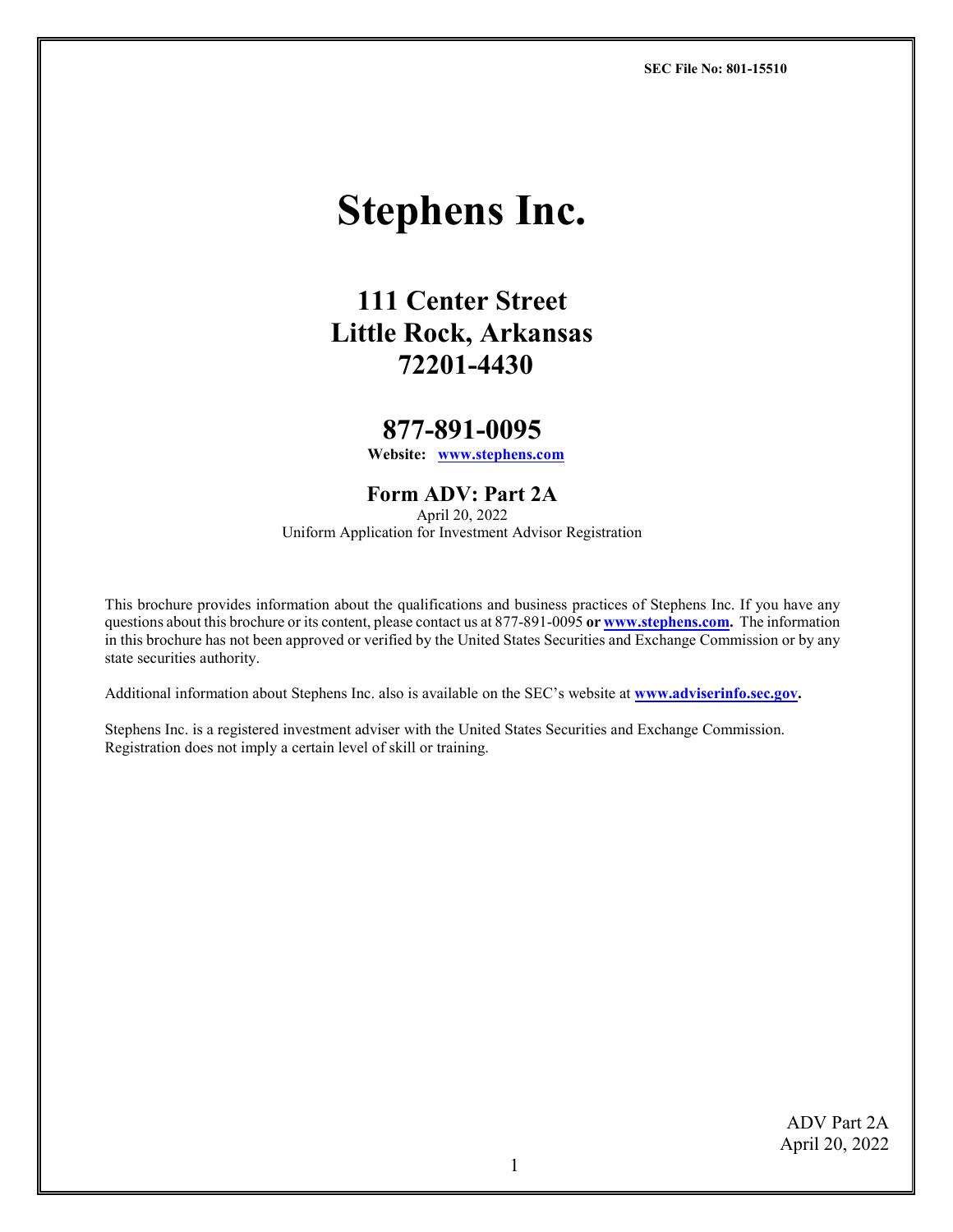# <span id="page-1-0"></span>**Item 2 Material Changes**

This is an update of Form ADV for Stephens Inc. The Stephens Unified Managed Account Program is a new program offered by Stephens Private Client Group.

Our last update was filed with the SEC on March 31, 2022.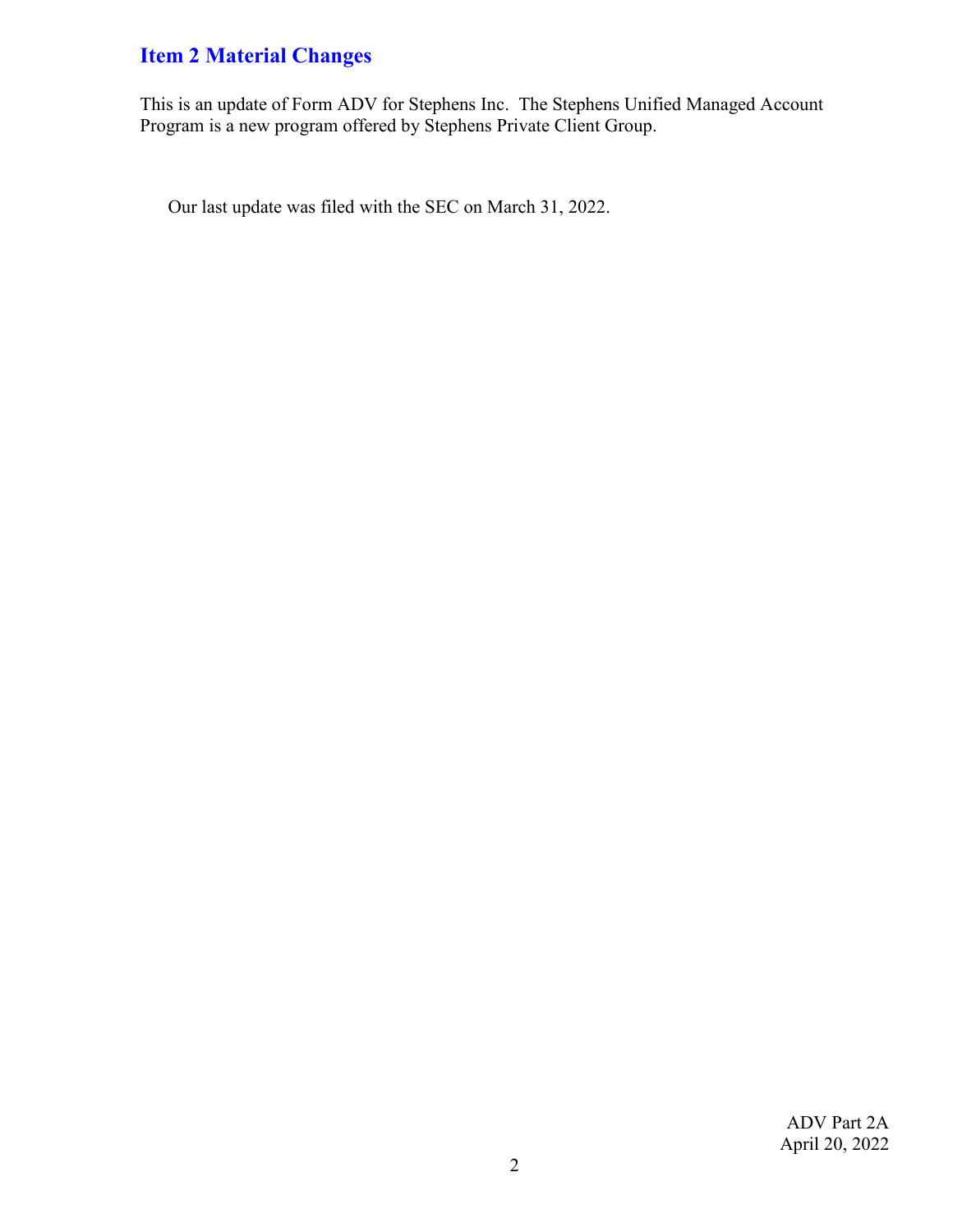# <span id="page-2-0"></span>**Item 3 Table of Contents**

| E. COMPENSATION FOR THE SALE OF SECURITIES AND INVESTMENT PRODUCTS32         |                                       |
|------------------------------------------------------------------------------|---------------------------------------|
|                                                                              |                                       |
| ITEM 6 PERFORMANCE-BASED FEES AND SIDE-BY-SIDE MANAGEMENT 33                 |                                       |
|                                                                              |                                       |
| ITEM 8 METHODS OF ANALYSIS, INVESTMENT STRATEGIES AND RISK OF LOSS 34        |                                       |
|                                                                              |                                       |
|                                                                              |                                       |
|                                                                              |                                       |
|                                                                              |                                       |
| <b>ITEM 10 OTHER FINANCIAL INDUSTRY ACTIVITIES AND AFFILIATIONS 38</b>       |                                       |
|                                                                              |                                       |
|                                                                              |                                       |
| D. ARRANGEMENTS WITH RELATED INVESTMENT ADVISER OR INVESTMENT COMPANIES39    |                                       |
|                                                                              |                                       |
| ITEM 11 CODE OF ETHICS, PARTICIPATION OR INTEREST IN CLIENT TRANSACTIONS AND |                                       |
|                                                                              |                                       |
|                                                                              |                                       |
|                                                                              |                                       |
|                                                                              | $\Lambda$ DV $\overline{\phantom{a}}$ |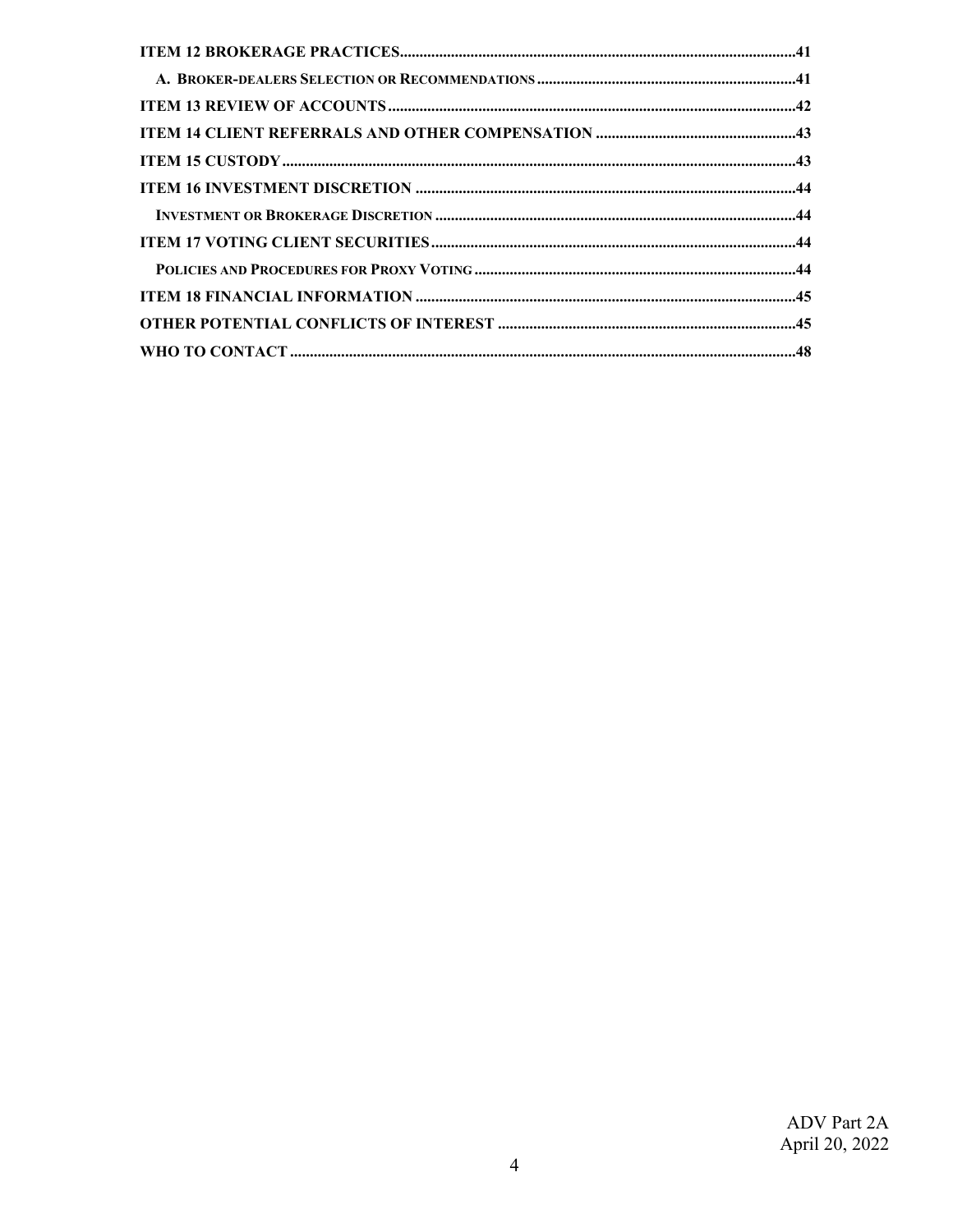# <span id="page-4-0"></span>**Item 4 Advisory Business**

#### <span id="page-4-1"></span>A. **Advisory Firm and Principal Owners**

Stephens Inc. ("Stephens") is an Arkansas corporation, which registered with the SEC as a broker dealer in September 1946. Stephens registered as an investment advisor with the SEC on September 19, 1980 and began providing investment advisory services at that time.

#### *Who Are Our Owners*

Our Firm is owned by SI Holdings Inc. which is a privately held company owned by the Warren A. Stephens Trust which is controlled by Warren A. Stephens. Stephens is owned by the following individuals and entities in the percentages noted:

| Warren A. Stephens                     | $100\%$ , Trustee of |
|----------------------------------------|----------------------|
| Warren A Stephens Revocable Trust #Two | 100%, which owns     |
| <b>Stephens Financial Services LLC</b> | $100\%$ , which owns |
| SI Holdings Inc.                       | $100\%$ , which owns |
| Stephens Inc.                          |                      |

## <span id="page-4-2"></span>B. **The Types of Investment Advisory Services We Provide**

We provide investment advisory services to individuals, pension plans, foundations, corporations, other business entities and other types of clients. Our investment focus is on US equity securities, fixed income securities, mutual funds, exchange-traded securities, American depository receipts of foreign companies, options, commodities and other types of securities that may be purchased for client accounts depending on the investment objective of the client.

Stephens also provides advice to certain clients regarding private equity investments, precious metals, other pooled investment vehicles and other investments.

## <span id="page-4-3"></span>C. **Advisory Services**

Stephens's investment advisory services seek to tailor an investment program for the financial goals and objectives of a particular client. When we are engaged as an investment advisor, the client typically pursues one or more of our investment strategies. Clients may impose investment restrictions on their accounts, such asrestrictions on investing in particular securities or types of securities or restrictions on investing in particular industries.

Except with respect to the payment of the fees or service charges or for correction of errors, Stephens is not authorized to withdraw or transfer any money, securities, or property out of a client's account, without authorization from the client.

Client acknowledges and understands that brokerage or securities transaction execution services provided by any person or entity other than Stephens or Pershing are separate from and in addition to the wrap fee for the account. Additionally, regular service charges shall apply to client's account for brokerage services other than securities execution services provided by Stephens.

Stephens and its affiliates performs advisory and/or brokerage services including investment reporting for various clients, and Stephens gives advice or take actions for other clients that differ from the advice given or the timing or the nature of any action taken for your account. In addition, Stephens may, but is not obligated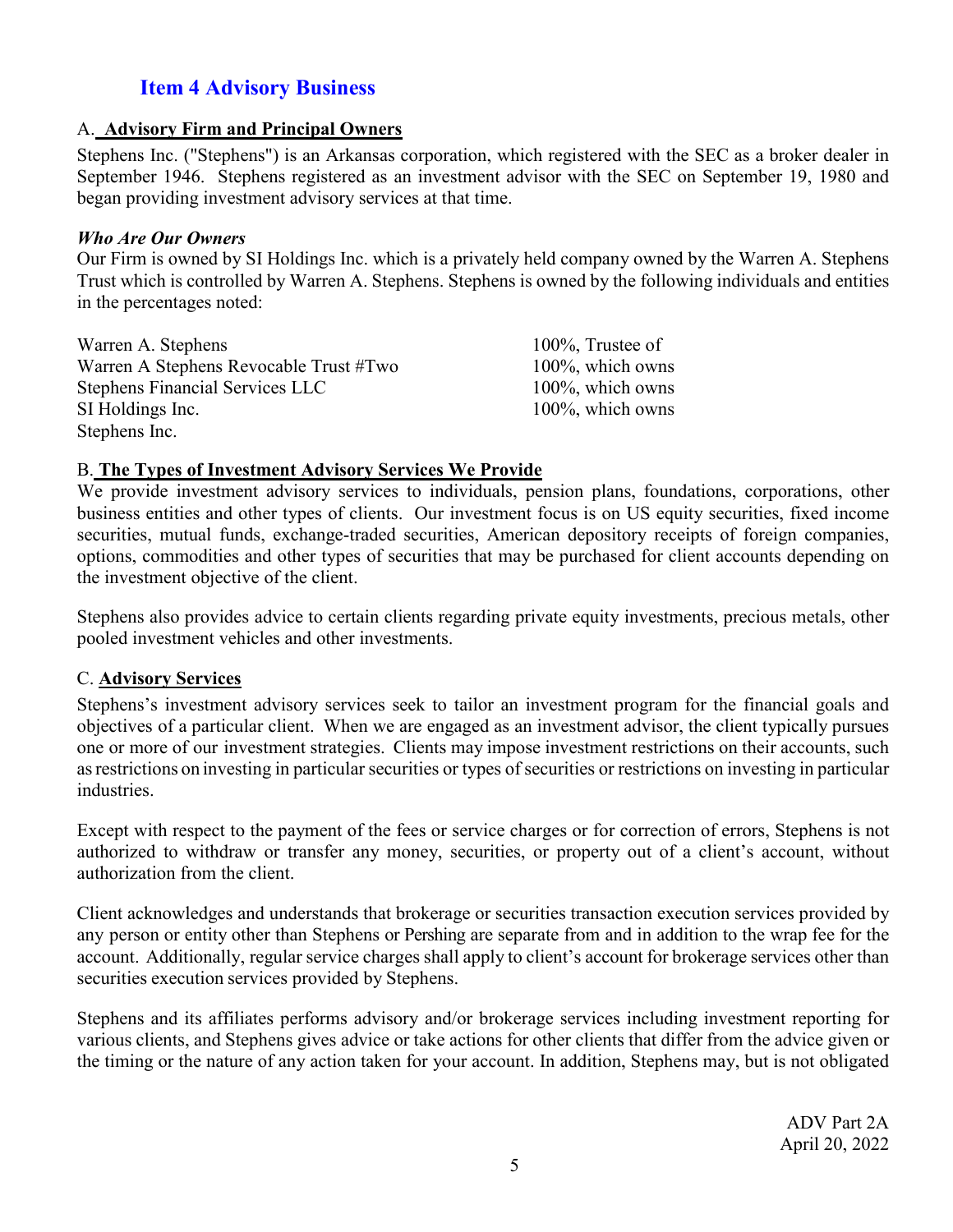to, purchase or sell or recommend for purchase or sale any security, which Stephens or any of its affiliates may purchase or sell for their own accounts or the account of any other client.

Stephens and Pershing will not charge commissions on securities transactions that are executed through Stephens or Pershing for these accounts. Your account would be responsible to pay any commission charges imposed by any other brokerage firm on any securities transactions executed through any other brokerage firm, and such charges would be in addition to the wrap fee and any other applicable charges incurred by your account. By executing trades through Stephens with Pershing, your account might forego benefits, such as participation in block trades or negotiated transactions that might be available through other brokerage firms.

On June 5, 2019, the Securities and Exchange Commission issued its interpretation of the Standard of Conduct for Investment Advisers and rescinded certain previously issued no action letters. As a result of these changes, Stephens will not seek to enforce any provision of an investment advisory agreement with a retail investor which discharges Stephens or its agents from liability to the retail investor client.

For ERISA IRA accounts, when Stephens provides non-discretionary investment advice to the client regarding such an account, we are fiduciaries within the meaning of Title I of ERISA and/or the Internal Revenue Code, as applicable, which are laws governing retirement accounts. The way we are compensated can create conflicts of interest, so we have established procedures which require us to act in the client's best interest and not put our interest ahead of the client's. This is discussed further in Item 5.C.

## **Stephens Insured Bank Sweep Program**

Stephens makes available to clients whose accounts are custodied at Pershing the opportunity to participate in the Stephens Insured Bank Sweep Program (the "Bank Sweep Program"). In this program all of the uninvested cash in a client's account is automatically deposited, or "swept" into FDIC insured, interestbearing deposit accounts at one or more banks, which participate in the Bank Sweep Program. None of the banks participating in the Bank Sweep Program are owned by or affiliated with Stephens. When a client signs an account agreement with Stephens, participation in the Bank Sweep Program is automatic unless the client elects not to participate and "opts out" of the Bank Sweep Program. For more information about the Bank Sweep Program please review these important disclosures at [www.stephens.com/investment-disclosures/](http://www.stephens.com/investment-disclosures/) which are incorporated by reference into this Form ADV Part 2A.

Stephens offers the Bank Sweep Program as a service and is not obligated to offer this or any sweep product or to make available to a sweep product that offers a rate of return that is equal to or greater than other comparable products or investments. The interest rates paid on Deposit Accounts at a Bank may be higher or lower than the interest rates available to depositors making deposits directly with the Bank or other depository institutions in comparable accounts and for investments in other cash equivalent investments through Stephens.

The Bank Sweep Program is not available to ERISA plans with accounts at Stephens such as employee benefit plans, retirement plans, defined contribution plans, defined benefit plans, (collectively, "ERISA accounts") or to traditional and rollover IRA Accounts Roth, SEP, SIMPLE and inherited individual retirement accounts ("IRAs"); Keogh plans; and Coverdell education savings accounts. Uninvested cash in ERISA and IRA accounts is swept into money market mutual funds selected by the client.

**The Bank Sweep Program is designed to temporarily hold cash balances in your investment account, and is not designed to act as a retail bank account, nor a long-term, ongoing investment option. If you desire, as part of an investment strategy or otherwise, to maintain a cash position in your Stephens account for other than a short period of time and/or are seeking the highest yields currently available in the market for your cash balances, please contact your Financial Consultant to discuss investment**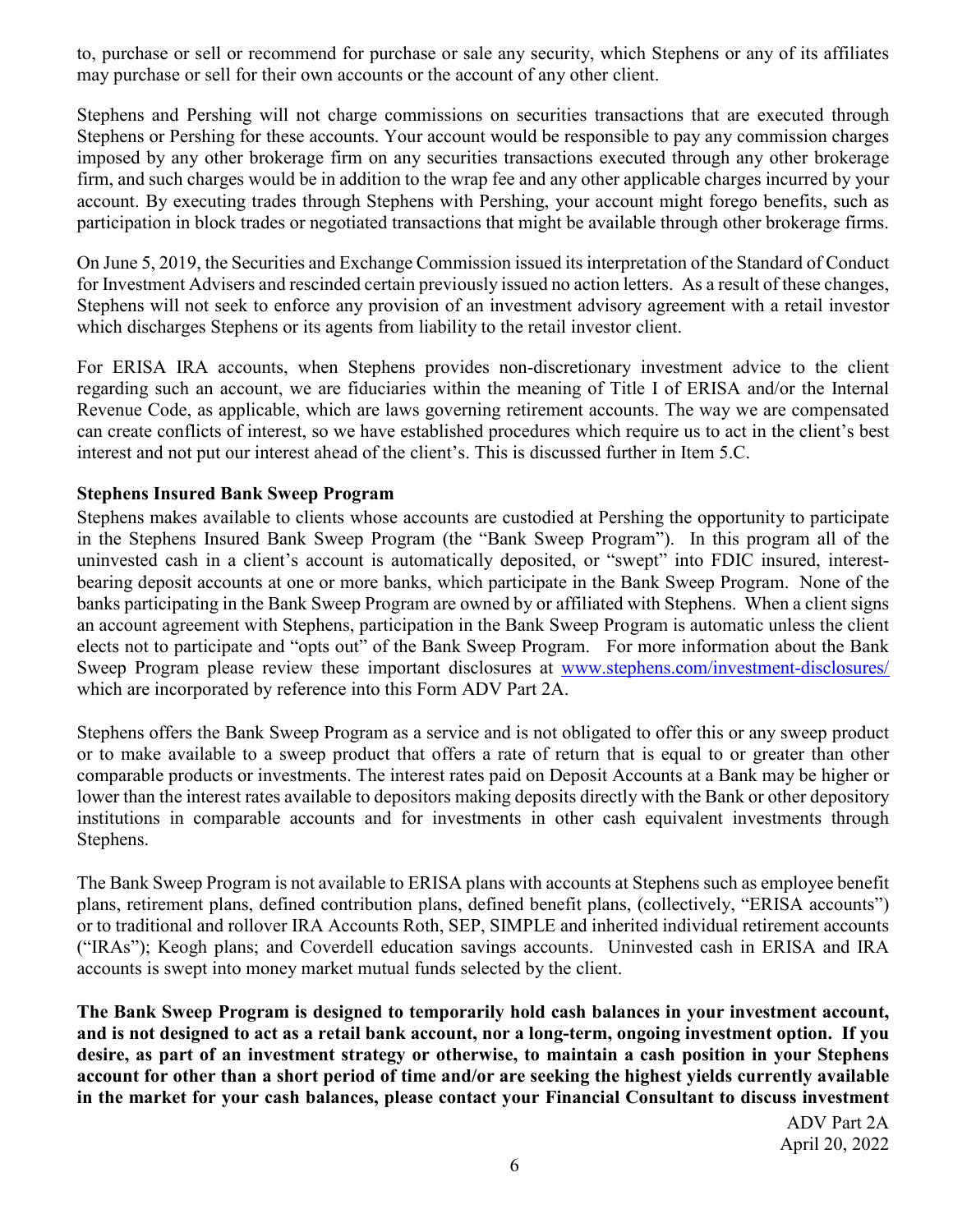**options that are available outside of the Bank Sweep Program to help maximize your potential return consistent with your investment objectives, liquidity needs and risk tolerance. Please note, however, that available cash accumulating in your Stephens account will not be automatically swept into any investment you purchase outside of the Bank Sweep Program.**

Nothing obligates you to participate in the Sweep Program. You may receive a higher rate of return through products offered outside the Sweep Program, including Money Market Funds offered through your account with Stephens and Pershing.

Each Deposit Account constitutes a direct obligation of the Bank and is not directly or indirectly an obligation of Stephens or Pershing. Stephens and Pershing do not guarantee in any way the financial condition of the Banks and are not responsible for any insured or uninsured portion of a Deposit Account.

## <span id="page-6-0"></span>D .**Wrap Fee Programs**

## *Our Separately Managed Account Advisory Programs*

We offer investment management on a discretionary basis in some programs and on a non-discretionary basis through separately managed accounts in the other programs.

In addition to other indications of individual ownership, including the right to withdraw, hypothecate, vote, or pledge securities held in the wrap fee client's account, a wrap fee client has the ability to place limitations and/or restrictions on the investments in their portfolio. Where restrictions are imposed, Stephens will manage the client's portfolio investments to comply with these restrictions, but the investment performance of the client's account will likely differ (positively or negatively) from other clients following a similar investment strategy, that is not subject to the same restrictions. The minimum account size for wrap fee programs varies from program to program, and a person considering a wrap fee program should review the disclosure document provided by Stephens of the applicable program for details regarding the operation of the program, its risks, fees, and other charges. See Item 5 for further discussions on fees.

In determining the suitability of an investment strategy for a particular wrap fee program client, we rely on the information provided by the client regarding the financial objectives of the client for each account. This information comes from, among other sources, personal interviews with the client and written questionnaires completed by the client and other communications with the client or its representative regarding the client's situation, investment objectives, risk tolerances and investment restrictions, if any. Our strategies are not appropriate for all investors, and investors should only invest a portion of their portfolio in these programs.

# <span id="page-6-1"></span>**Discretionary Wrap Programs**

In the following types of separately managed accounts, we have the discretionary authority to determine the securities, and the amount of securities, to be bought and sold for our clients without obtaining specific client consent. The discretionary authority regarding investments may, however, be subject to certain restrictions and limitations placed by the client on transactions in certain types of securities or industries or to restrictions or limitations imposed by applicable regulations. Stephens seeks to fully invest cash balances at all times, investing assets otherwise un-invested in the Bank Sweep Program, or for Employee Retirement Income Security Act ("ERISA") and Individual Retirement Account ("IRA") accounts in money market mutual funds.

# **Professional Wealth Management Program**

Professional Wealth Management ("PWM") Program is an investment advisory program offered by Stephens. Clients receive advice from seasoned professional managers, with individual attention to the client's investment needs and objectives. Stephens or the Professional Wealth Management Financial Consultants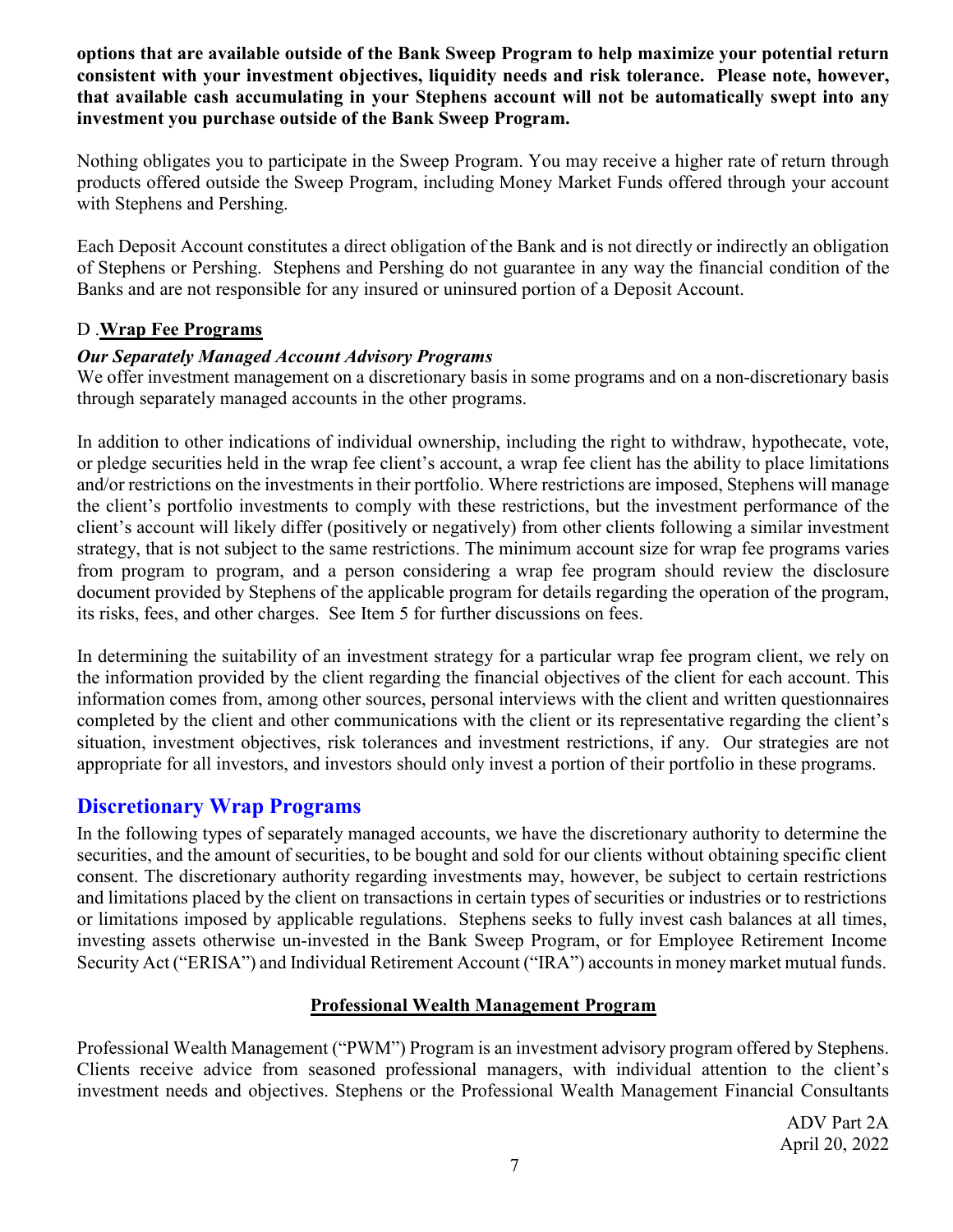("PWM FC") also provide brokerage and other services to certain clients or engage in other functions and duties associated with the Stephens' business as advisor or as broker/dealer, to which they may devote as much time as necessary.

In the PWM, Stephens provides investment management services for client assets on a discretionary basis, utilizing strategies that include equity, fixed income, mutual funds, exchange traded funds and, in some cases, alternative investments. The goal of the PWM Program is to pursue an investment program to address the client's investment objectives subject to market conditions. In balancing the potential return for a client's portfolio against the risk exposure in the portfolio, the PWM FCs consider the risk tolerances of the client, and discuss with the client their investment objectives. The client's stated investment objectives and other information provided by the client, leads to an asset allocation strategy designed to seek to achieve returns based on and commensurate with the client's risk tolerance and time horizon, without exposing the client's portfolio to excessive risks.

#### \*\*\*\*\*\*\*\*\*\*\*\*\*\*\*\*\*\*\*\*\*\*\*\*\*\*\*\*\*\*\*\*\*\*\*\*\*\*\*\*\*\*

#### **Stephens Capital Management Discretionary Program**

In the Stephens Capital Management Discretionary Program ("SCMD"), seasoned professional registered personnel of SCM ("Investment Advisor Representatives") manage client assets on a discretionary basis, utilizing both equity and fixed income strategies and, in some cases, alternative investment classes. The goal of SCMD is to seek to earn a high total return on investments for the client consistent with the client's investment objectives and investment strategies, subject to market conditions.. From time to time investments include mutual funds.

Investment Advisor Representatives are responsible for making day-to-day discretionary investment decisions subject to oversight and review by the SCM Supervisory Principals.

## **\*\*\*\*\*\*\*\*\*\*\*\*\*\*\*\*\*\*\*\*\*\*\*\*\*\*\*\*\*\*\*\*\*\*\***

#### **Stephens Capital Management Fixed Income Strategy Program**

In the Stephens Capital Management Fixed Income Strategy Program ("SCM-FIS"), Stephens Capital Management ("SCM") manages client assets on a discretionary basis using a fixed income strategy. The SCM-FIS is overseen by the Fixed Income Strategy Investment Committee ("Investment Committee"), which has overall responsibility for investment policy, strategy and advises on security selection parameters. SCM investment advisory representatives make day-to-day investment decisions for accounts advised in the SCM-FIS program within the parameters set forth by the Investment Committee.

The Investment Committee is composed of Larry Bowden, Troy Clark, David Moix, AbigaiI Buchanan, Larry Middleton and Bo Brister and seeks to provide consistent performance by actively managing portfolios based on a top down macro investment strategy that adjusts duration and sector allocations on the investment committee's market views in accordance with evolving economic data, developments and themes. Collectively, the Investment Committee members have in excess of 160 years of investment related experience.

The investment committee employs a strategy of disciplined management of portfolios constructed primarily of investment grade US government, US government agency and corporate bonds with the objective of maximizing risk-controlled returns over full market cycles. The goal of the SCM-FIS program is to seek to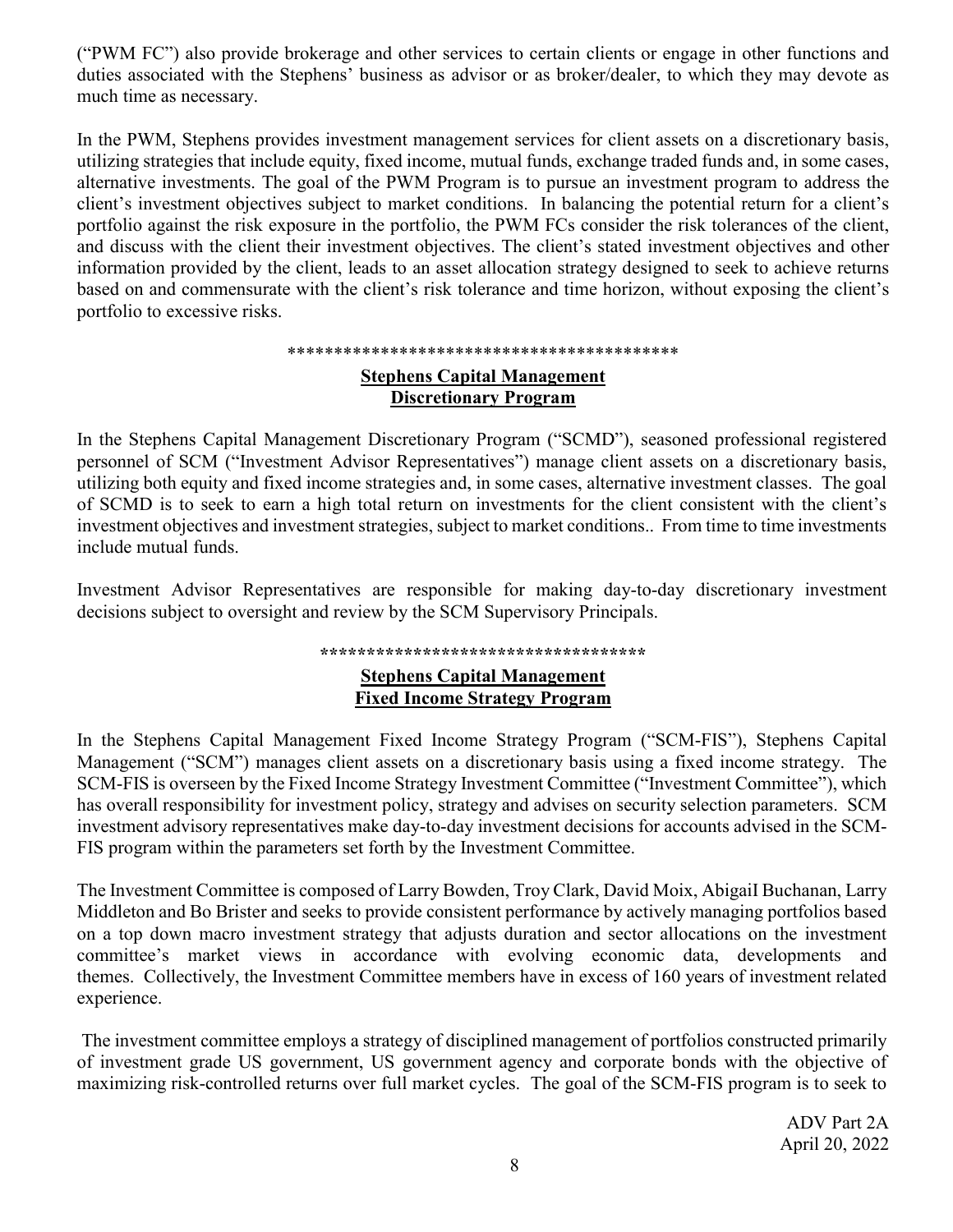earn a high total return on income securities for the client consistent with the client's investment objectives subject to market conditions. SCM-FIS seeks to fully invest cash balances into investment grade debt instruments.

Clients choosing the Fixed Income Strategy will own a portfolio comprised of U.S Treasury securities, Government Agency securities, mortgaged backed securities, structured products, municipal bonds and investment grade corporate bonds. Clients may elect to direct deviations from the parameters set forth herein in the management of their particular accounts in appropriate cases. The average maturity of the portfolios will be managed to take advantage of the Investment Committee's outlook for interest rates.

The style of management of the fixed income portfolios managed in the SCM-FIS is duration management.

#### \*\*\*\*\*\*\*\*\*\*\*\*\*\*\*\*\*\*\*\*\*\*\*\*\*\*\*\*\*\*\*\*\*\*\*\*\*\*

#### **Stephens Spectrum Program**

In the Stephens Spectrum Program ("SSP"), SCM manages client assets on a discretionary basis, utilizing primarily mutual funds and exchange traded funds representing a broad spectrum of equity and fixed income markets. In addition, SCM may invest in funds that seek capital appreciation primarily through short positions in domestically traded equity securities and indices.

All accounts are advised and managed by the Spectrum Investment Committee, which has overall responsibility for investment policy, strategy and security selection. The Spectrum Investment Committee is responsible for making day-to-day investment decisions. The goal of SSP is to seek to earn a high total return on investments for the client consistent with the client's asset allocation boundaries.

Prior to January 1, 2022, this program was known as the Asset Allocation and Advisory Services Program (AAA).

## \*\*\*\*\*\*\*\*\*\*\*\*\*\*\*\*\*\*\*\*\*\*\*\*\* **Stephens Equity Focused Strategy Discretionary Program**

The Stephens Equity Focused Strategy ("SEFS") is a concentrated investment strategy offered through Stephens Inc. for institutions and high net worth clients. This strategy is speculative in nature and is only appropriate for investors whose objectives include speculation. In the SEFS program, a seasoned investment professional of Stephens ("SEFS Portfolio Manager") manages client assets on a fully discretionary basis utilizing the SEFS strategy. This strategy evaluates securities based on certain enumerated qualitative and objective factors and purchases these securities for clients through separate accounts. Securities purchased in the SEFS strategy may or may not be followed by the Stephens Research Department. If the security is followed by Stephens Research, it must carry an Overweight rating at time of initial purchase. However, but if the security is downgraded, it will not be forced to be removed from the portfolio and, in fact, additional shares of the security may be purchased. The SEFS Portfolio Manager selects the specific securities to be purchased in the portfolio subject to oversight by the SEFS Investment Committee. The goal of the SEFS strategy is to seek to earn a high total return on investments for the client consistent with the client's investment objectives and investment strategies, subject to market conditions and available investment opportunities. Although the SEFS seeks to fully invest cash balances, during certain market conditions and depending on available investment opportunities there can be times when significant cash balances may be carried. The portfolio of securities in the SEFS strategy is highly concentrated, and the strategy can be volatile. The SEFS strategy should only be utilized by investors whose investment objectives include speculation and only a portion of a client's total investable assets should be invested in the SEFS strategy.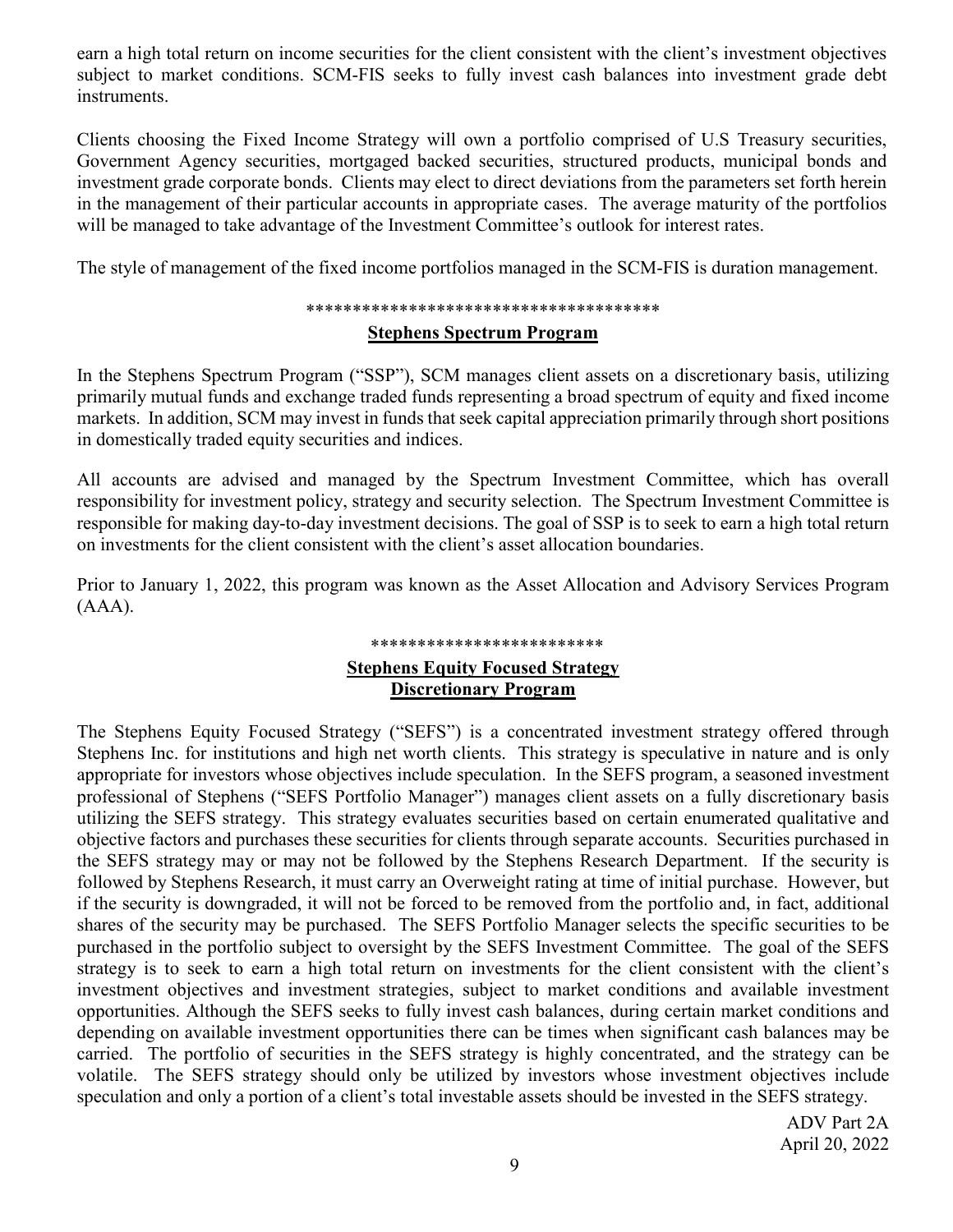The SEFS Portfolio Manager is responsible for making day-to-day discretionary investment decisions subject to oversight and review by the SEFS Investment Committee. SEFS is a highly concentrated investment strategy and un-invested assets will be placed in the Bank Sweep Program, or for ERISA or IRA accounts in money market mutual funds until invested in portfolio companies.

#### \*\*\*\*\*\*\*\*\*\*\*\*\*\*\*\*\*\*\*\*\*\*\*\*\*

#### **Stephens Fixed Income Management**

Stephens Fixed Income Management ("SFIM") is a division of Stephens. SFIM manages client assets on a discretionary basis, under the Stephens Fixed Income Management program. All accounts are advised and managed by the Fixed Income Management Committee. The goal of SFIM is to seek to earn a high return on income investments for the client consistent with the client's investment objectives subject to market conditions. SFIM seeks to fully invest balances at all times. The portfolio objective will be to invest in fixed income securities and money market funds, which invest in fixed income securities.

#### <span id="page-9-0"></span>*Limited-Discretionary Wrap Programs*

Stephens provides wrap fee programs in which client assets are managed by designated third party Sub-Advisors. Under these programs, the Sub-Advisor provides discretionary investment management services for the management of client assets. Each client enters into an investment advisory agreement with Stephens. The Sub-Advisor in turn has a separate Sub-Advisory agreement with Stephens. The client pays an agreed fee quarterly in advance to Stephens, based on the net value of the assets under management that covers the advisory fees of both Stephens and the Sub-Advisor. Stephens seeks to fully invest cash balances at all times, investing assets otherwise un-invested in the Bank Sweep Program, or for ERISA or IRA accounts in money market mutual funds.

#### \*\*\*\*\*\*\*\*\*\*\*\*\*\*\*\*\*\*\*\*\*\*\*\*\*

## **Stephens Allocation Strategies Program Limited -Discretionary**

The Stephens Allocation Strategies ("SAS") Program is an asset allocation program sponsored and administered through Stephens whereby the client is offered a strategy of purchasing a portfolio of "no load" or "load waived" mutual funds and Exchange Traded Funds ("ETFs") representing a broad spectrum of equities and fixed income markets through Stephens. Mutual funds and ETFs are collectively referred to as "Funds" in this document.

#### *Fund's Strategies*

Stephens, acting as the registered investment advisor manages the selection of Funds representing each asset class included in the SAS Asset Allocation Models in the SAS program and establishes standard SAS model asset allocation portfolios for differing risk and time horizon parameters. Ongoing investment monitoring, fund replacement, periodic rebalancing, investment performance measurement and quarterly reporting are provided by Stephens.

Based on individual consultations with the client and their investment objectives, a SAS asset allocation model recommendation is selected by Stephens for the client's account, intended to reflect the investment objectives, risk tolerance and investment time horizon communicated to Stephens by client. Following client's approval of the recommended asset allocation, Stephens will initiate and execute all transactions that are required to manage the client's account in accordance with such asset allocation. Best execution is sought for all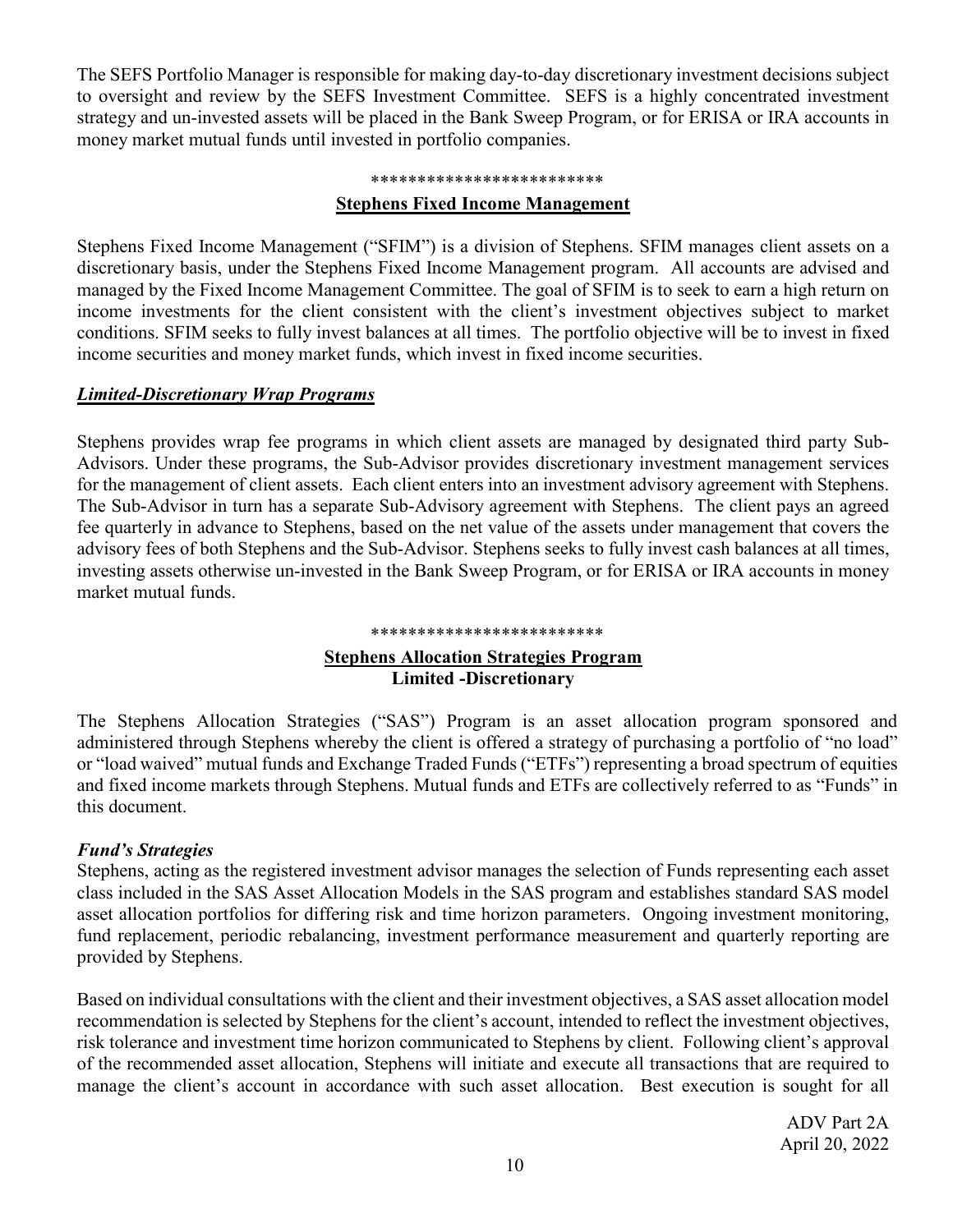transactions. Stephens has investment discretion to change the funds representing any asset class, to add or eliminate asset classes from the asset allocation model and to adjust the standard SAS asset allocation models, all consistent with the client's investment profile as communicated to Stephens.

Stephens will periodically review client portfolio holdings to determine whether advisory clients who hold mutual fund positions are invested in appropriate share classes for the mutual fund positions in their accounts. In the event 12b-1 fees are received on advisory client holdings, these will be rebated to the advisory client.

#### \*\*\*\*\*\*\*\*\*\*\*\*\*\*\*\*\*\*\*\*\*\*\*\*\*\*\*\*\*\*\*\*\*\*\*\*\*\*\*\*\*\*

# **Stephens Managed Assets Program (Limited -Discretionary)**

The Stephens Managed Assets Program ("MAP") is an asset allocation program sponsored by Stephens wherein Stephens manages the account or the client selects one or more participating investment managers (the "Sub-Advisors") to direct the investment of client's assets. In this program, Stephens acts as the registered investment advisor establishing a separate account for the client. A separate account is a portfolio of individual securities privately managed for the client which includes a mix of equity securities, fixed income securities, cash equivalents and other investments. Where the client chooses to engage one or more Sub-Advisors, the Financial Consultant ("FC") will assist in selecting the particular Sub-Advisors to manage or assist Stephens in managing the client's assets based upon the client's investment objective as described below.

# *MAP Investment Option --The Strategy*

A strategy is customized for the client by using sub-accounts ("Sub-Accounts") which follow a strategy of Stephens or various Sub-Advisors selected by the client. Stephens will recommend Sub-Advisors to the client from the list of Sub-Advisors, which are included in Stephens' list of available Sub-Advisors for the MAP Program. The client's stated investment objectives and other information provided by client, leads in most situations to an asset allocation strategy designed to seek to achieve returns based on and commensurate the client's risk tolerance and time horizon, without exposing the client's portfolio to excessive risks. Sub-Advisors not currently available through Stephens may be added, at Stephens' sole discretion.

In the MAP Program, certain Sub-Advisors provide Stephens with their Model Portfolios, and Stephens can deviate from the recommended Models if it deems appropriate. In these instances Stephens has discretion over the client's assets in the Sub-Account rather than the Sub-Advisor. Where the Sub-Advisors selected by the client manage client's assets directly rather than through a Model, the Sub-Advisor has discretion over client's account.

Each Sub-Advisor will be responsible for complying with all legal and regulatory requirements applicable to its activities as manager of funds in Sub-Accounts they manage.

If Stephens removes a Sub-Advisor from the list of Sub-Advisors available through Stephens, Stephens will recommend that the client transfer management of any assets previously managed by the removed manager to a new Sub-Advisor or Sub-Advisors, selected by client and included on the list of Sub-Advisors available through Stephens. Stephens will review the investment activities of the Sub-Advisors in management of assets and provide regular reports on the status and performance of the Sub-Advisors.

Stephens will execute all transactions in client's account following the instructions of the client and/or the designated Sub-Advisor(s), unless the investment is below the minimum amount of shares allowed to trade.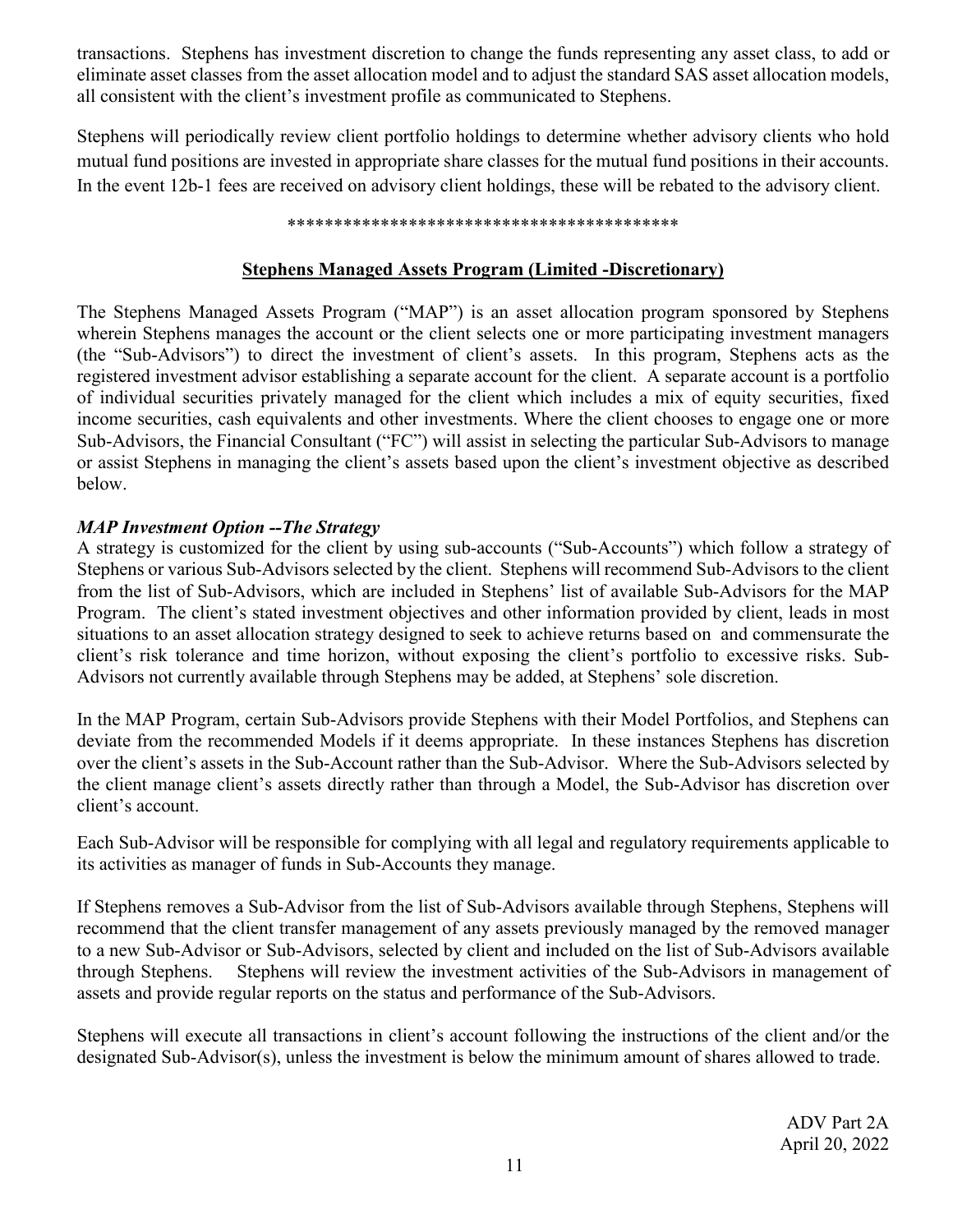Information about the client is communicated to Stephens and to the Sub-Advisers on the initial opening of the advisory account and from time to time, thereafter. An Agreement and Advisory Contract must be completed by each client and maintained by Stephens. The Agreement contains account name and address, investment objective and specific financial information. Client information may be updated from time to time upon notification from the client of any material changes and noted within the client file.

#### \*\*\*\*\*\*\*\*\*\*\*\*\*\*\*\*\*\*\*\*\*\*\*\*\*\*\*\*\*\*\*\*\*\*\*\*\*\*\*\*\*\*

#### **Stephens Unified Managed Account (Limited -Discretionary)**

<span id="page-11-0"></span>The UMA Program is a wrap fee program sponsored by, and administered through, Stephens that offers clients the ability to integrate investment products into a single advisory account. The program allows clients to construct a portfolio with allocations to various strategy "sleeves," which consist of any of the following investment products ("Products"): (i) mutual funds; (ii) exchange traded funds ("ETFs"); and (iii) securities selected in Model Portfolios by one or more Sub-Advisors. Where the client chooses to engage one or more Sub-Advisors, the FC will assist in selecting the particular Sub-Advisors to manage or assist Stephens in managing the client's assets based upon the client's investment objective as described below.

#### **The Strategy**

The UMA Program is based on asset allocation among various strategy "sleeves." Based upon the client's stated investment objectives and other information provided by client, an asset allocation strategy is developed to seek to achieve returns based on and commensurate with the client's risk tolerance and time horizon, without exposing the client's portfolio to excessive risks. The FC, with approval from the client, can select any asset allocation as long as at least two strategy "sleeves" are chosen. Stephens selects the Products that are available in the UMA Program and determines which "sleeve" will contain each product based upon its respective investment strategy. Products offered in the UMA Program do not represent the full spectrum of products available through other programs offered by Stephens. Products available in the UMA Program may be subject to certain investment minimums, as may be determined by Stephens and/or the relevant Sub-Advisor or Fund. Products not currently available in the UMA Program may be added at Stephens' sole discretion.

In the UMA Program, Stephens has investment discretion to change the Product selections within each asset allocation "sleeve." With the client's written consent, Stephens will add or remove asset classes or otherwise adjust the asset allocation that was approved by the client as long as the assets remain in the UMA program.

If Stephens removes a Product from the list of products available in the UMA Program, Stephens will notify the FC of the change and provide 30 days' notice to implement a change to another Product within that "sleeve" or contact the client and discuss changes to the overall asset allocation. After the 30-day period, Stephens will select the replacement Product. Stephens will review the performance of the Products and the FC can provide regular reports on the status and performance of the Products to the client.

Pershing will execute all transactions on Stephens' behalf in client's account following the instructions from the FC, the client or the designated Sub-Advisor(s), unless the investment is below the minimum amount of shares allowed to trade.

Information about the client is communicated to Stephens and to the Sub-Advisors on the initial opening of the advisory account and from time to time, thereafter. An Agreement and Advisory Contract must be completed by each client and maintained by Stephens. The Agreement contains account name and address, investment objective and specific financial information. Client information may be updated from time to time upon notification from the client of any material changes and noted within the client file.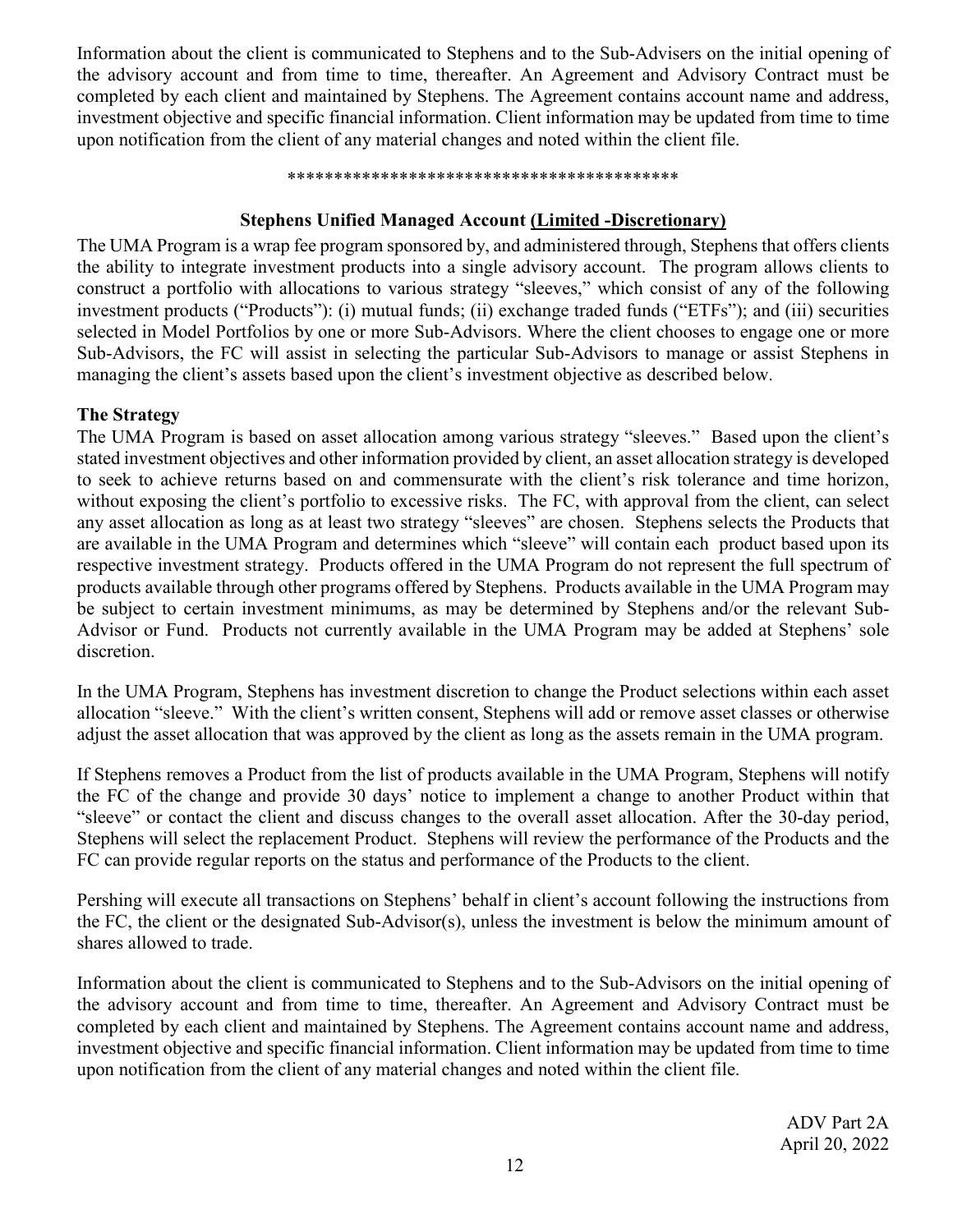Generally, outside managers in the UMA Program either provide Pershing with their model portfolio or direct their trading to Pershing for execution. In both of these situations, Pershing executes these trades at no additional charge to the clients because execution charges are included in the "wrap fee" the client pays Stephens. However, to achieve best execution and for other reasons, outside managers have the ability to trade away from Pershing. When outside managers trade away from Pershing, clients will incur additional for fixed income securities. The additional fees are per bond or on a per transaction basis which are embedded in the net price you receive. The number of managers in the UMA Program that direct trades to other broker-dealers can change as managers are added or removed from the program.

## **Account Rebalancing**

Stephens will review UMA Program accounts annually for drift based on their initial allocations to the various strategy "sleeves." Accounts with absolute variances of 3% or more from their "sleeve" allocations will be rebalanced. In taxable accounts, rebalancing may cause a taxable event, and you should consult your tax advisor.

## **Stephens Unified Managed Account Program**

In the UMA advisory program, we offer a wide range of investment strategies provided by Stephens, Sub-Advisors, and Funds that we have selected and approved. If Sub-Advisors or Funds have more than one strategy, we may include only some of those strategies in the program, and may assign different statuses to different strategies.

Our UMA Investment Committee evaluates Sub-Advisors and their strategies and Funds. Sub-Advisors and strategies and Funds may only participate in UMA if they are on the Stephens approved list. Our Investment Committee has developed a disciplined process for evaluating investment managers. Our research is focused on a review of both qualitative and quantitative factors; factors that are designed to deliver a wealth of detailed information about the investment products available through this advisory program.

The client will select investments or an investment strategy or strategies following discussion with Stephens' FC about their investment objectives, the recommended allocation and potential Sub-Advisors and/or Funds with which to implement proposed strategies. When the client approves a proposed strategy, the client's account may be established and assets placed with the agreed Sub-Advisor(s) and Funds.

Sub-Advisors and Funds in a client portfolio are considered for replacement under some the following circumstances:

- Change of client's investment situation or goals;
- Sub-Advisor or Fund philosophy changes;
- Sub-Advisor or Fund exposes client's account to investment style change;
- Sub-Advisor firm or Fund undergoes ownership change or major personnel change;
- Sub-Advisor or Fund performance lags peer group benchmarks;
- The FC or client determines to effect a change; or
- Sub-Advisor or Fund holds an unnecessarily large cash position.

## **Sub-Advisor Fees**

Where Sub-Advisors are selected, we, on your behalf, pay a part of the fee we receive from you to the Sub-Advisor for services provided to you. The portion of the asset-based fee paid by Stephens depends upon the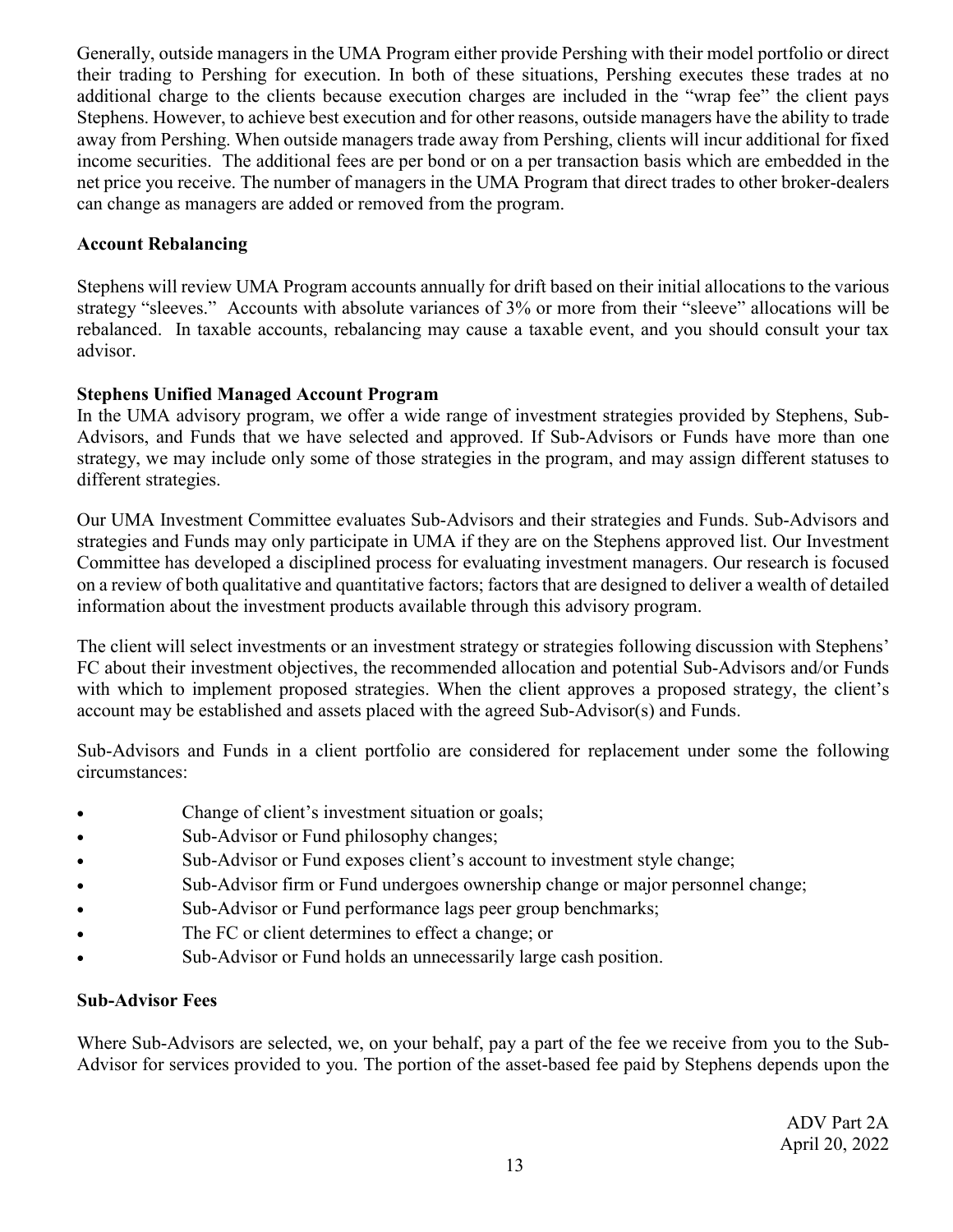asset class, the investment style, the total amount of assets allocated to the Sub-Advisor in the program and the assets in a client account. Stephens generally pays the Sub-Advisors between .25% and .55%.

#### \*\*\*\*\*\*\*\*\*\*\*\*\*\*\*\*\*\*\*\*\*\*\*\*\*\*\*\*\*\*\*\*\*\*\*\*\*\*

## **Stephens Small-Mid Cap Core Growth Program**

Stephens Small-Mid Cap Core Growth Program (SMID) is an investment advisory wrap program of Stephens. The investment portfolio of SMID Core accounts is managed by Stephens Investment Management Group, LLC (SIMG), and an affiliate of Stephens. SIMG was organized in July 2005 and is registered with the SEC as an investment advisor. SIMG will manage and direct the investment of the assets in each SMID Core program client's account on a discretionary basis in accordance with its small and mid-cap equity investment style and on the basis of the individual objectives and needs of the client within the criteria established by the SMID Core program. SIMG personnel also provide services to other clients and to other products or programs.

In the SMID Core program, SIMG will establish the investment policy and strategy for the portfolio, make the selections of securities to be included in the portfolio and make the day-to-day investment decisions. The goal of SIMG is to seek growth of the equity value of a portfolio of small and mid-cap equity investments for clients, consistent with clients' investment objectives.

SIMG will attempt to identify core growth stocks among stocks of companies that have a market capitalization at the time of purchase no larger than the market capitalization of the largest company then included in the Russell 2500<sup>TM</sup> Growth Index, using a disciplined bottom-up approach, employing financial screening techniques, fundamental research and the portfolio managers' judgment, with a focus on identifying small cap companies and mid-cap companies believed to have above-average potential for equity growth. *The Russell 2500TM Index is a trademark/service mark of the Frank Russell Company. Russell® is a trademark of the Frank Russell Company.* The portfolio benchmark is the Russell 2500<sup>TM</sup> Growth Index. The Russell 2500<sup>TM</sup> Growth Index measures the performance of those Russell 2500™ companies with higher price-to-book ratios and higher forecasted growth values. SIMG seeks, as a rule, to fully invest cash balances.

SIMG intends to invest SMID Core assets primarily in long positions in equity securities. However, from time to time SIMG invests SMID Core assets in other types of securities, including without limitation, short term fixed income securities, exchange-traded funds and other investment company securities, and stock index futures.

Investments to be made through the SMID Core program are expected to be concentrated in investments in equities of small- and mid- cap growth companies and are not expected to be diversified across other asset classes. Small and mid-cap growth strategies may be more volatile and less liquid than other investment strategies. Investing in Small Cap and Mid Cap issuers involves greater risk than investing in more established companies and investors should only invest a portion of their total portfolio in these securities. Typically, individual investors are advised not to allocate more than ten to fifteen percent of their overall investment portfolio to a small and mid-cap growth strategy. The SMID program portfolio is not managed for tax efficiency.

The investment strategy used by SIMG in the SMID Core program is also available to appropriate Stephens' clients in the Stephens MAP program.

\*\*\*\*\*\*\*\*\*\*\*\*\*\*\*\*\*\*\*\*\*\*\*\*\*\*\*\*\*\*\*\*\*\*\*\*\*\*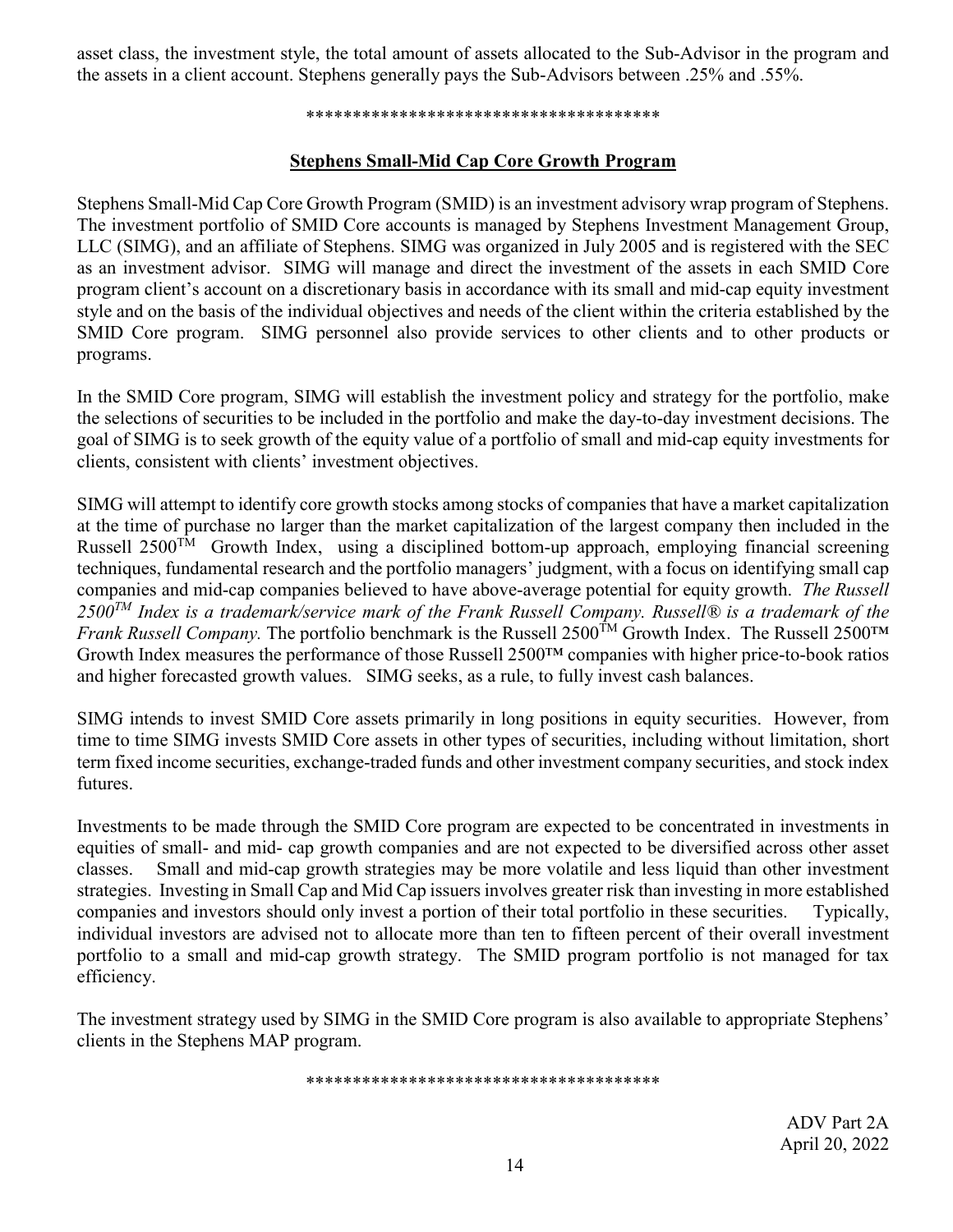# <span id="page-14-0"></span>*Non-Discretionary Wrap Fee Programs:*

## **Stephens Advisor Non- Discretionary Program**

In the Stephens Advisor Program ("SA"), Clients receive advice from Financial Consultant (the "FC") with individual attention to the client's investment needs and objectives. FCs provide advice to clients utilizing equity strategies, fixed income strategies, balanced strategies, or other strategies, or a combination of strategies. FCs provide advice and make recommendations to clients at client's request or as the FC deems appropriate. FCs in the SA Program do not have discretionary authority over client assets, and all transactions in client assets are directed by client or client's designee.

#### *Investment Services*

Stephens shall periodically provide you with investment advice, which can include recommendations regarding investing in available assets in a manner consistent with your investment objectives; and pursuant to your consent, which shall be obtained prior to each transaction, in order to accept transaction in the SA account. Stephens will not provide advice with respect to positions classified as unsupervised assets in the account.

As part of the range of services available to clients in the SA program, advisory variable and fixed annuity contracts may be offered to appropriate retirement investors who are seeking certain income and death benefit solutions afforded by these products.

\*\*\*\*\*\*\*\*\*\*\*\*\*\*\*\*\*\*\*\*\*\*\*\*\*\*\*\*\*\*\*\*\*\*\*\*\*\*

## **Stephens Capital Management Non-Discretionary Program**

In the Stephens Capital Management Non-Discretionary Program ("SND"), seasoned professional registered personnel of SCM ("Investment Advisor Representatives") advise clients regarding their management of client assets on a non-discretionary basis, utilizing both equity and fixed income strategies and, in some cases, alternative investment classes. The goal of SND is to assist clients with the management of their investment assets consistent with the client's investment objectives and investment strategies, subject to market conditions. From time to time investments include mutual funds.

Investment Advisor Representatives are responsible for providing non-discretionary investment advice, subject to oversight and review by the SCM Supervisory Principals.

The client may pursue its own investment objectives.

#### \*\*\*\*\*\*\*\*\*\*\*\*\*\*\*\*\*\*\*\*\*\*\*\*\*\*\*\*\*\*\*\*\*\*\*\*\*\*

## **StephensChoice Program**

The StephensChoice Program ("SC") is a platform designed by Stephens to assist clients' qualified retirement plans or other deferred compensation programs ("Plan") to establish an appropriate asset allocation for the investment of plan assets through investment in a portfolio of "no load" or "load waived" mutual funds through Stephens based upon a line-up of mutual funds representing a range of designated asset classes.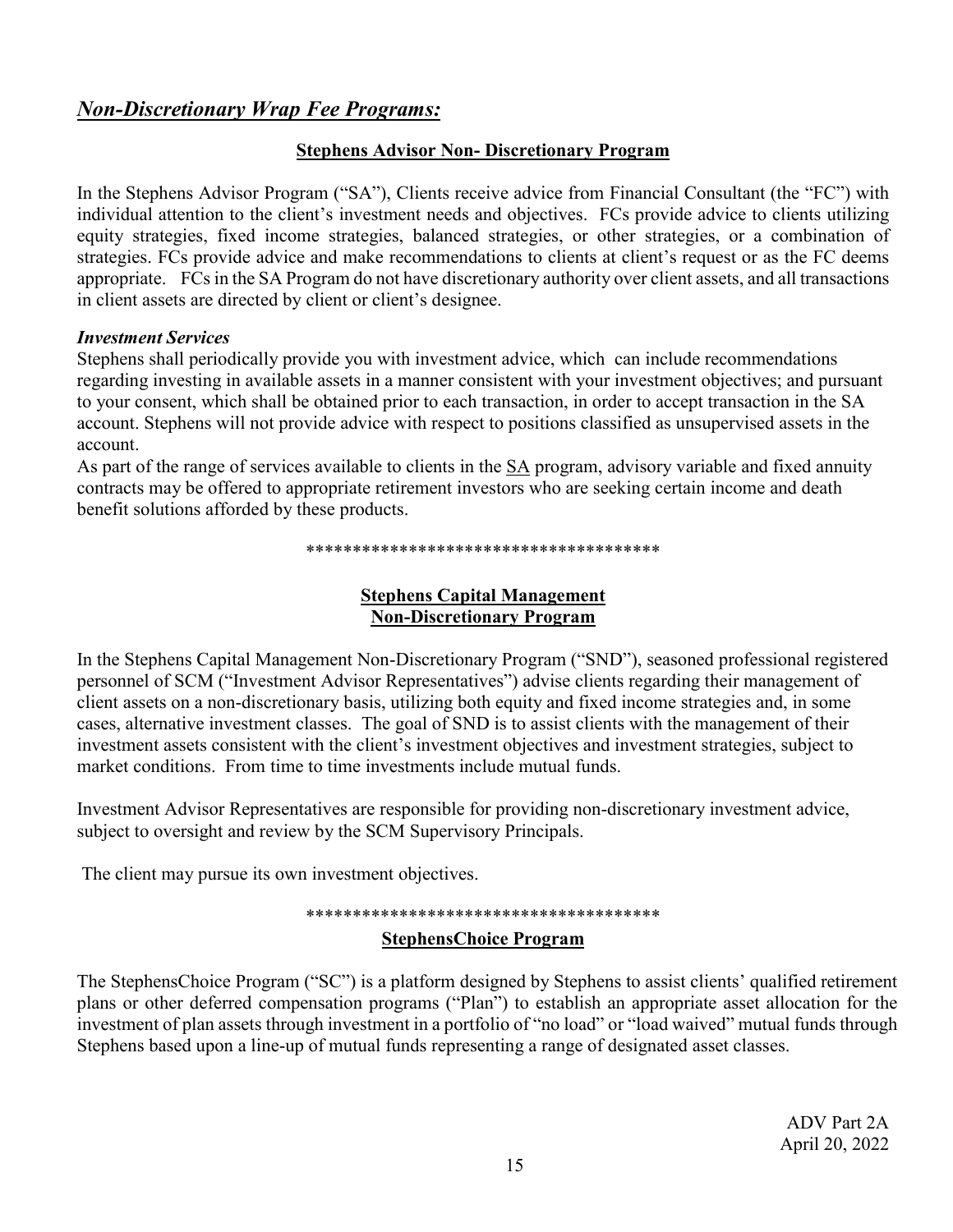#### *Mutual Fund Strategy*

Stephens selects for the SC standard line-up one or more actively managed mutual funds representing each asset class included in the SC program and establishes and communicates to clients the standard SC model plus a choice of five model asset allocation portfolios for differing risk and time horizon parameters. Ongoing investment selection, monitoring, fund replacement, investment performance measurement and quarterly reporting are provided by Stephens, throughout the life of the account. In addition, periodic rebalancing is provided in certain accounts which are introduced to our clearing broker-dealer Pershing and custodied at Pershing. Stephens provides the services described above to clients under a Plan Services Agreement either directly with our client or through our clearing firm Pershing, and Stephens also provides, if requested by client, brokerage needed to effect transactions for SC accounts and certain compliance functions relating to the services provided.

#### *For Trustee Directed Accounts*

Based on individual consultations with the Plan Trustee(s) and the Risk Tolerance Questionnaire, a SC asset allocation model will be chosen from the SC funds line-up for each trustee directed account or segregated participant accounts, intended to reflect the investment objectives, risk tolerance and investment time horizon communicated to Stephens by the Trustee(s). Following the selection of the strategy by the Trustee(s), Stephens will initiate and execute the transactions that are required to invest the client's account in accordance with such asset allocation strategy. Best execution is sought for all transactions.

#### *For Participant Directed Accounts*

The Trustee chooses the investment line-up. If requested by the client, Stephens will conduct group enrollment meetings on dates agreed to by the client and Stephens. Stephens will be available to meet with plan participants in connection with initial enrollment to educate participants on the investment options in the available plan. Following initial enrollment, Stephens will be available to meet with individual participants on an as needed basis, for educational purposes about their plan account.

#### *SC Strategy Changes*

Stephens may change from time to time the mutual fund or mutual funds representing any asset class in the standard line-up of StephensChoice funds, or add or eliminate asset classes from the standard SC platform line-up. Stephens communicates such changes in the standard line-up to plan trustees. The plan trustees have discretion to adopt or decline such changes when recommended by Stephens. Stephens with the Trustee's acknowledgement may realign the standard SC asset allocation models and/or change the mutual fund selections.

#### <span id="page-15-0"></span>**Fees**

Fees for the SC program will be billed to the Plan sponsor or deducted from client's assets and collected by Stephens from the client's account(s) quarterly in arrears at the rates set forth in the Plan Service Agreement, based on the daily average asset value of the assets in the account(s) for that calendar quarter, for the accounts that Pershing acts as custodian. If Stephens' clearing firm, Pershing, is not acting as custodian, Stephens' fee will be collected by the outside custodian and may be based on a different quarterly accounting method. Accounts that begin or terminate for any reason within a calendar quarter will be charged on a pro rata basis.

The SC program is a "wrap fee program" in which the client pays a single fee for investment advisory services and related services, which includes executions, custody and clearing charges. Fees for other services, such as administrative or transfer fees will be charged at Stephens' standard rates in addition to the wrap fee.

ADV Part 2A Additionally, fees charged by the mutual funds included in each client's portfolio will be borne by the plan or participant. Many mutual fund companies impose (among other fees) short-term trading fees with respect to any purchase and redemptions of fund shares effected within a time frame designated by the mutual fund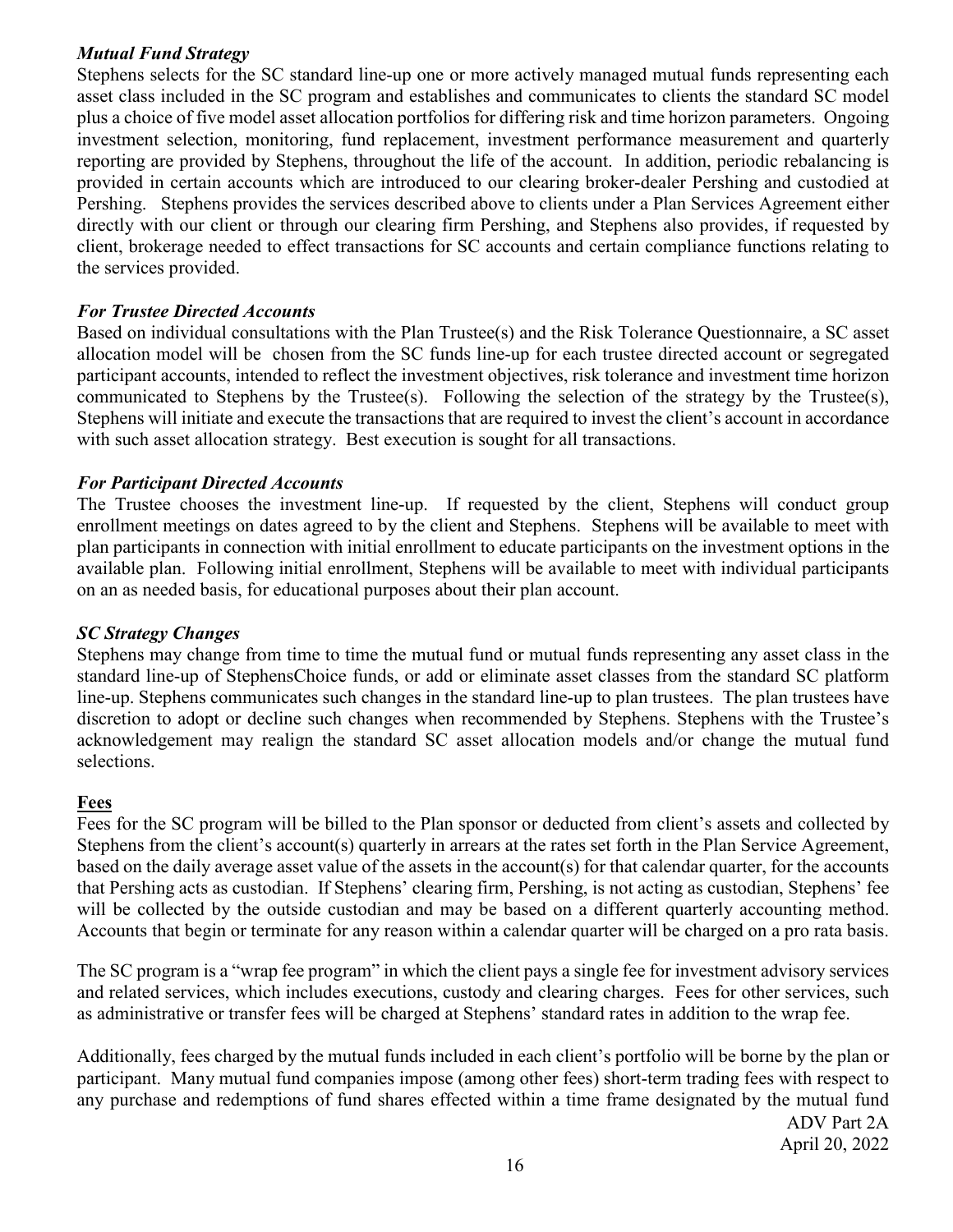company (such as, but not limited to sixty (60) or ninety (90) days). Mutual fund companies also impose other fees from time to time. Any fees imposed by any mutual fund company with respect to SC account assets will be charged to the account, whether resulting from fund transfers, withdrawals, rebalancing transactions, or other transactions in the account. Accounts that elect to use third party custodians or third party brokerage services will bear the costs of such third party services in addition to the fees payable to Stephens.

#### \*\*\*\*\*\*\*\*\*\*\*\*\*\*\*\*\*\*\*\*\*\*\*\*\*\*\*\*\*\*\*\*\*\*\*\*\*\*\*\*\*\*\*\*\*

#### **Stephens Spectrum 401(k)**

The Stephens Spectrum 401(k) ("SSK") is a platform designed by Stephens to assist clients' qualified retirement plans or other deferred compensation programs ("Plan") to establish an appropriate list of investment options for asset allocation of the investment of plan assets. SSK offers clients the opportunity to invest in a line-up of index funds, (either exchange traded funds (ETF) and/or index mutual funds), the "Funds" and/or Stephens designed asset allocation Portfolios, that primarily utilize the "Funds". Stephens selects a line-up of funds representing each asset class included in the SSK program and establishes and communicates to clients the lineup of "Funds" and standard SSK asset allocation Portfolios for differing risk and time horizon parameters. Ongoing investment selection, monitoring, fund replacement, periodic reallocation, investment performance measurement and quarterly reporting are provided by Stephens, throughout the life of the account. SSK seeks to fully invest cash balances at all times, in the Stephens designed asset allocation Portfolios.

Stephens provides the services described above to clients under a Plan Services Agreement, and Stephens through Pershing also provides, if requested by the Trustee of the Plan, brokerage and/or custodial services needed to effect transactions for SSK accounts and certain compliance functions relating to the services provided by Stephens.

If requested by the Trustee, Stephens will conduct group enrollment meetings on dates agreed to by the Trustee and Stephens. Stephens will be available to meet with plan participants in connection with initial enrollment to assist participants in identifying the participant's investment objectives, risk tolerance, and time horizon. Following initial enrollment, Stephens will be available to meet with individual participants on an as needed basis.

\*\*\*\*\*\*\*\*\*\*\*\*\*\*\*\*\*\*\*\*\*\*\*\*\*\*\*\*\*\*\*\*\*\*\*\*\*\*

#### **Pension Management Trust Program**

The Pension Management Trust Program ("PMT") is an asset allocation program, made available to Arkansas Local Pension and Relief Plans ("the Plan(s)") that become participants in the Arkansas Local Government Pension Management Trust, pursuant to a trust agreement. Under the advice of SCM, as investment advisor, the local board selects certain participating investment management companies (the "Active or Passive Managers") to direct their investments of funds. Assets include, but are not limited to, securities, mutual funds, money market funds, collective funds, exchange-traded funds, select individual fixed income securities and other investments. SCM provides advisory services to the PMT and to participating plans, by establishing asset performance comparisons, risk profiles, assisting participants in developing and writing investment policies, preparing asset allocation modeling, and ongoing monitoring of plan portfolios. The selected Active or Passive Managers manage their respective portions of the plan's assets on a discretionary basis, utilizing Index/Active portfolio management. All accounts are advised and monitored by an Investment Advisor Representative of SCM. The participating Active or Passive Managers, which are selected by the pension plans, make the day-to-day investment decisions and security selections in the program. The goal of PMT is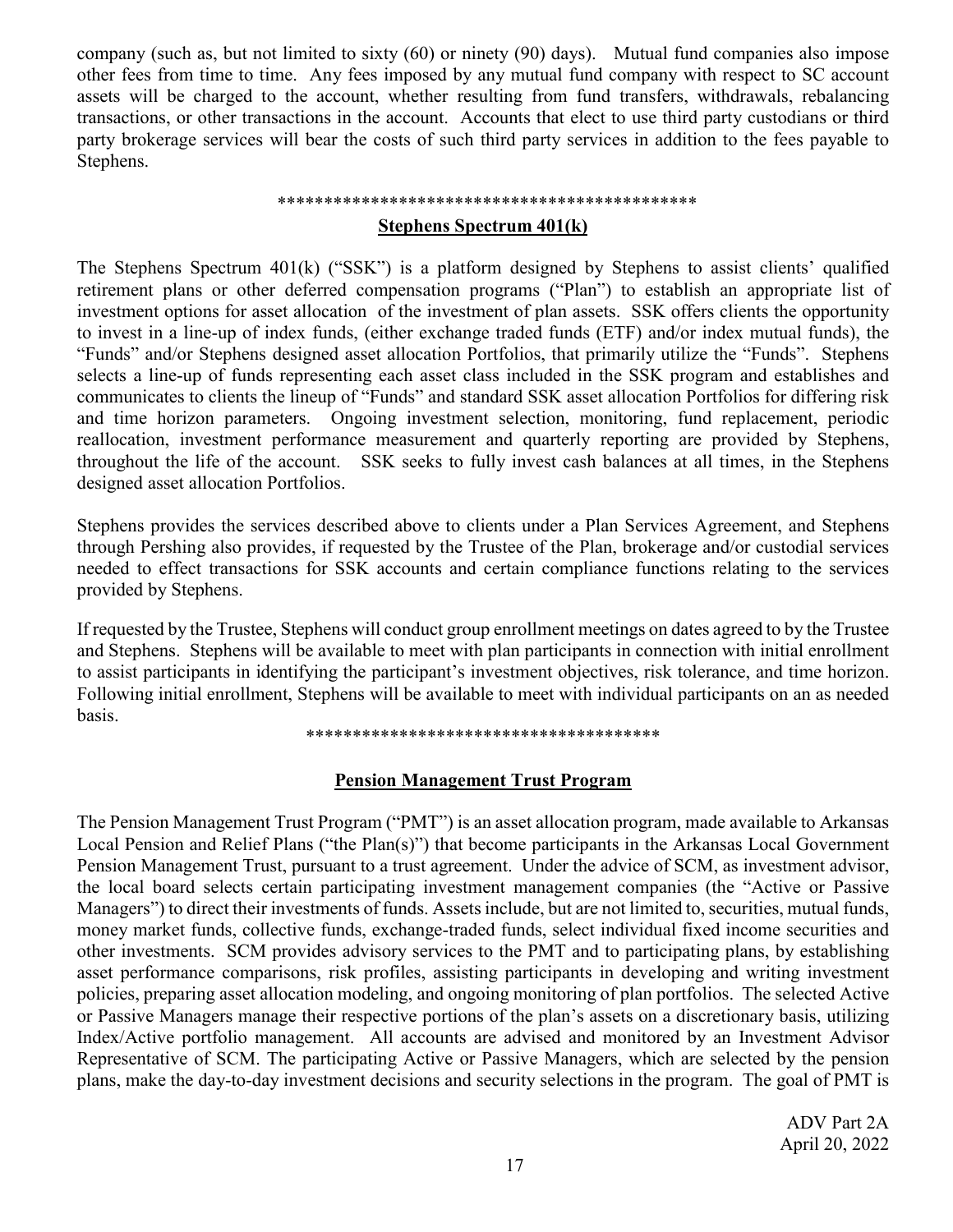to bring together investment managers creating a customized investment strategy subject to market conditions consistent with each participating plan's risk profile and investment objectives, which will be approved by the local pension plan board.

From time to time investments in any of the strategies include mutual funds or separate accounts money management.

#### **\*\*\*\*\*\*\*\*\*\*\*\*\*\*\*\*\*\*\*\*\*\*\*\*\*\*\*\*\*\*\*\*\*\*\*\*\*\*\*\*\*\*\*\*\*\*\*\*\*\***

#### **Health Management Trust Program**

The Health Management Trust Program ("HMT") is an asset allocation program, made available to Arkansas municipalities that become Participants in the Arkansas Local Government Health Management Trust, pursuant to a trust agreement. Under the advice of SCM, as investment advisor, the local board selects certain participating investment management companies (the "Active and/or Passive Managers") to direct their investments of funds. Assets include, but are not limited to, securities, mutual funds, money market funds, collective funds, exchange-traded funds, select individual fixed income securities and other investments. SCM provides advisory services to the HMT program and to participating accounts, by establishing asset performance comparisons, risk profiles, assisting participants in developing and writing investment policies, preparing asset allocation modeling, and ongoing monitoring of Participant portfolios. The selected Active or Passive Managers manage their respective portions of the Participant's Plan assets on a discretionary basis. All accounts are advised and monitored by an Investment Advisor Representative of SCM. The managers of the funds or other investment portfolios in which the Participant's Plan assets are invested make the day-today investment decisions and security selections in their respective funds or portfolios. The goal of the HMT program is to bring together investment managers creating a customized investment strategy subject to market conditions consistent with each Participant's Plan's risk profile and investment objectives, as approved by the Participant.

From time to time investments in any of the strategies include mutual funds or separate accounts money management.

#### **\*\*\*\*\*\*\*\*\*\*\*\*\*\*\*\*\*\*\*\*\*\*\*\*\*\*\*\*\*\*\*\*\*\*\*\*\***

## **Stephens Capital Management Advisory Services for Employee Benefit Plans**

The SCM division of Stephens also provides advisory services to employee benefit plan fiduciaries whereby, pursuant to an agreement with plan fiduciaries, SCM assists fiduciaries in choosing primary fund advisers or managers to invest plan funds and in certain cases advises the fiduciaries with respect to allocation of plan assets among funds managed by others. After the initial selection process of the primary advisor, SCM may provide the client with reports analyzing the primary advisor's performance and comparing such performance with that of other indices with similar investment objectives. In certain cases, the plan compensates SCM for this service based upon a negotiated fee calculated as a percentage of assets under management or a set fee negotiated by the client. In other cases, the primary adviser on a percentage basis compensates SCM. Written agreements between SCM and plan fiduciaries are typically for one-year terms, subject to renewal.

#### **\*\*\*\*\*\*\*\*\*\*\*\*\*\*\*\*\*\*\*\*\*\*\*\*\*\*\*\*\*\*\*\*\*\*\*\*\*\*\*\*\*\*\***

## **Stephens IA Consultations**

From time to time Stephens is asked to furnish clients with investment advice through arrangements which involve consultations and recommendations but do not involve trading of securities. In these consulting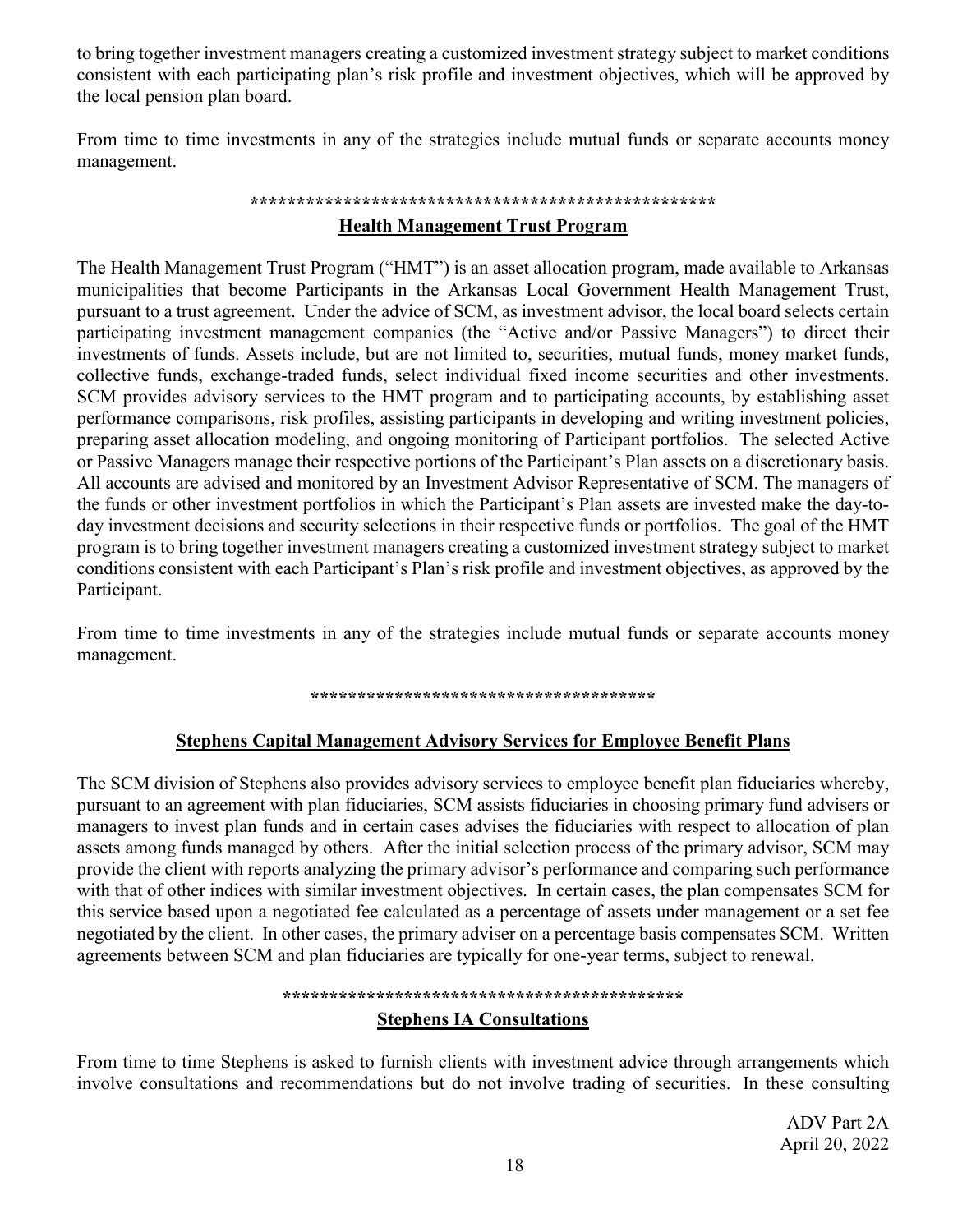arrangements a separate investment advisory agreement is entered into specifying the scope of the services which will be provided and the fee to be charged. Consulting services may be provided with a fixed fee, an annual fixed fee paid quarterly or an annual fee paid quarterly based on a percentage of the assets subject to the consulting agreement. Fees are negotiated in advance and are payable as negotiated and agreed to by the client and Stephens.

Either party may terminate consulting contracts upon written notice. In the course of providing these services, Stephens may develop and present periodic reports regarding the client's investments.

#### \*\*\*\*\*\*\*\*\*\*\*\*\*\*\*\*\*\*\*\*\*\*\*\*\*\*\*\*\*\*\*\*\*\*\*\*\*\*\*\*

#### **Financial Planning Services**

Stephens offers comprehensive financial planning services to its clients in order to assist clients in identifying and striving to achieve long-term financial goals for themselves and their families. These services can include personalized financial planning and investment recommendations, and assistance with other financial matters, including trusts and estates and taxation issues.

Stephens provides the client with these services based upon the information provided by the client and the results of the financial plan. The client is under no obligation to act upon the recommendations of Stephens. If the client does elect to act on any of the recommendations, the client is under no obligation to effect the transactions through Stephens.

#### \*\*\*\*\*\*\*\*\*\*\*\*\*\*\*\*\*\*\*\*\*\*\*\*\*\*\*\*\*\*\*\*\*\*\*\*\*\*\*\*\*\*\*\*\*\*\*\*\*\*\*\*\*

# <span id="page-18-0"></span>*Retirement Advisory Platforms* **Stephens Retirement Solutions Program – Non Discretionary**

In the Stephens Retirement Solutions ("RSP"), program clients receive advice from their FC with individual attention to the client's retirement investment needs and objectives. FCs provide advice and make recommendations to clients, at the client's request or as the FC deems appropriate, utilizing equity, fixed income, balanced or other strategies, or utilizing a combination of strategies. This program is designed for clients with limited trading requirements. FCs in the RSP program do not have discretionary authority over client retirement assets, and all transactions in client assets are directed by the client or by the client's designee.

#### *Investment Services*

Stephens shall periodically provide you with investment advice and recommendations about investing available retirement assets in a manner consistent with your investment objectives. Your consent will be obtained prior to each transaction in your RSP account. Stephens will not provide you with advice on any securities or other asset positions classified as unsupervised assets in your RSP account.

#### \*\*\*\*\*\*\*\*\*\*\*\*\*\*\*\*\*\*\*\*\*\*\*\*\*\*\*\*\*\*\*\*\*\*\*\*\*\*

#### **Stephens Retirement Access – Non Discretionary**

#### **The Stephens Retirement Access ("SRA") program is now closed to new investors.**

ADV Part 2A In the Stephens Retirement Access ("SRA") Program, clients receive advice from the FC with individual attention to the client's retirement investment needs and objectives. FCs provide advice to clients, utilizing equity, fixed income, balanced or other strategies, or utilizing a combination of strategies. The program is designed for clients with minimal trading requirements. FCs in the SRA program do not have discretionary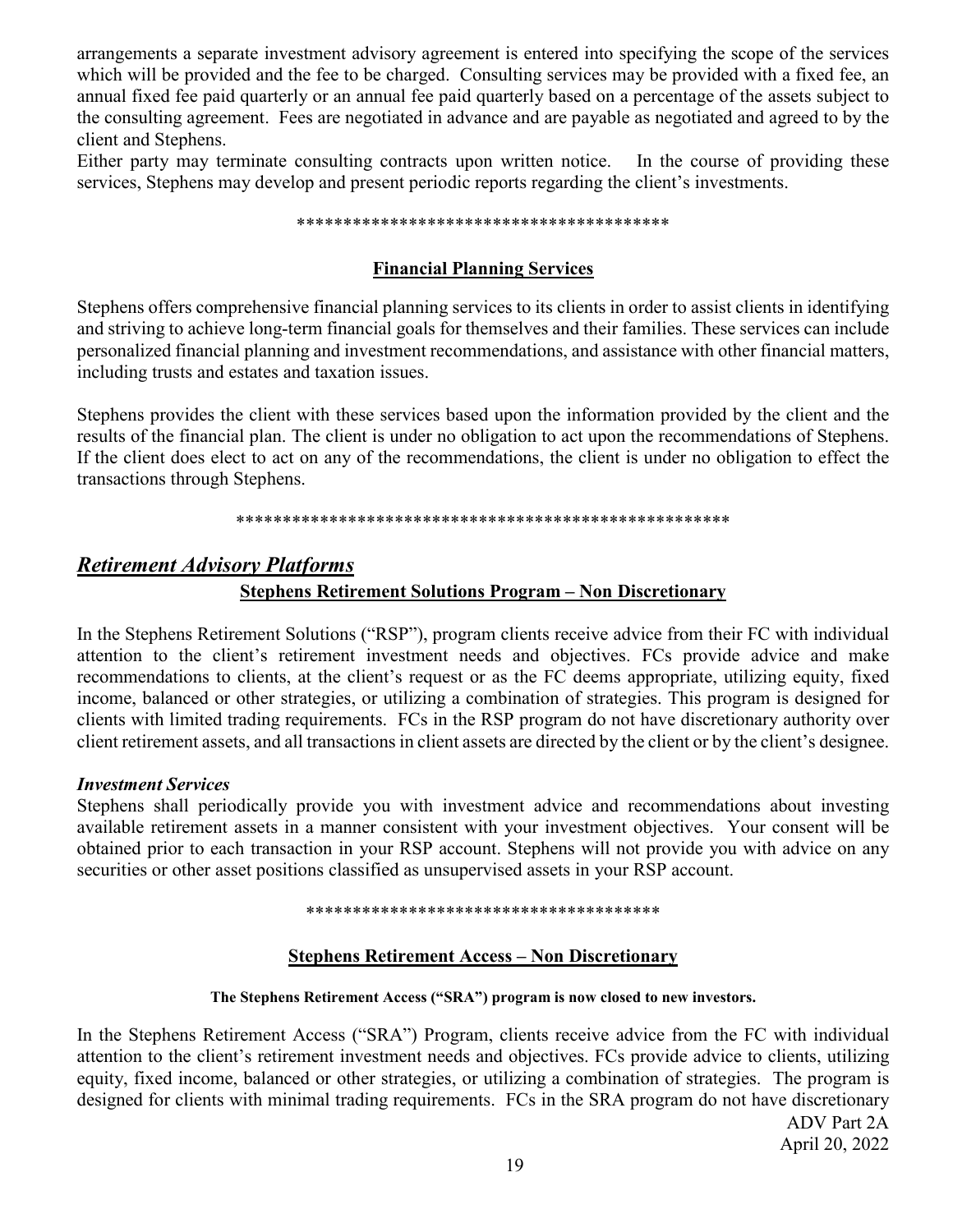authority over client retirement assets, and all transactions in client assets are directed by client or client's designee.

#### *Investment Services*

Stephens shall periodically provide you with investment advice and recommendations about investing available retirement assets in a manner consistent with your investment objectives. Your consent will be obtained prior to each transaction in your SRA account. Stephens will not provide you with advice on any securities or other asset positions classified as unsupervised assets in your SRA account.

#### <span id="page-19-0"></span>**Termination of Contract**

Either Stephens or the client may terminate the Advisory Contract or may terminate an account managed pursuant to the Advisory Contract. Upon termination, Stephens may convert your mutual funds to a nonadvisory share class. Please see the discussion of "Funds in Advisory Programs" in Section 5.C. below.

#### <span id="page-19-1"></span>**Termination of Retirement Account Contracts**

Either Stephens or the client may terminate the Advisory Contract or may terminate an account managed pursuant to the Advisory Contract. Retirement accounts can be terminated by the client by (1) providing written notice of termination to Stephens and (2) providing Stephens with transfer instructions for the account to another custodian or instructions to distribute the account assets. Distribution of account assets can create tax consequences.

\*\*\*\*\*\*\*\*\*\*\*\*\*\*\*\*\*\*\*\*\*\*\*\*\*\*\*\*\*\*\*\*\*\*\*\*\*\*

# <span id="page-19-2"></span>*Research Advisory Services*

## **Equity Research Services**

In the Stephens Equity Research Services Program we offer research reports, other products and services ("Research Services") provided by Stephens Inc.'s Research Department to a wide variety of Stephens clients. Under certain circumstances, we provide these Research Services for a fee to certain institutions upon their request. We do not offer Research Services for a fee to clients who are individuals.

Research Services includes but is not limited to any and all of the following types of research products and services:

- Research reports produced by research analysts;
- Other research-related communications from research analysts relating to published research reports produced by research analysts; and
- Access to research analysts in connection with research conferences, calls with clients and client meetings.

Our Research Analysts cover in excess of 450 stocks focusing on more than 30 sub-sectors within six broad industries:

- Consumer
- Financial Services
- Healthcare
- Industrials and Energy
- Technology, Media and Telecommunications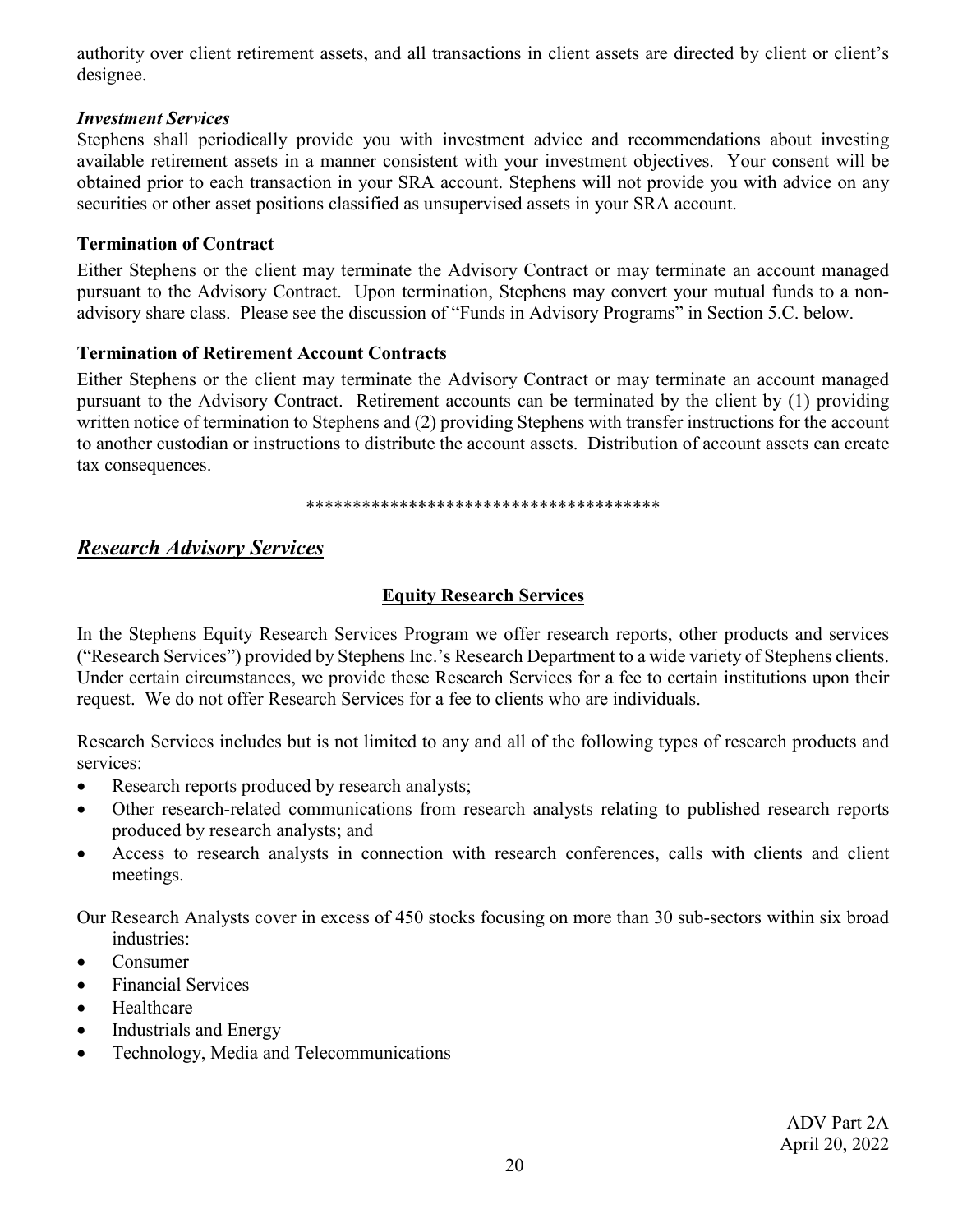Beyond essential company research and analysis, we strive to outperform our peers in client services, channel checking and management access. This can take the form of a field trip on a private jet or talking directly to an industry's client base to acquire unique insights. We are committed to introducing our best investor clients to the best companies, and be the first to present non-consensus opinion.

The core of our investment philosophy draws upon our heritage as an investor as well as an intermediary, backed by strong ethical standards. As an independent, privately-owned financial services firm, we are able to take an intermediate- to long-term approach to growth, allowing us to offer advice based solely on the best interests of our clients.

Research Services do not include any services or communications provided by Institutional equity sales personnel.

The delivery of Research Services does not include trade execution, trading or brokerage services provided to clients. Our advisory relationship with our clients is strictly limited to the provision of Research Services, and any trades, transactions or orders that may be executed, routed, or otherwise processed through us on behalf of clients will be handled by us solely in our capacity as a broker-dealer.

#### <span id="page-20-0"></span>**E. Assets Under Management**

As of December 31, 2021, we managed the following amount of client assets as follows:

|              | \$11,458,846,596.00 | Discretionary                        |
|--------------|---------------------|--------------------------------------|
| $\mathbb{S}$ | 3,649,737,927.00    | Non-Discretionary                    |
| $\mathbb{S}$ | 8,803,492,896.00    | Consulting                           |
|              | \$23,912,077,419.00 | <b>Total Assets Under Advisement</b> |

# <span id="page-20-1"></span>**Item 5 Fees and Compensation**

## <span id="page-20-2"></span>**A. Overview of Fee Arrangements**

Stephens typically charges fees for investment advisory services based on a percentage of assets under management ("asset based fee"). Fees are negotiable and vary from client to client. Fees are generally charged quarterly in advance; in some cases fees are charged quarterly in arrears and may be paid on a schedule negotiated by the parties. In specialized situations, Stephens charges a fixed fee on a "per job" basis for certain services. These fees will be negotiated in advance by the parties. At any time the client can terminate its contract upon the terms without penalty. Please refer to Item 5 D.

Services similar or comparable to those provided to a wrap program client may be available to the client at a higher or lower aggregate cost elsewhere on an unbundled basis. We encourage you to carefully consider other investment structures and programs which are available in considering whether to establish or maintain an advisory fee-based account. As a general matter, a fee-based advisory account approach may be considered appropriate for clients who rely on investment advice or investment management services or who engage in moderate to high levels of trading activity. A fee-based approach may be more economical for clients who engage in active trading, since the price per trade is reduced as the number of trades increases under a fee-based approach. However, fee-based advisory account arrangements may not be appropriate for clients who rely primarily on their own independent resources and judgments for making their investment selections and decisions and do not wish to purchase advisory services. Excluding the Stephens Retirement Access ("SRA") , Stephens Retirement Solution Program ("RSP") and the Stephens Capital Management Non-Discretionary Program ("SND") clients who engage in a lower level of trading activity might prefer a traditional brokerage account with a commission payable on each transaction, particularly if the client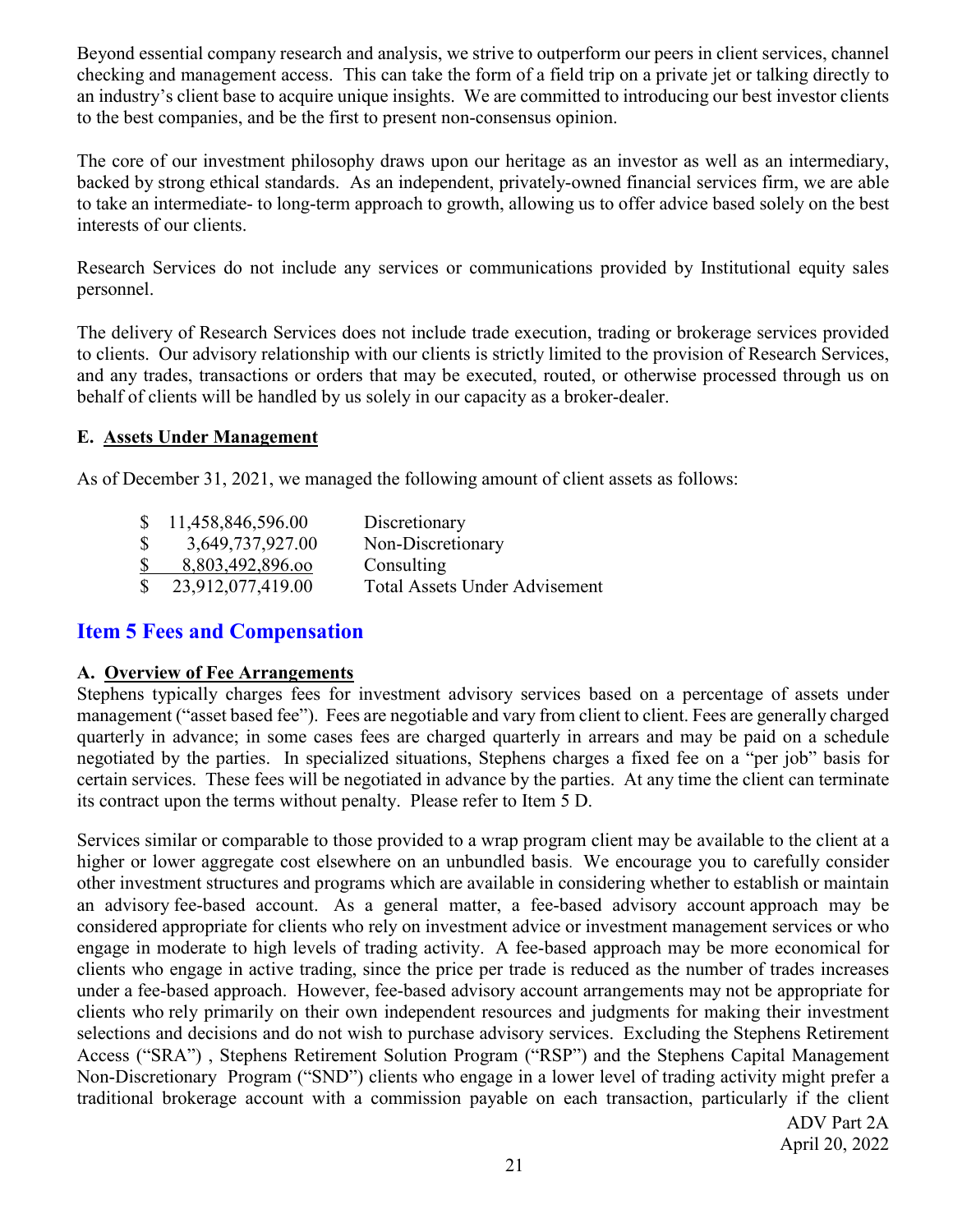typically does not utilize advisory services for trading decisions, as transaction cost savings might be realized in the context of a traditional pay-per-trade commission structure. However, the SRA, RSP and the SND advisory programs are not available thought Stephens as brokerage accounts.

Typically, a portion of any revenue that the firm realizes in connection with an advisory account will be included in the calculation of the compensation to be paid by the firm to the investment advisory account representative; and, therefore, the investment advisory account representative will experience conflicts of interest similar to those experienced by the firm.

#### **Performance Fees**

In addition to asset based fees, in certain situations and in the SEFS program discussed above, clients can enter into performance fee arrangements with Stephens. These fee arrangements compensate Stephens based on the performance of the client's account. Clients entering into this type of fee arrangement must be qualified clients as defined in Advisers Act Rule 205-3. The terms of the performance fee are set forth in each client's investment management agreement. Performance fee arrangements are approved on a case by case basis by Stephens. As specified in each client's Investment Advisory Agreement, the amount of the Stephens Advisory Fee client pays is not considered in the computation of the performance fee.

## <span id="page-21-0"></span>**B. Payment of Fees**

Our advisory fees for investment advisory accounts are paid quarterly or monthly. Typically, Stephens will deduct the fee from the account being charged. In some cases the client will pay the fee out of its separate assets.

## <span id="page-21-1"></span>**Collection of Fees**

Stephens is authorized to deduct from your account depending on which advisory platform, each quarter in advance or arrears the amount of the total quarterly wrap fee as described in the Investment Advisory Agreement, and the other fees, if any, applicable to your account for such calendar quarter. Stephens will issue quarterly reports to you reflecting the transactions in your account and the performance of the investments. Service fees and other transactions changes, if any, will be applied to the account as incurred.

## <span id="page-21-2"></span>**C. Other types of Fees and Expenses Clients May Pay**

The wrap fee covers custody services and securities execution services provided by Stephens or our clearing firm, Pershing, for the account. If a client's account is under a wrap fee program such as the programs listed in Item 4.D, commission charges are also included as part of the Stephens advisory fee. This is more fully described in the brochure of each wrap fee program. Clients may engage an independent custodian. The fees of any custodian other than Pershing are not covered by the wrap fee and are the separate responsibility of the client. Clients may direct trading through another broker or other execution venue, and, in such a situation, the client will be responsible for all costs and commissions incurred in connection with such trading.

## *Stephens Insured Bank Sweep Program*

The Stephens Insured Bank Sweep Program ("Bank Sweep Program" or "Program") is available to Stephens' clients through our fully disclosed clearing broker-dealer, Pershing, and Pershing has appointed IntraFi Network LLC ("IntraFi"). to provide certain services in connection with the Program. In the Bank Sweep Program, each bank participating in the program pays a return based on the amount of funds in your Deposit Account at the bank. Your return will be determined by the amount the banks are willing to pay minus the fees paid to Stephens, Pershing and IntraFi . Your return will vary based upon prevailing economic and business conditions. Out of the return paid by the banks on your Deposit Account at each bank: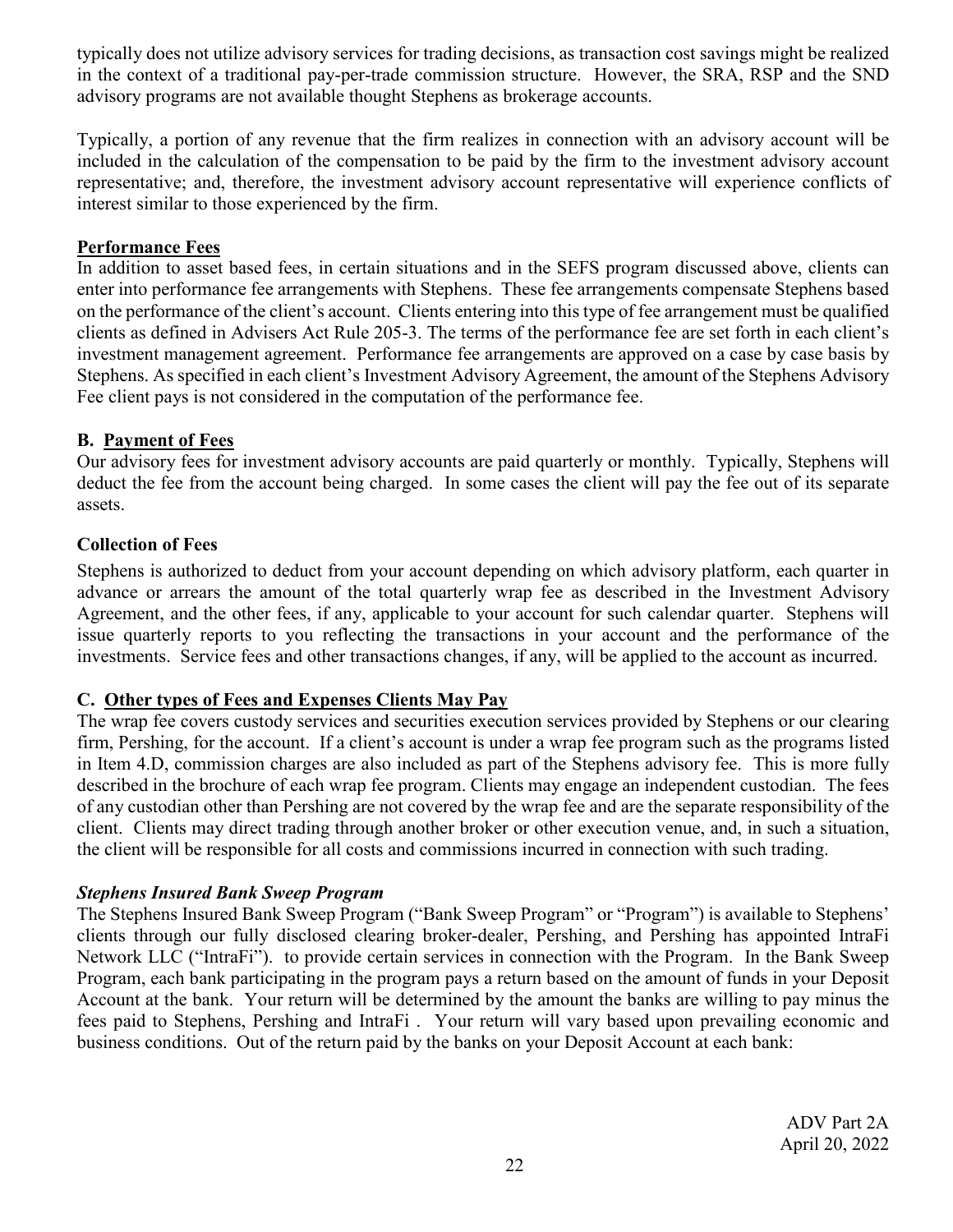- Pershing and IntraFi. are each compensated for their services by receiving a fixed percentage fee deducted from the return paid by each bank;
- Stephens sets the amount of its fee in its discretion and deducts it from the fees paid by each bank;
- Stephens pays clients the balance of the fee received from each bank as interest.

**The amount of the fees paid to Stephens will affect the interest rate paid on the Deposit Accounts. The fee retained by Stephens will vary but will not exceed two hundred basis points (200 bps or 2.00%), exclusive of the fees paid to the Service Providers. The total amount of the fee Stephens charges affects the amount of interest payable to clients on their Deposit Accounts since the higher Stephens fee is, the lower the amount of interest is paid to Stephens clients.** 

**Stephens charges investment advisory fees as a percentage of client assets under management which includes cash assets in the Bank Sweep Program. This means that clients will pay Stephens investment advisory fee in addition to the fees charged in the Bank Sweep Program which are described above. More information on the current rates of return and fees is available at** [www.stephens.com/investment](http://www.stephens.com/investment-disclosures/)[disclosures/](http://www.stephens.com/investment-disclosures/) which is incorporated herein.

The interest rates on the Deposit Accounts will vary based upon the aggregate balance of all your "linked" Stephens accounts registered with the same tax ID number. This is referred to as your "Household Balance" and is described in more detail at [www.stephens.com/investment-disclosures/.](http://www.stephens.com/investment-disclosures/) The rates and the Interest Rate Tiers may change from time to time. Further information on the Bank Sweep Program is available at [https://www.stephens.com/investment-disclosures/stephens-insured-bank-sweep-program-rates/.](https://www.stephens.com/investment-disclosures/stephens-insured-bank-sweep-program-rates/) These disclosures are incorporated herein.

The interest rates paid on the Deposit Accounts at a Bank may be higher or lower than the interest rates available to depositors making deposits directly with the Bank or other depository institutions in comparable accounts and for investments in the money market mutual funds and other cash equivalent investments available through Stephens. You should compare the terms, interest rates, required minimum amounts, and other features of the Bank Sweep Program with other accounts and alternative investments.

In deciding whether to participate in the Bank Sweep Program, clients should consider the return they are expected to receive versus the safety of the program. Banks participating in the Bank Sweep Program are not selected by Stephens, and each bank participating in the Bank Sweep Program is covered by FDIC deposit insurance up to the applicable FDIC limit. Banks in the program are expected to have acceptable credit but may not have "top tier" credit, and clients should evaluate credit quality and FDIC insurance coverage together with the return they are expected to receive.

## <span id="page-22-0"></span>*Funds in Advisory Programs*

Investing in Funds is more expensive than other investment options offered in your advisory account. In addition to our investment advisory fee, you pay the fees and expenses charged by the Funds in which your account is invested. Fund fees and expenses are charged directly to the pool of assets the Fund invests in and are reflected in each of the Fund's share price. These fees and expenses are an additional cost to you and are not included in the fee amount in your account statement. Each Mutual Fund and ETF expense ratio (the total amount of fees and expenses charged by the Fund) is disclosed in the prospectus.

You do not pay a sales charge for purchases of mutual funds in your advisory account. However, some mutual funds charge, and do not waive, a redemption fee on certain transaction activity in accordance with its prospectus.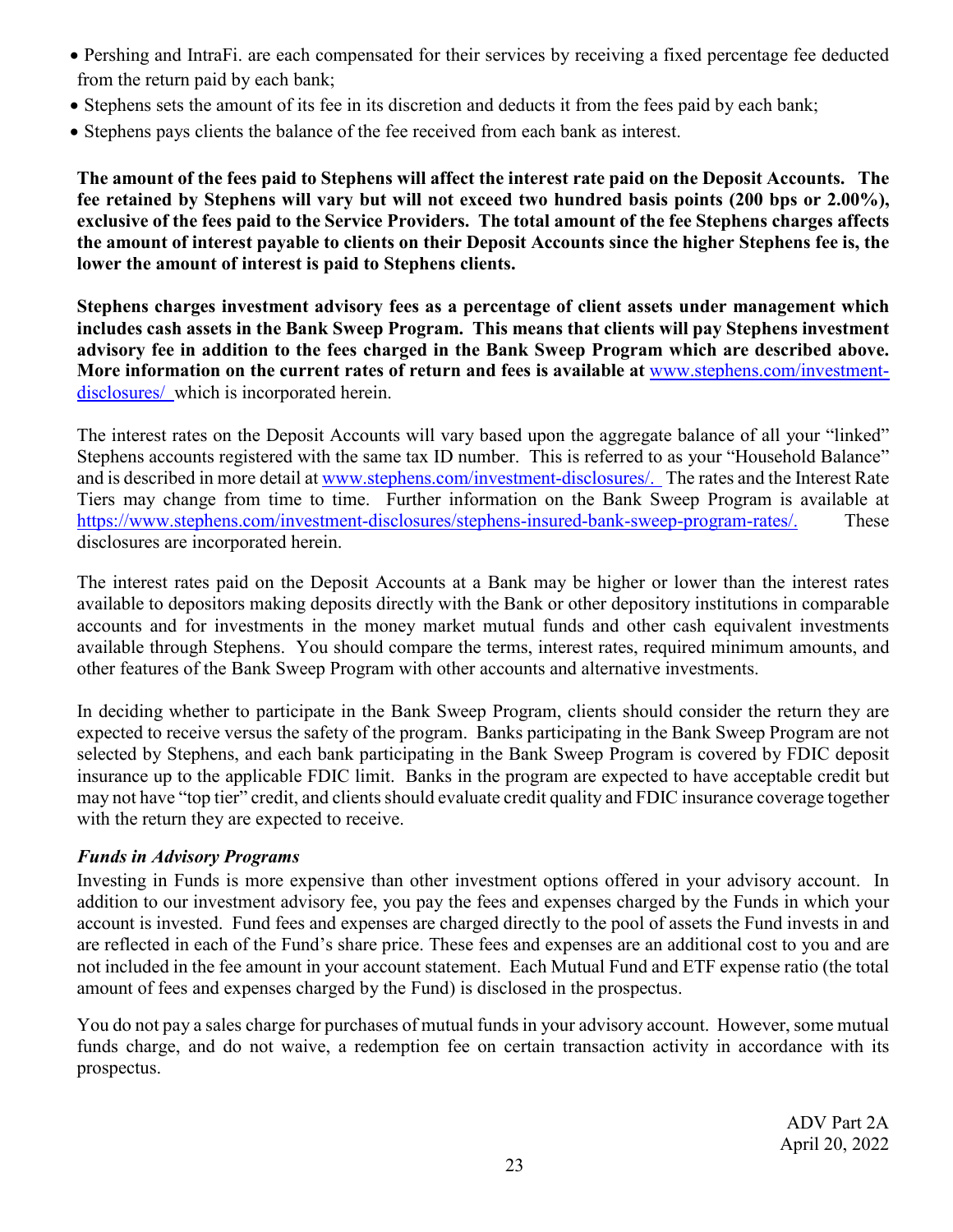In many instances, Client account assets are invested in money market funds, mutual funds, other investment companies, privately offered investment funds and other collective vehicles (collectively, "Funds"), and these investments have their own fees and expenses which are borne directly or indirectly by their shareholders. Where Stephens or its affiliates act as investment advisor, sponsor, administrator, distributor, selling agent, or in other capacities to such Funds, these Funds are deemed to be "Affiliated Funds." Stephens or a Stephens affiliate receives the fees paid pro rata by all shareholders or partners of Affiliated Funds as described in the Fund's prospectus. Client account assets can also be invested in Funds which are unaffiliated with Stephens or a Stephens' affiliate ("Unaffiliated Funds").

For both Affiliated Funds and Unaffiliated Funds in which Stephens' client assets are invested, Stephens receives distribution and shareholder servicing fees ("12b-1 fees") from Funds on an ongoing basis as compensation for the administrative, distribution and shareholder services provided by Stephens. These services include such things as record maintenance, shareholder communications, transactional services, client tax information, reports filings and similar such services. These fees are paid under a plan adopted by the Funds pursuant to Rule 12b-1 under the Investment Company Act of 1940, as amended. If Stephens receives 12b-1 fees from a Fund with respect to a client's mutual fund investment in the client's advisory account and the client is paying Stephens an advisory fee on such investment, the 12b-1 fees will be rebated to the client's advisory account. However, in client brokerage accounts which have mutual fund holdings, Stephens does retain the 12b-1 fees and shareholder servicing fees paid by the funds on these mutual fund holdings.

Stephens will periodically review client portfolio holdings to determine whether advisory clients who hold mutual fund positions are invested in appropriate share classes for the mutual fund positions in their accounts. In the event 12b-1 fees are received on client advisory holdings, these will be rebated to the advisory client.

Stephens has entered into a fully disclosed clearing arrangement with Pershing wherein Pershing will provide certain recordkeeping and operational services to Stephens and to Stephens' clients. The services provided by Pershing will include execution and settlement of securities transactions, custody of Stephens' client accounts and extensions of credit for any margin transactions. This clearing arrangement became effective after the close of business on November 15, 2019.

Mutual funds are available to investors in a variety of different share classes all of which carry different expense ratios. Fund share classes that pay higher compensation carry higher expense ratios than share classes of the same mutual fund with lower expense ratios. Investing in a mutual fund share class with a higher expense ratio will negatively impact an investor's return.

Consistent with our fiduciary duty to clients, Stephens will take reasonable steps to ensure advisory clients are invested in share classes of mutual funds with the most appropriate expense ratio for their advisory account. Not all share classes are available to advisory clients of Stephens, and it is possible that cheaper share classes of a fund may be available directly with the fund, not available on the Pershing platform or away from Stephens. Additionally, because of the large number of mutual funds which are offered in an ever changing variety of different share classes, it is possible that investors may not receive cheaper share classes which come available after their initial investment in a fund.

## <span id="page-23-0"></span>*UITs Sales Charge*

There are characteristically two components of the UIT sales charge: the transactional sales fee and the creation and development ("C&D") fee. The transactional sales fee does not apply to advisory accounts. The C&D fee is paid to the sponsor of the trust for creating and developing the trust, which includes determining the trust objective, policies, composition and size, selecting service providers and information services as well as providing other similar administrative and ministerial functions. Your trust pays the creation and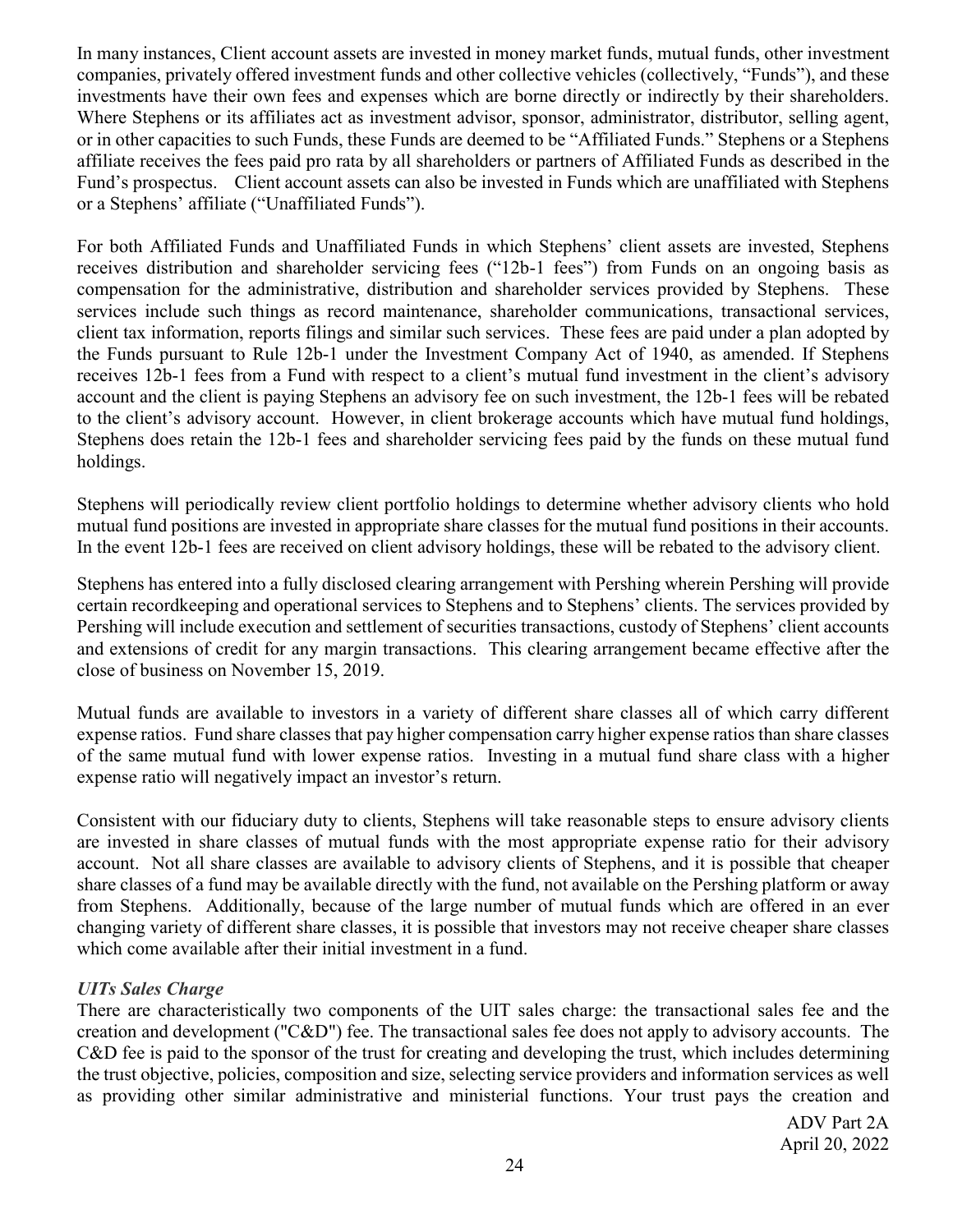development fee as a fixed dollar amount at the close of the initial offering period. The sponsor does not use the fee to pay distribution expenses or as compensation for sales efforts.

## <span id="page-24-0"></span>*Additional Fees*

In an advisory program, you will pay Stephens an asset-based fee for investment advisory and other services provided by Stephens or our clearing firm Pershing. These services include custody of securities and trade executions through Stephens with Pershing. The program fees do not cover:

- the costs of investment management fees and other expenses charge by Funds and UITs
- "mark-ups", "mark-downs", and dealer spreads that Stephens receives when acting as principal in certain transactions where permitted by law
- **•** brokerage commissions or other charges resulting in transactions not effected through Stephens with Pershing.
- **account transfer fees**
- **processing fees or**
- **•** certain other cost or changes may be imposed by third parties

As your Introducing Broker, Stephens can receive or pay compensation for directing order flow in equity securities. Pershing receives compensation for the direction of order flow in certain equity securities and listed options the source and nature of the compensation, if any, received in connection with trades will be furnished upon your written request to your FC or IAR.

MAP Program fees are based on the assumption that client assets will be invested directly in securities through a Sub-Advisor included in the MAP Program. The client may experience additional fees if other managers or investment strategies are employed or if a portion of the portfolio is invested in other alternative asset classes (e.g. commodities, venture capital, real estate, hedge funds or others). It is common for alternative asset class managers to use an incentive fee structure in calculating their management fees, which could result in higher fees. In any event, Stephens will comply with Rule 205-3 of the Investment Advisers Act of 1940.

## <span id="page-24-1"></span>*Custodial Services*

Stephens clearing broker Pershing normally provides custodial services to Stephens' clients. Custodial services include custody of securities in your account, periodic statements, certain tax reporting and other similar services. Your account will be subject to the terms and conditions described in the Investment Advisory Agreement/Contract, Agreement and any separate agreement or agreements executed in connection with the account.

Stephens includes custodial fees for custody services and securities services provided by Pershing within the wrap fee charge. If a client's account is under a wrap fee program, commission charges are included as part of the Stephens advisory fee. Clients may engage an independent custodian. The fees of any custodian other than Pershing are not covered by the wrap fee and are the separate responsibility of the client. Clients may direct trading through another broker or other execution venue, and, in such a situation, the client will be responsible for all costs and commissions incurred in connection with such trading.

# *Pershing Relationship*

Pershing is the clearing firm for our securities business. Due to this business relationship, Pershing shares with us a portion of the transaction costs and fees you pay to Pershing for certain transactions and services. The compensation we receive is an additional source of revenue to Stephens, and it defrays our costs associated with maintaining and servicing client accounts.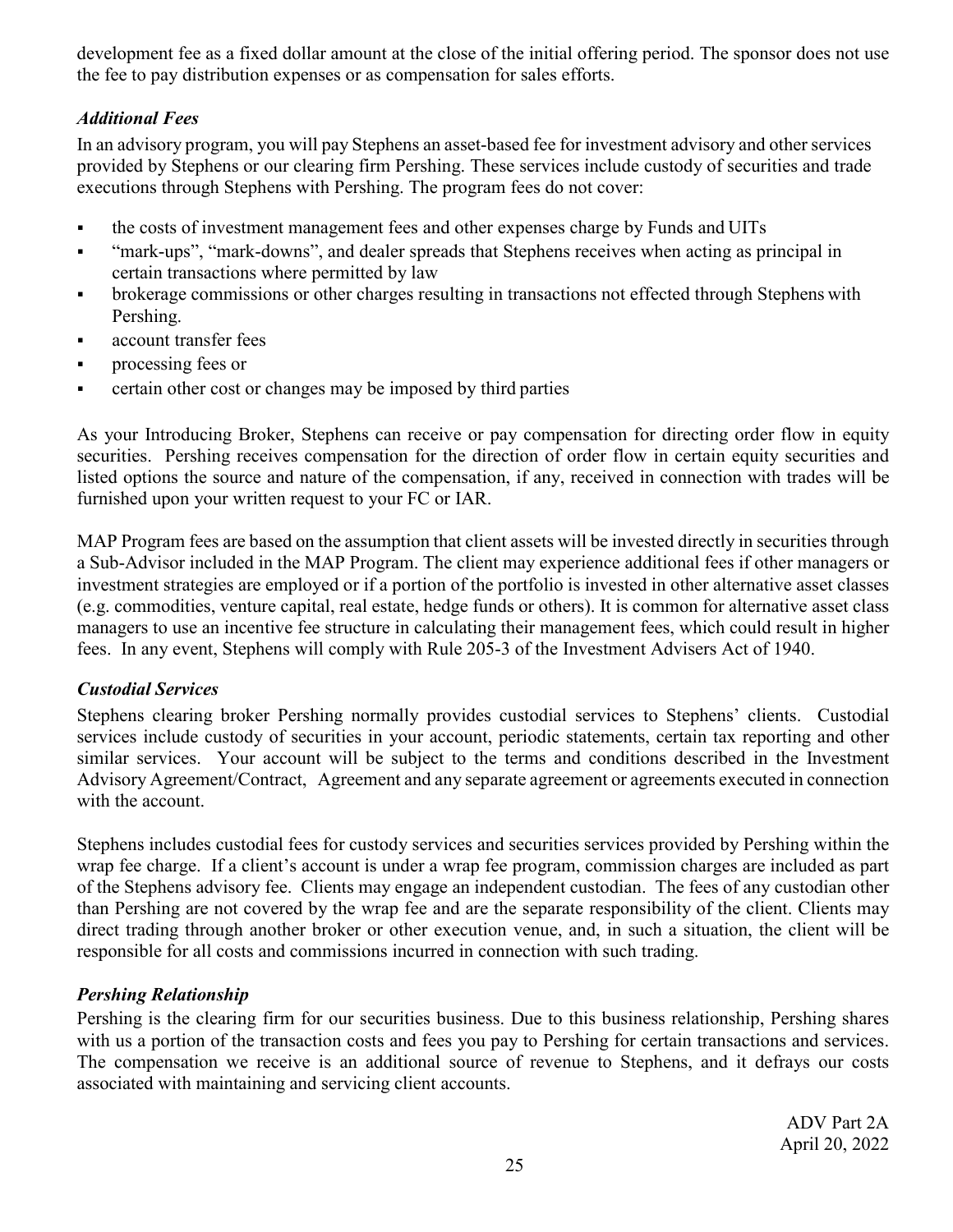Your advisory fee is not reduced or offset as a result of any revenue that Pershing shares with Stephens. The following is a brief description of some of the revenue and other items.

Pershing pays us on a quarterly basis an Active Account Credit in support of our ongoing investment in various businesses, marketing and technology initiatives relating to the services we offer. This Active Account Credit is based on the total number of Stephens client accounts held on the Pershing platform.

- Pershing pays us on a quarterly basis an Active Account Credit in support of our ongoing investment in various businesses, marketing and technology initiatives relating to the services we offer. This Active Account Credit is based on the total number of Stephens client accounts held on the Pershing platform.
- Pershing also pays us a Basis Point Credit each quarter which is computed based on the total value of Stephens client accounts held on the Pershing platform.
- Pershing also provides consulting and other assistance to us from time to time.
- Stephens receives revenues from Pershing on any investor free credit balances. These revenues are not received by Stephens for free credit balances in ERISA or IRA accounts.
- Stephens determines the margin debit interest rate and receives any amounts paid by clients in excess of the Fed Funds Target Rate plus 85 basis points.
- Stephens determines the interest rate charged to clients who obtain non purpose loans within parameters set by Pershing. Stephens receives 100 bps of the interest paid on the loan from Pershing except in situations where Stephens has agreed to receive a lesser amount.
- Pershing pays us a placement fee for each CD purchased through Pershing by a Stephens' client.
- Pershing pays us a portion of the revenues it receives for banking services provided to clients.

For the period January, 2021 through December, 2021, Pershing paid Stephens the following revenues:

- A short interest rebate. Loss of 28,624
- Interest based on investor free credit balances of \$83.
- Margin interest credit of \$1,557,687
- Active account and basis point credits of \$1,494,583
- Non Purpose Loan interest of \$96,359
- Silver Account (i.e. checking account) fee of \$40,784
- Fee Income-Pershing-Legal/Transfer \$8,160
- Pershing-Money Market Invesco ATRR \$14,804
- Fee Income-Pershing Inactive Account Fee \$800

Where Stephens receives compensation from Pershing, this presents a conflict of interest because Stephens and your Financial Consultant have a greater incentive to make available, recommend, or make investment decisions regarding investments and services that provide additional compensation over those investments and services that do not.

The Clearing Agreement between Stephens and Pershing is for an initial term of 10 years, and it provides for a substantial termination penalty in the event Stephens terminates the Clearing Agreement prior to the end of the initial term. At the outset of the Clearing Agreement, the termination penalty was \$15 million, and it declines \$2 million each year to \$5 million in years 6 through the end of the Clearing Agreement. The termination penalty serves as a disincentive for Stephens to terminate the Clearing Agreement in the event Stephens or its clients have a negative experience with Pershing or if Stephens believes another firm offers superior service. This creates a conflict of interest in that it could influence Stephens' decision to remain with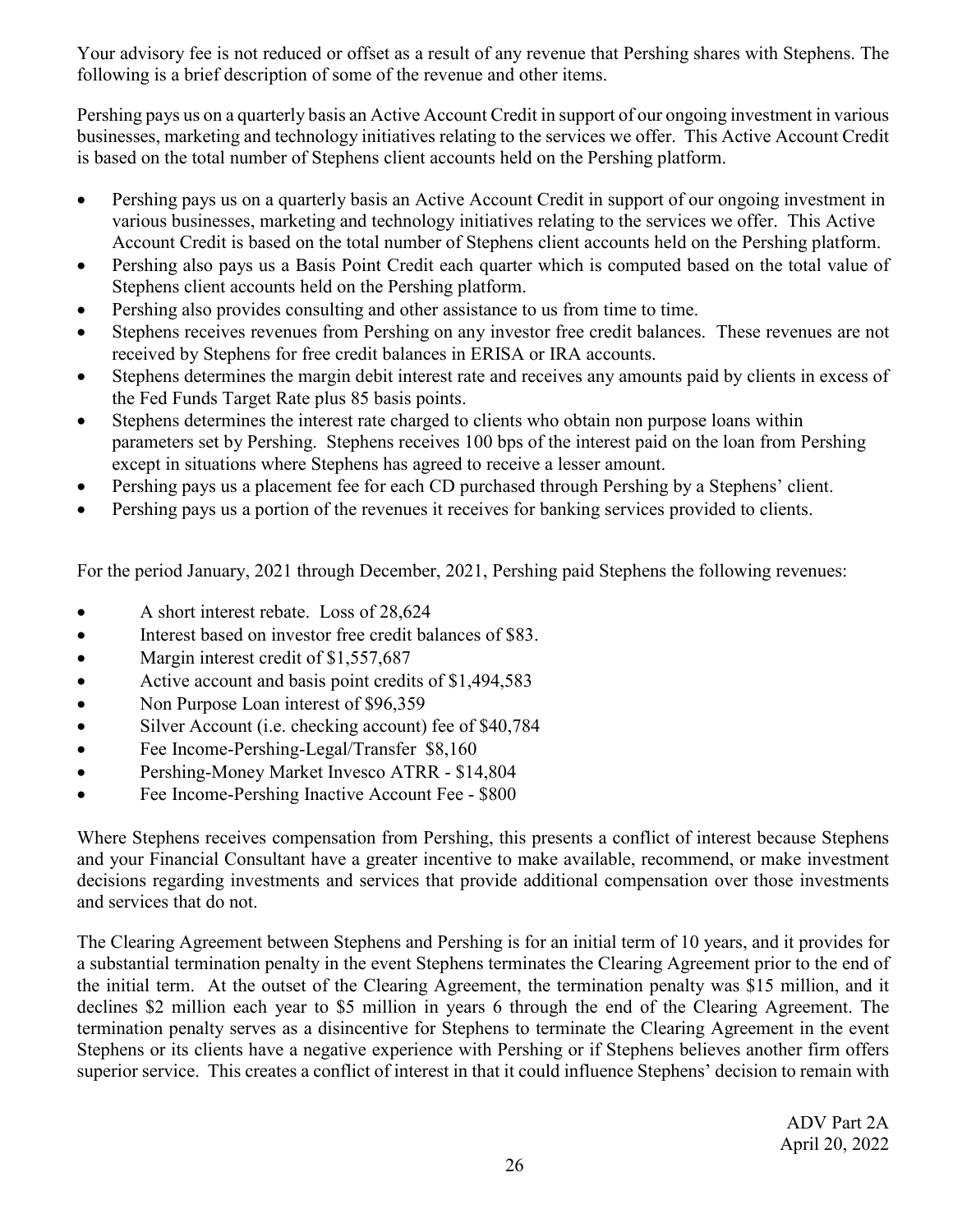Pershing even though it may be in the best interest of Stephens or its clients to terminate the Clearing Agreement.

You should only use the cost basis information provided on your custodial account statements for tax reporting purposes.

Pershing's mailing address: Pershing LLC; One Pershing Plaza; Jersey City, New Jersey 07399.

For IRA and other retirement accounts, Pershing may charge termination fees pursuant to an adoption agreement you enter into with Pershing, which authorizes Pershing to act as the IRA custodian for Internal Revenue Service purposes. Pershing may resign at any time as the IRA custodian and then you have the right to appoint a successor IRA custodian (Successor).

Where an unaffiliated third party acts as custodian of account assets, Stephens does not have discretion to select where cash reserves will be held. The client and/or custodian will make the selection.

# <span id="page-26-0"></span>*ERISA and IRA Fees*

Fees charged by Stephens to accounts of ERISA or Internal Revenue Code-covered plans will comply with the limitations made applicable under ERISA or the Code. Where Stephens or an FC provides nondiscretionary investment advice such as recommending the rollover of a 401k to an IRA account at Stephens, recommending opening an IRA account with Stephens, or recommending the transfer of an IRA from another firm to Stephens, this presents a conflict of interest since compensation will be paid to Stephens and the FC in connection with these services. In addition, Stephens charges different levels of fees on different investment services. Stephens has adopted policies and procedures to mitigate these conflicts, and to address provisions of and prohibitions under ERISA and the Code with respect to potential conflicts of interest and self-dealing.

# <span id="page-26-1"></span>*ERISA Section 408((b)(2) Disclosures*

You may be, or may be acting on behalf of, a pension plan governed by the Employee Retirement Income Security Act of 1974, as amended (ERISA). ERISA section 408(b)(2), requires most parties that provide services to employee benefit plans to disclose certain information to a responsible plan fiduciary. Generally, the service provider must disclose the services that it provides to the plan and the compensation that it expects to receive in connection with the services.

Stephens Inc.'s disclosures are available at the following web address: [www.stephens.com/ERISA408b2](http://www.stephens.com/ERISA408b2)

## **If you are the responsible plan fiduciary, please view the disclosures on this website. If you are not the responsible fiduciary, please forward this information to the responsible fiduciary of the plan. Please review this website periodically for any required updates.**

## <span id="page-26-2"></span>*Principal Transactions*

Pursuant to SEC Rule 206(3), Stephens, acting as a principal for its own account, will not knowingly sell any security to or purchase any security from an advisory client, without obtaining the client's prior consent to each such transaction and disclosing the capacity in which it is acting.

As a practical matter, the above requirements impose delays on the time at which principal transactions can be effected for advisory accounts, and thereby can impair the execution quality of such transactions for advisory clients. Accordingly, transactions are generally executed on an agency basis.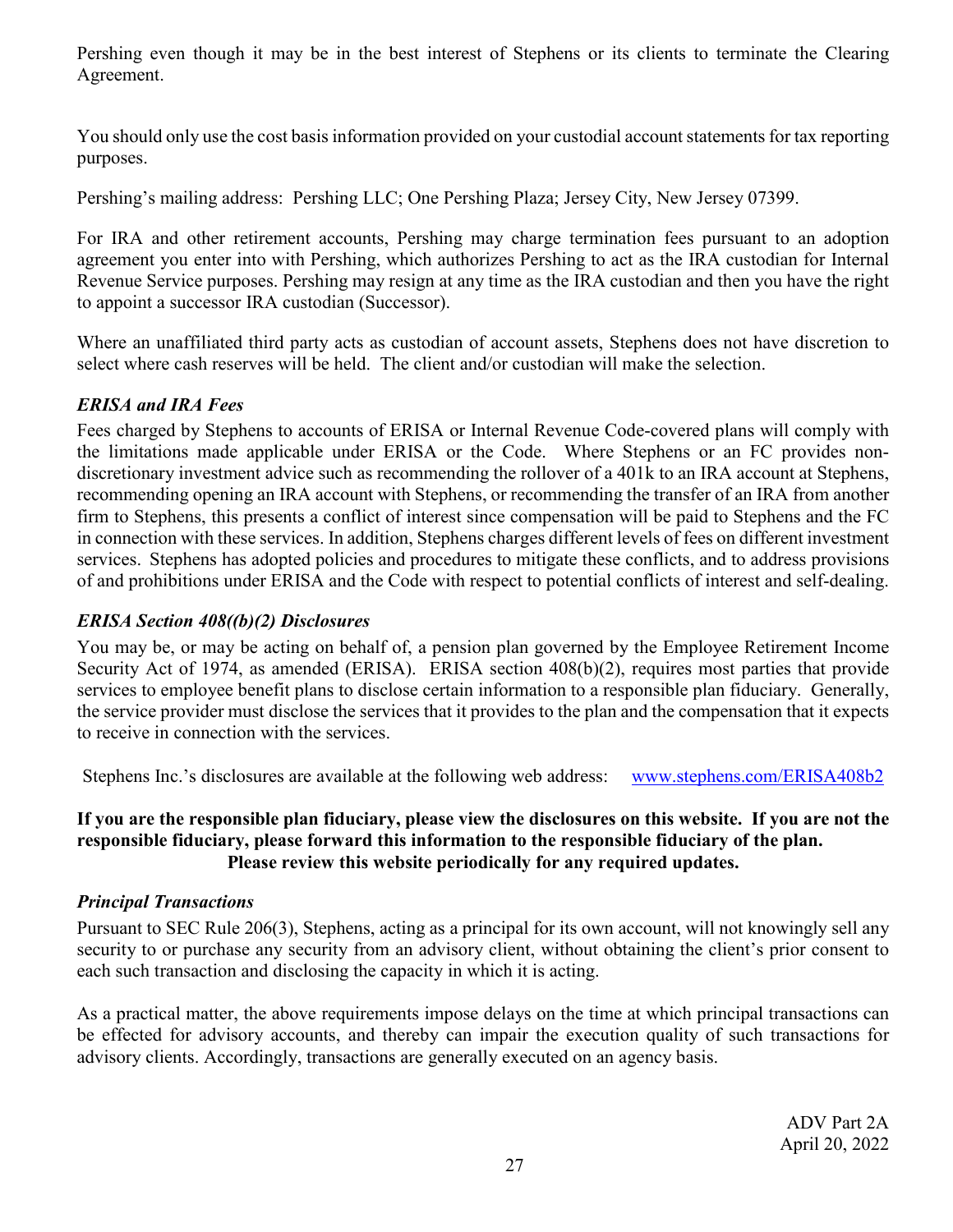Investment advisory clients are advised that they have the option to seek execution of transactions recommended by the Investment Adviser through broker/dealers other than Stephens. However, on transactions executed through Stephens with Pershing, Stephens or Pershing will not charge a commission to the client, except when an underwriting issue in which Stephens participates is purchased for an account; in this case, the sales concession and underwriting fees are built into the offering price.

Stephens will strive to obtain "best execution" of transactions for clients in such a manner that the client's total cost or proceeds in each transaction is the most favorable under the circumstances.

Transactions in securities in which Stephens acts as a market-maker or otherwise as a principal will only be effected for clients subject to the client's written consent to such transaction indicating the quantity and price of the securities being purchased or sold. If Stephens is acting as a market-maker or otherwise as a principal, Stephens has the potential for profit or loss on securities it sells to or buys from a client.

# *IPO Retail Client Allocations*

Although underwriting initial public offerings ("IPOs") on behalf of corporate and other types of issuer clients is a regular part of Stephens' investment banking business, the frequency, share price, number of shares available, and other characteristics of such offerings vary widely over time. For example, in some years Stephens may participate as an underwriter in no, or only a few, IPOs. Factors that limit IPO product availability to clients through Stephens include:

- Market conditions that make raising capital through IPOs less favorable or unfavorable for issuers, such as periods of high market volatility or depressed share prices.
- Alternative investment options for institutional and retail investors that impact overall demand for IPO investments.
- Lack of or diminished investor interest in market sectors in which Stephens' issuer clients operate.
- The availability of capital through other sources such as the private equity marketplace or attractive debt financing alternatives.
- Diminished financial strength and business prospects of particular issuer clients that make them poor candidates for IPOs.
- Lack of specific business needs of particular issuer clients for capital infusions.

In addition, in many instances Stephens will only be a small participant in an IPO underwriting syndicate that is led by another firm or firms and, consequently, will have little or no control or influence over whether, or to what extent, shares in the IPO are allocated to retail accounts and, instead, are directed to institutional clients.

The combination of these factors makes it impractical, if not impossible, for Stephens to determine how much and what types of IPO product will be available for allocation to its retail clientclient accounts over any extended time period. That, in turn, effectively precludes Stephens from utilizing any type of rotational allocation system designed to ensure that all of its retail client accounts are treated equitably.

Instead of attempting to allocate shares equitably across all retail client accounts, Stephens bases its share allocation decisions on an account-by-account methodology taking into consideration multiple factors, including the following:

The number of shares available in the IPO for allocation to Stephens' retail clients.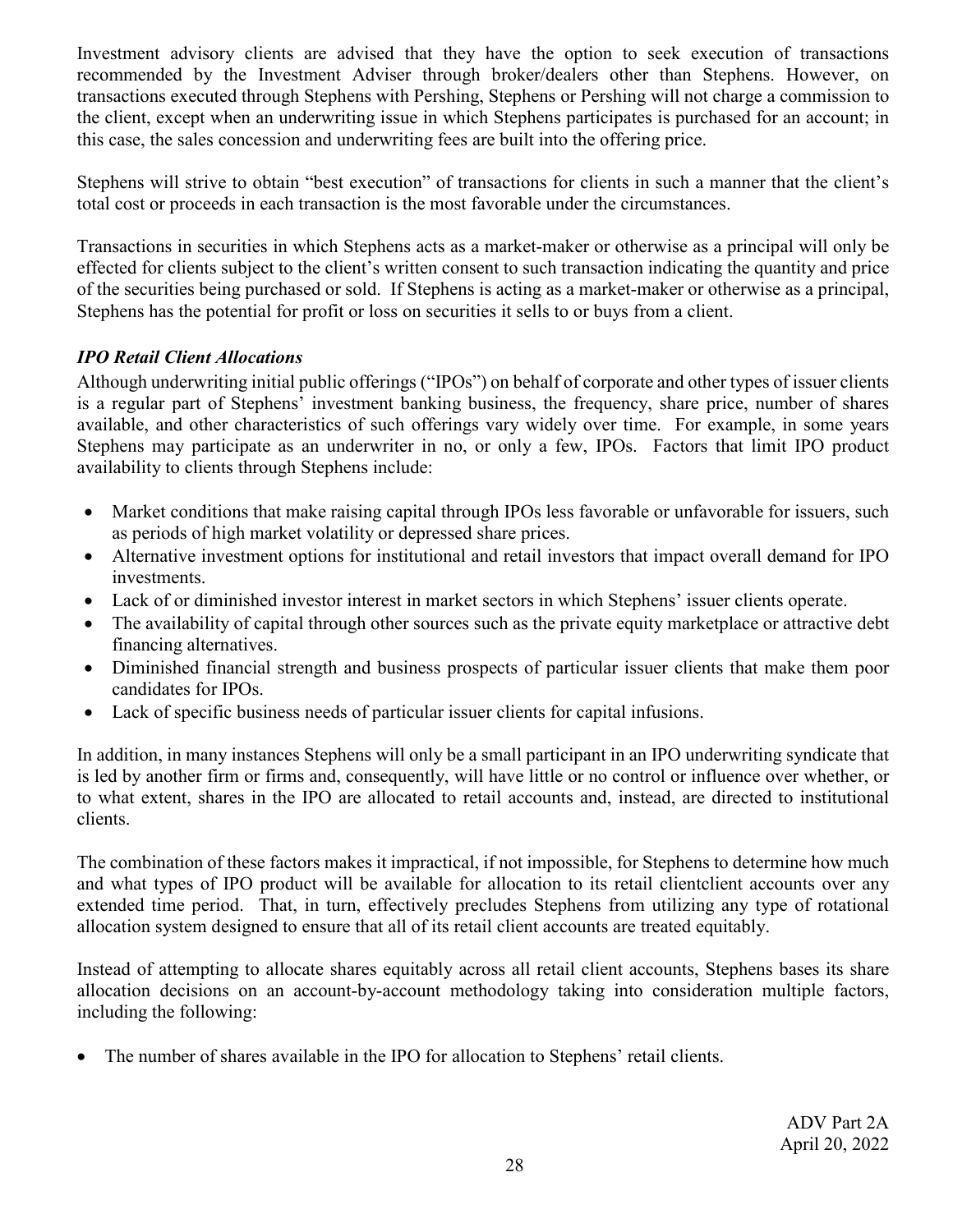- The customary desire of Stephens' issuer clients to avoid small retail allocations to numerous accounts, which would increase the cost and administrative burden of communicating and dealing with unnecessarily large numbers of investors.
- Share allocation requests received by the Stephens syndicate department from the ("FCs") and ("IARs") who manage the firm's retail client accounts.
- The level of sophistication of the C or IAR submitting those allocation requests in evaluating and dealing with IPO investments.
- The stated interest of a particular retail client in participating in IPOs, in general, or in a particular IPO, including the number of shares requested.
- The suitability of the investment for the client, particularly if it is speculative in nature, as is sometimes the case in IPOs.
- Whether the requested IPO allocation would result in an overconcentration of the security in the client's account, resulting in lack of appropriate diversification.
- Whether the IPO investment would be consistent with the investment strategy and objectives agreed to by the client and the FC or IAR.
- Any applicable tax considerations.
- Whether the client has adequate liquidity in the account, or otherwise, to fund the IPO investment.
- Whether the FC or IAR is able to contact the client on a timely basis and obtain any documentation necessary to participate in the offering.
- Whether based on the client's prior investment practices or discussions with the FC or IAR, it appears likely that the client intends to quickly resell the shares in order to obtain short term trading profits as opposed to holding them in order to gain long term appreciation, sometimes referred to as "flipping."

Given the complexity and sometimes subjective nature of this analysis, and the fact that the applicability of these considerations may vary with respect to a particular retail client at any given time, Stephens does not attempt to ensure that the allocation of IPO shares across all of its retail client accounts is equitable and does not analyze the fairness of its allocation decisions over time. In practice, some retail client accounts will have far greater access to IPO allocations than others. In fact, based on past experience, only a very small percentage of Stephens' retail clients will participate in IPOs. Nevertheless, clients who are interested in participating in IPOs or a particular IPO are encouraged to advise their IAR of such fact.

# *IPO Related Conflicts of Interest*

**Flipping.** Stephens has a long-standing policy of discouraging its RRs and IARs from allocating IPO securities to retail client accounts that appear likely to quickly resell the securities in order to obtain short term trading profits as opposed to holding them in order to gain long term appreciation. Excessive short term trading in the secondary market following an IPO has the potential of causing market disruption and depressing the price of the issuer's securities, both of which would operate to the disadvantage of Stephens' issuer clients. Accordingly, Stephens reserves the right to withhold IPO allocations to retail client accounts that have a history of flipping their IPO securities positions or advise their RR or IAR of their intent to flip the IPO securities they wish to purchase in a pending IPO. This policy creates a conflict of interest because, while it favors Stephens' IPO issuer clients and Stephens' long term interests as an underwriter, it may not be in the best interest of a retail client seeking to realize short term trading profits on the client's IPO positions. In addition, Stephens may penalize clients who flip their IPO securities by reducing or eliminating IPO allocations to them in the future.

**Favoring Larger Allocations**. Stephens' issuer clients generally prefer that the underwriting syndicate avoid small retail allocations to numerous accounts, which would increase the cost and administrative burden of communicating and dealing with unnecessarily large numbers of investors. Major items of expense in that regard include the printing and mailing of large numbers of investor communications such as proxy statements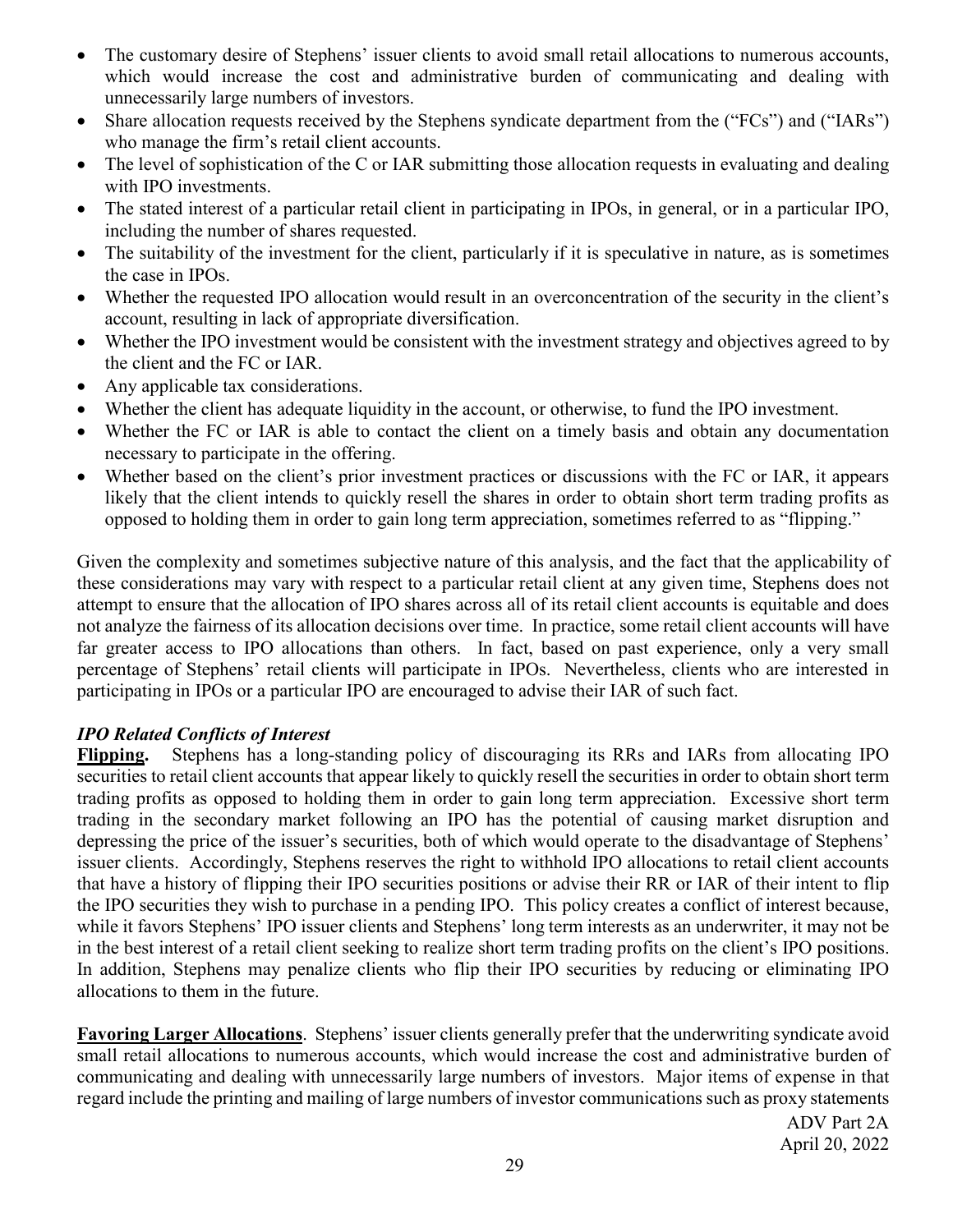and annual reports. Further, Stephens, itself, incurs higher transaction and administrative costs if smaller IPO allocations are spread over a larger number of accounts. This overall situation creates a conflict of interest with respect to Stephens' handling of smaller accounts because larger allocations mean that they will have less opportunity to participate in IPOs and gain the IPO experience that would potentially qualify them for participation in more IPOs.

This methodology also has the potential of increasing risk for IPO investors to the extent that larger allocations would be expected to result in more concentration with respect to these types of typically more speculative securities.

**Advisory vs. Brokerage Accounts.** If a retail client has both an advisory and a brokerage account, it may be in the best interest of the client to purchase IPO securities in the brokerage account. The client would pay the same offering price for the securities irrespective of which type of account is selected for the purchase. However, in a brokerage account no additional charges (in the form of commissions) would be incurred until the time the securities are sold, while in an advisory account the client would incur assets under management fees that could exceed the amount of such commissions depending on the length of the holding period. The risk of this disadvantage occurring is increased by Stephens' policy against flipping, which is designed to encourage longer holding periods.

**Offerings with Less Demand.** Based on Stephens' previously described allocation process, there is a potential that a retail account that does not frequently participate in IPOs may have a greater opportunity to participate in IPOs that prove to be in less demand, particularly if Stephens receives a relatively large allocation for placement with its retail clients. Although Stephens, and its RRs and IARs, have limited ability to predict client demand for an IPO in advance of the pricing and effectiveness of the offering, certain of the criteria utilized in allocating shares, such as previous IPO experience and favoring larger allocations, may result in more favorable allocations to larger, more experienced retail accounts in connection with high demand offerings. On the other hand, these factors would be expected to have less of an impact with respect to offerings where there is less demand from retail clients relative to the size of the retail allocation Stephens receives. It is likely, although certainly not guaranteed, that IPOs for which there is high demand relative to supply will perform better in the post-offering market place for at least some period of time.

**Clients That Do Not Have Access***.* Stephens relies primarily on its IARs to determine whether, and to what extent, their retail advisory clients are interested in participating in IPOs. Many accounts are simply too small to participate in IPOs when concentration and suitability factors are taken into consideration. And, in practice, only a small percentage of Stephens IARs regularly submit IPO allocation requests on behalf of their clients. In many instances, retail clients are participating in one or more of the Stephens Private Client Group's advisory platforms providing for fee based, discretionary management by the IAR, a firm investment committee or a third party money manager. The vast majority of IARs rely on these platforms to achieve appropriate asset allocation for their clients and typically do not offer their clients the opportunity to participate in IPOs. The same is also generally true with respect to the retail client accounts managed by Stephens Capital Management. Finally, Stephens IARs, in their discretion, may elect to offer IPO allocations to some clients but not others, and such decisions are unlikely to be reviewed by Private Client Group supervisors or Compliance Department personnel. Given these circumstances, retail clients interested in participating in IPOs should advise their IAR of such fact.

These platforms provide for low cost, level fee charges to clients, and Stephens is not allowed to accept any other compensation with respect to the handling of the account, including the compensation it would receive in connection with the sale of IPO securities. Accordingly, Stephens does not allow these types of accounts to participate in IPOs.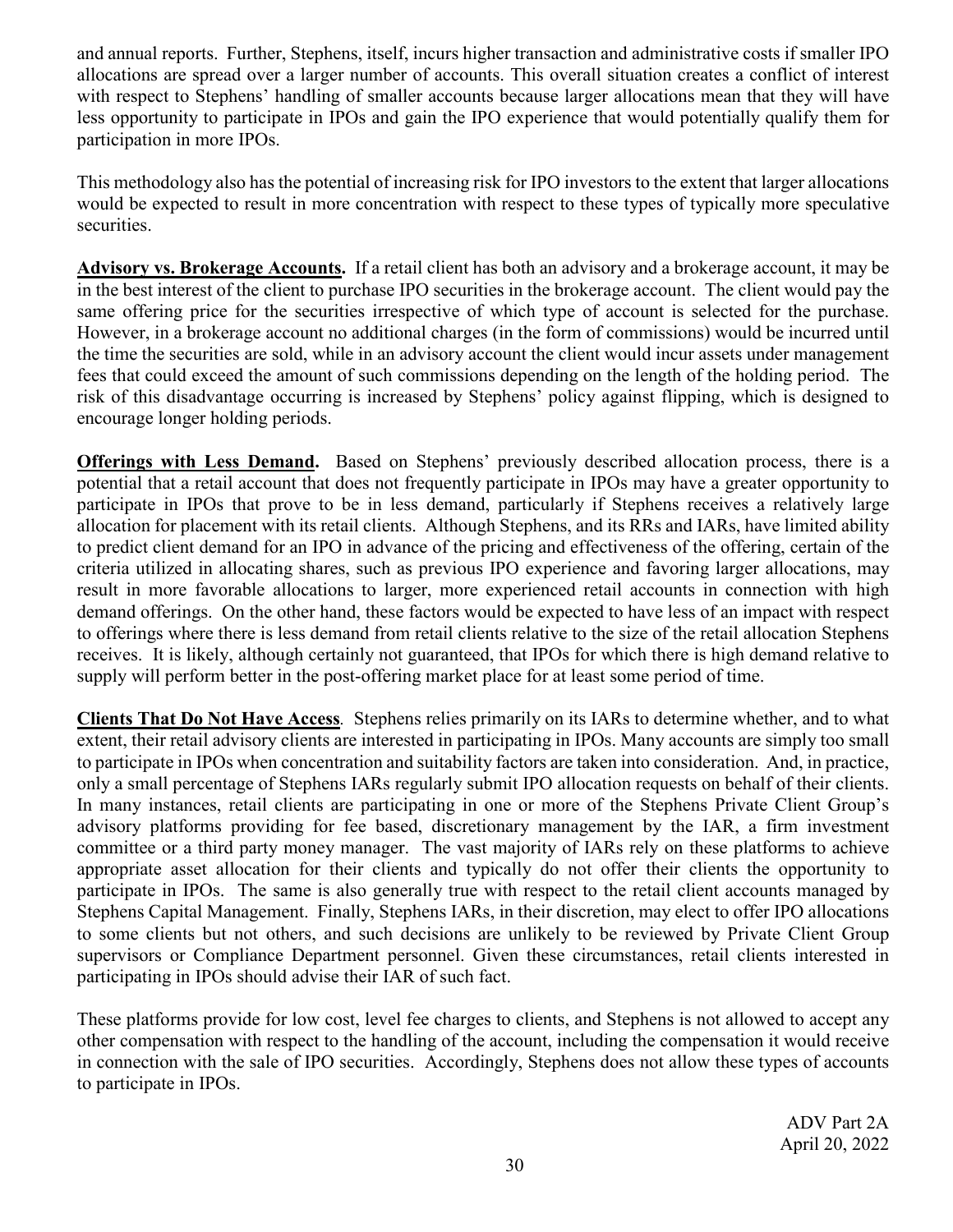## <span id="page-30-0"></span>D. **Pre-Paid Advisory Fees**

In some programs offered by Stephens the client is required to pre-pay the advisory fees quarterly or monthly. Under these programs, Stephens is typically compensated based on a percentage of the value of the assets in each advisory account.

You pay a single asset-based fee, charged quarterly, that covers the services provided by Stephens. The fourth quarter of 2019 fee is prorated for  $2/3^{rd}$  of the quarter due to the pending clearing arrangement change. In December a monthly fee will be charged the first week of December. Advisory fees apply to standard accounts and include investment advice, securities execution fees, certain custodial services, associated account reports and investment portfolio reports. This is a "wrap" fee. The maximum annual fee rate is: 2.5%. A minimum fee is assessed per account.

Fees are negotiable based on a number of factors including the type and size of the account and the range of services provided by the FC. In special circumstances, and with your agreement, the fee charged to you for an account may be more than the maximum annual fee stated in this section.

#### **When are Fees Paid and How Fees are Computed**

#### **Fees Paid in Arrears**

SCM fees apply to standard accounts and include management, brokerage services, (1) custodial services, associated accounting reports and investment management reports. Only in special circumstances are the fees negotiable or otherwise varied from the above schedules. In the event a client's account is closed between quarter-ends, fees will be prorated as of the date of termination. The fee is deducted from the client's account by SCM quarterly unless otherwise agreed in writing.

The fee for the period from the date assets are first credited to the account to the end of the then-current calendar quarter shall be determined by computing the average market value of cash and securities in the portfolio as of the close of business on the last day of each calendar month (that ends on or after the date assets are first credited to the account referred to above) of the calendar quarter, during each such month, and multiplying the resultant average market value by one-fourth of the applicable annual fee rate(s) indicated above, pro-rated for the percentage of the current calendar quarter during which the portfolio is under management.

The fee for any subsequent calendar quarter shall be determined by computing the average market value of cash and securities in the portfolio as of the close of business on the last day of each calendar month of the calendar quarter, during each such month, and multiplying the resultant average market value by one-fourth of the applicable annual fee rate(s) indicated above.

If an account has a margin balance owed, the total market value of the account used in computing Stephens' fee includes the margin balance the client owns. For example, an account with a total market value of \$120,000 and a debit balance owed of \$20,000 will have a net market value of \$100,000. Stephens' fee would be computed using the total market value of \$120,000 times  $1/4^{\text{th}}$  of the applicable annual fee rate(s) adjusted by the time period.

The following programs require fees to be paid in arrears:

• Stephens Capital Management Discretionary ("SCMD")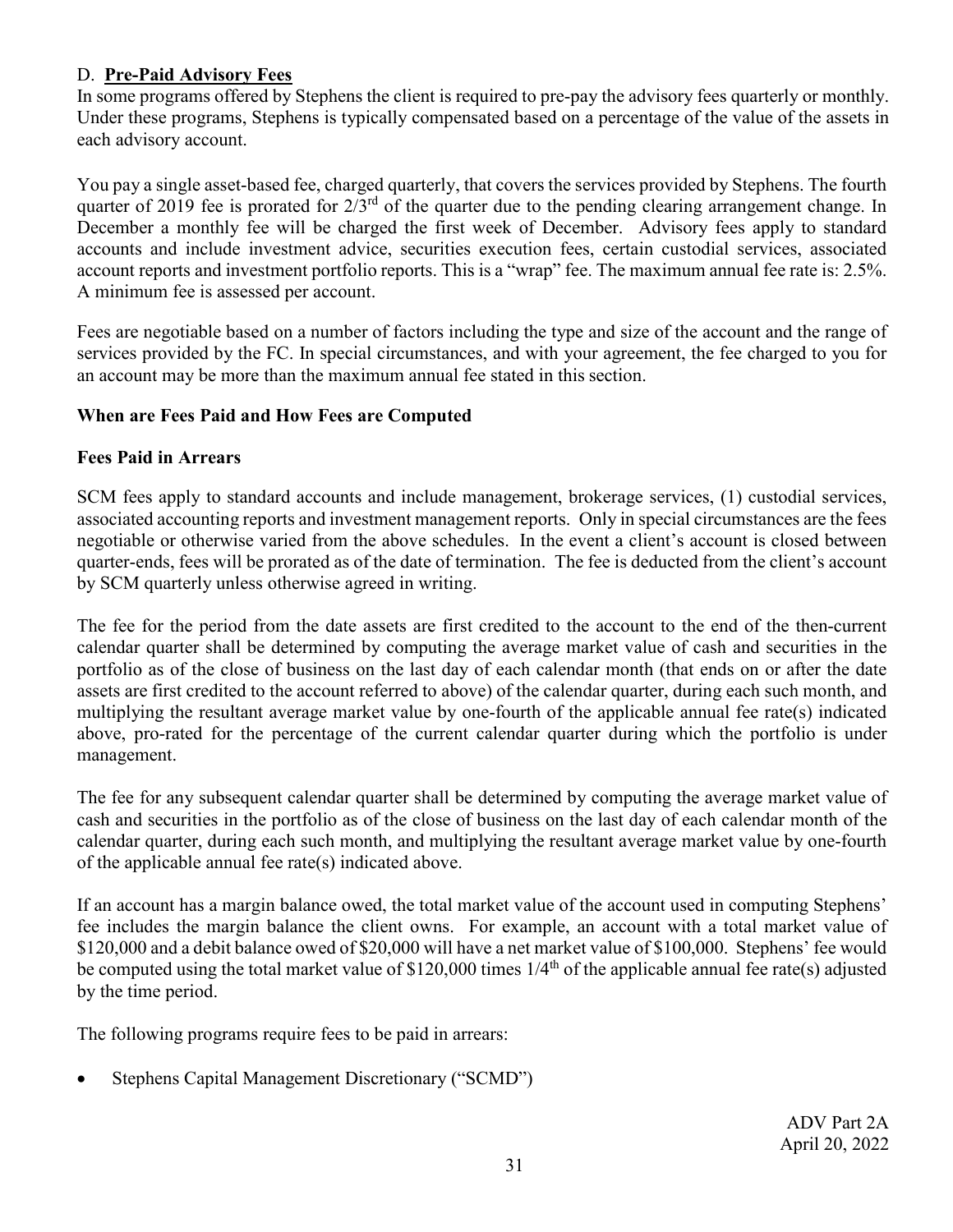- Stephens Capital Management Fixed Income ("FIS")
- Stephens Capital Management Non-Discretionary ("SND")
- Stephens Spectrum Program ("SSP")
- StephensChoice ("SC")
- Stephens Spectrum 401k ("SSK")
- Pension Management Trust Program ("PMT")
- Health Management Trust Program ("HMT")
- Stephens Equity Focused Strategy ("SEFS") for SCM

## **Fees Paid in Advance**

The fee is payable monthly in advance. The fees will be deducted from the client's account monthly in advance, unless otherwise agreed in writing. For more information regarding the above, contact your FC.

If a percentage fee is used, the initial fee is calculated from the date the account is turned over for trading "turnover date" of the advisory account to the end of the then-current calendar month. The fee is obtained by multiplying the market value of assets placed in the account by  $1/12^{th}$  of the applicable annual fee rate(s), prorated for the remaining percentage of the then-current calendar month,

If an account has a margin balance owed, the total market value of the account used in computing Stephens' fee includes the margin balance the client owns. For example, an account with a total market value of \$120,000 and a debit balance owed of \$20,000 will have a net market value of \$100,000. Stephens' fee would be computed using the total market value of \$120,000 times  $1/12<sup>th</sup>$  of the applicable annual fee rate(s) adjusted by the time period.

Similarly, a fee will be charged when additional assets greater than \$25,000 on a single deposit (or monthly aggregate) are placed in the account, in an amount determined by multiplying the market value of the additional assets placed in the account by  $1/12<sup>th</sup>$  of the applicable annual fee rate(s), prorated for the remaining percentage of the month, unless otherwise agreed in writing.

In the event a client's account is closed before month-end, fees will be prorated as of the date of termination if the value of the account is greater than \$25,000.

The following programs require fees to be paid in advance:

- Professional Wealth Management ("PWM")
- Stephens Advisor ("SA")
- Stephens Allocation Strategies ("SAS")
- Stephens Managed Assets Program ("MAP")
- Stephens Unified Managed Account ("UAM")
- Stephens Retirement Solutions ("RSP")
- Stephens Retirement Access ("SRA")
- Stephens Equity Focused Strategy ("SEFS") for PCG

# <span id="page-31-0"></span>*E. Compensation for the Sale of Securities and Investment Products*

Stephens does not charge clients brokerage commissions for securities trades executed by Stephens or through Stephens with Pershing for the client's account in any of the offered wrap programs listed above. Therefore none of our personnel receive revenues based on commissions from the purchase or sale of securities for those accounts.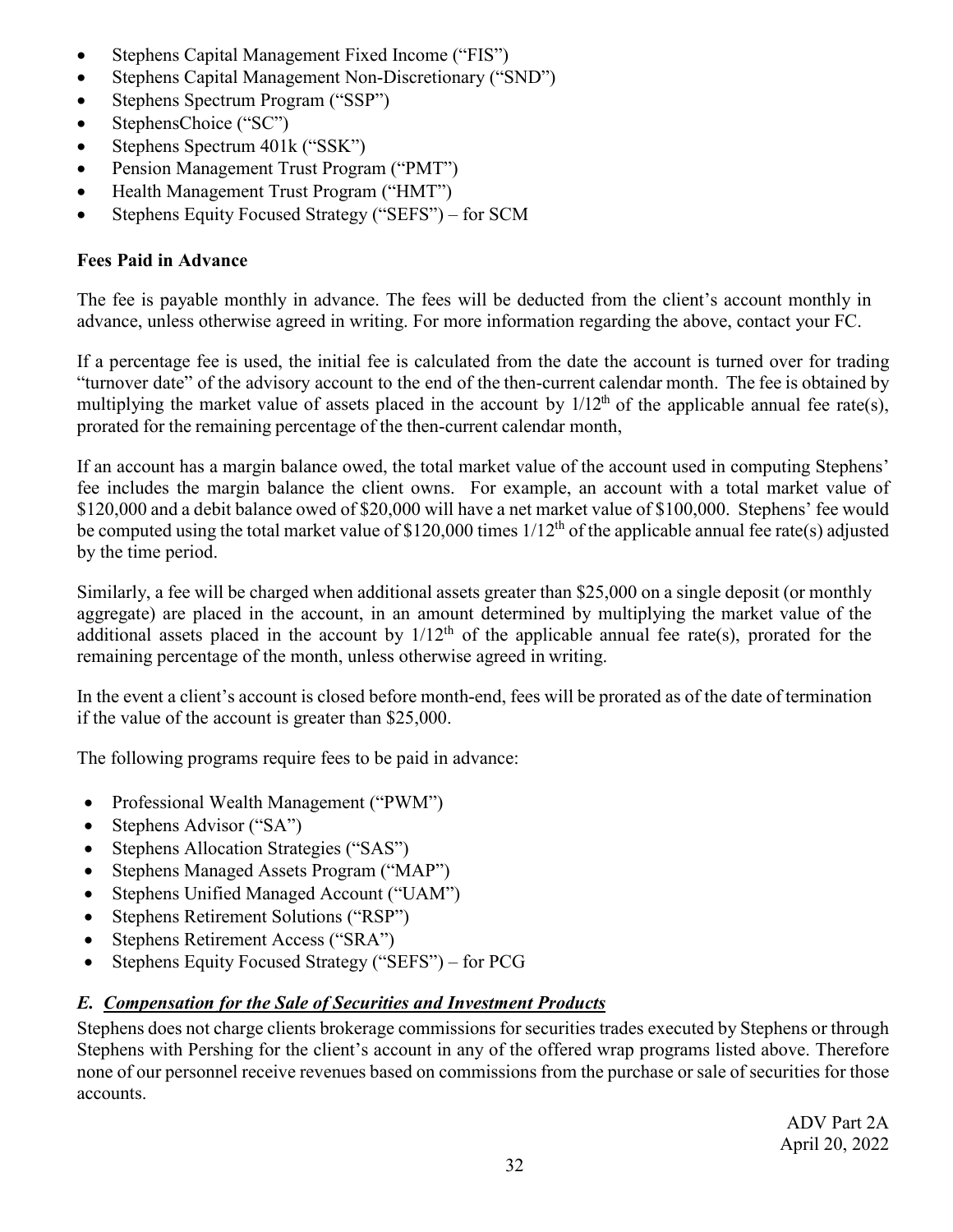For mutual fund investments, fees are also charged by the mutual fund as more fully described in the mutual fund's prospectus. Some of the fees charged by the mutual funds are paid to Stephens by the mutual fund. See Item 5.C for further discussion.

Generally outside managers in the MAP platform either provide Pershing with their model portfolio or direct their trading to Pershing. In both of these situations, Stephens's clearing broker, Pershing, executes these trades at no additional charge to the clients because execution charges are included in the "wrap fee" the client pays Stephens. The number of managers in the MAP platform that direct trades to other broker dealers can change as managers are added or removed from the MAP platform.

The following equity/balanced strategies in the program have the ability to send trades for execution to brokerdealers other than Pershing, and trades executed away from Pershing will result in commission charges to Stephens' clients in addition to the WRAP fee the client paid to Stephens. These additional charges affected the net performance for the clients' accounts.

In the MAP program, certain third party managers can trade away from Pershing or Stephens in order to achieve best execution or other reasons. When the manager trades away this results in additional transaction charges being incurred by your account which are in addition to the advisory wrap fee you pay Stephens. The Managers/strategies which traded away from Stephens or Pershing in the last two years are:

| Legg Mason All Cap Blend Balanced Portfolios (MDA0-Balanced)        |
|---------------------------------------------------------------------|
| Legg Mason Appreciation Balanced Portfolios                         |
| Legg Mason Appreciation Balanced Tax-Favored Portfolios             |
| Legg Mason Balanced Income Portfolios                               |
| Legg Mason Balanced Income Taxable (70/30)                          |
| Legg Mason Balanced Income with Municipals                          |
| Legg Mason Balanced Income With Municipals (70/30)                  |
| ClearBridge All Cap Growth Balanced Portfolios                      |
| Legg Mason Custom MDA Portfolios                                    |
| Legg Mason Global All Cap Blend Balanced Portfolios (MDA8-Balanced) |
| Legg Mason Large Cap Growth Balanced Portfolios                     |

The average cost of the execution charges during this period was \$0.00 to \$0.05 cents per share.

# <span id="page-32-0"></span>**Item 6 Performance-Based Fees and Side-By-Side Management**

Stephens typically charges clients an investment advisory fee based on the value of the assets in the client's account. On occasion, Stephens enters into performance fee arrangements with appropriate clients as discussed below. Only certain clients qualify for performance fee arrangements which compensate Stephens based, in part, on the performance of the client's account.

All fees are negotiable and vary depending on the size of the investment, the nature of the services to be rendered by Stephens to the client, and other factors. Performance fees are typically invoiced annually.

A performance fee arrangement could create an incentive for Stephens to seek to maximize the investment return by making investments that are subject to greater risk, or are more speculative, than would be the case if Stephens' compensation were not based upon the investment return or could create an incentive for Stephens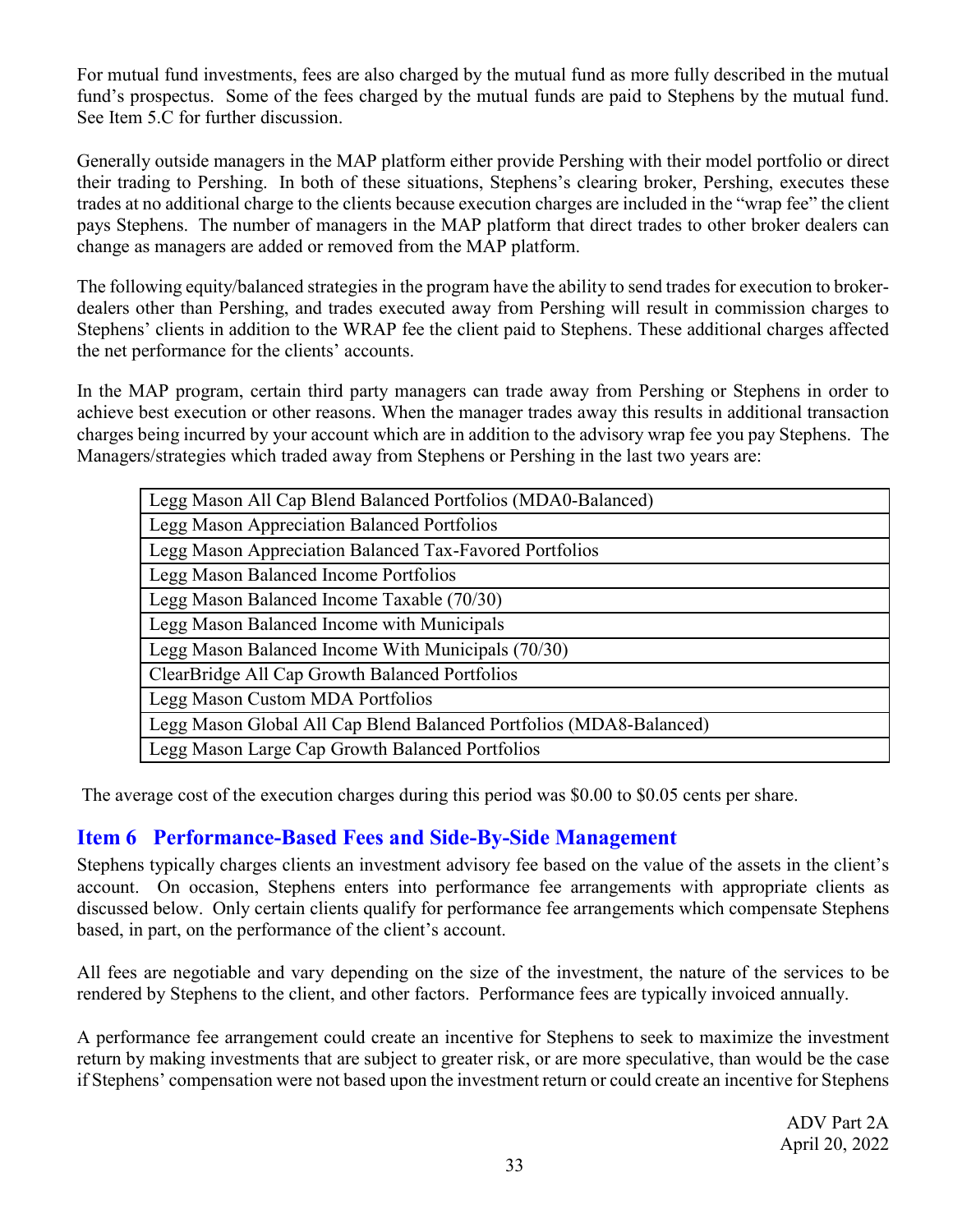to seek to limit investment returns by pursuing investments with reduced risk. With a performance fee arrangement Stephens' fee is, in part, contingent upon the returns on the Client's Assets, which is computed based upon unrealized and realized appreciation or depreciation of Client's Assets. This gives Stephens an incentive to favor performance fee accounts with investment opportunities and therefore creates a conflict of interest for Stephens.

Accounts participating in a performance fee arrangement may pay Stephens more compensation, or less compensation, when compared to standard fee rates. Performance fee arrangements may not be available for all investment accounts and must be approved by Stephens on a case-by-case basis. Performance fee rates are negotiable. A client may negotiate a base fee rate, performance fee rates, an index to be used to calculate the performance fee, or the use of no index in calculating the performance fee.

Any performance fee that Stephens charges is intended to comply with Rule 205-3 and other applicable requirements under the Investment Advisers Act of 1940 (the "Adviser's Act"). Stephens has an incentive to favor accounts which it charges a performance fee over other types of client accounts by allocating more profitable investments to performance fee accounts or by devoting more resources toward the accounts' management. Stephens seeks to mitigate the potential conflicts of interest which arise from managing accounts that bear a performance fee through its policies and procedures, including those related to investment allocation, and by complying with the provisions of Rule 205-3 as stated above. Stephens has discretion not to accept these arrangements.

# <span id="page-33-0"></span>**Item 7 Types of Clients**

Stephens's advisory programs are available to individuals, banks, foundations, pension and profit sharing plans, trusts, IRA's, endowments, corporations, partnerships and other entities requiring investment advisory services.

Many of Stephens' clients are high net worth individuals. We provide investment advice to individuals, trusts, to boards and retirement systems for various governmental pension and retirement plans, to corporate pension and retirement plans, to various foundations and private entities.

Additionally, Stephens advise wrap fee accounts in various programs sponsored by affiliated and unaffiliated investment advisers. The sponsor establishes a minimum account size for each program, and you should refer to the sponsor's wrap fee brochure for a discussion of minimum account sizes and whether the minimum account size can be waived.

Only those clients we deem in our discretion suitable will be accepted into these programs.

# <span id="page-33-1"></span>**Item 8 Methods of Analysis, Investment Strategies and Risk of Loss**

## <span id="page-33-2"></span>A. **Methods of Analysis**

Stephens utilizes street and independent sources for our research, but it is not the sole basis of our investment decision-making process. Other sources of information we utilize can include industry data obtained from subscription services, company filings, street research and models. We utilize these services for real-time news and pricing. We also utilize other independent research sources for quantitative reports that measure such things as price changes, growth rates, profitability, valuation, earnings surprises and earnings revisions. These quantitative reports are used to help identify new securities that meet our investment criteria and to monitor existing holdings.

Investing in securities involves risk of loss that clients should be prepared to bear.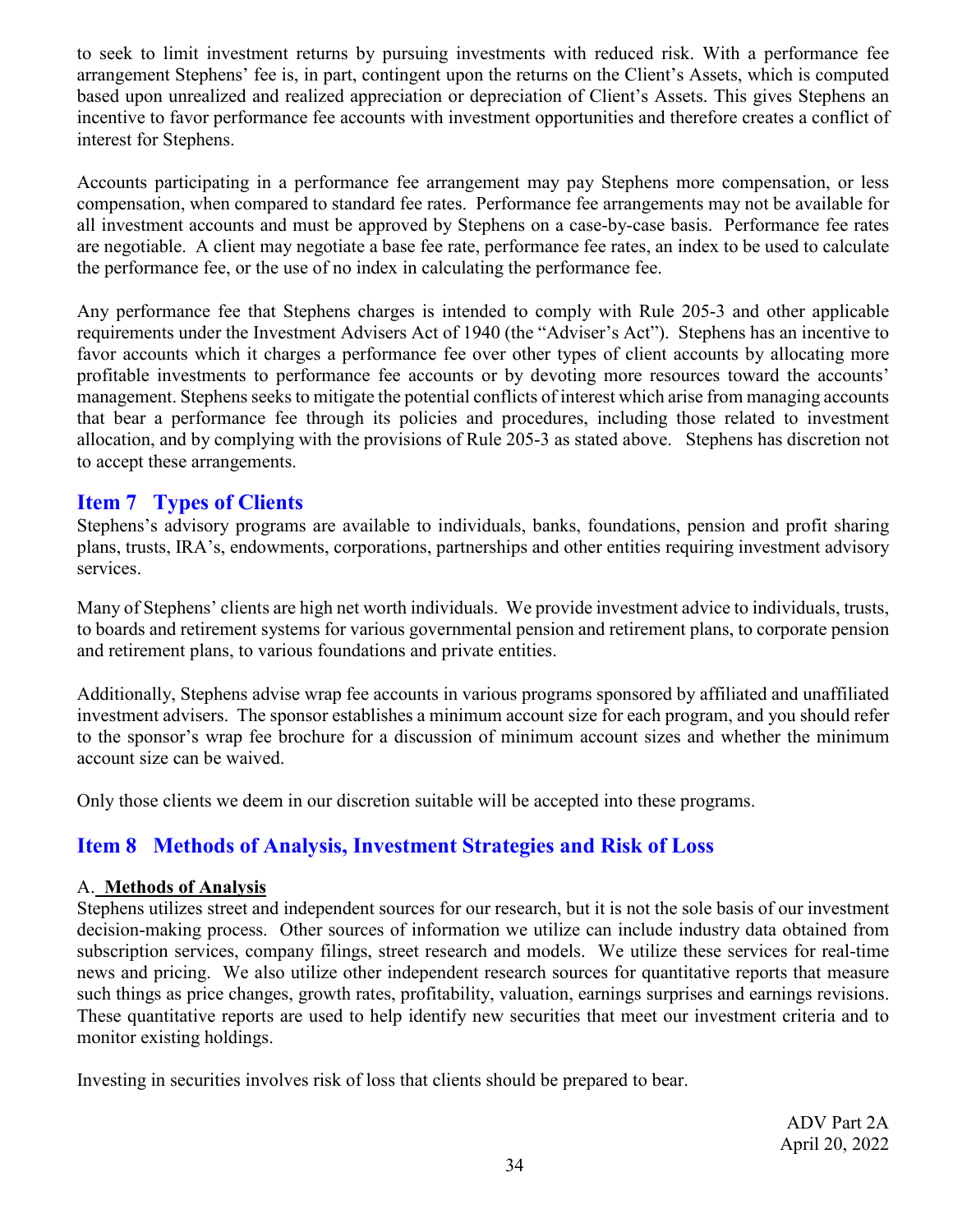## <span id="page-34-0"></span>B. **Investment Strategies**

Stephens offers many investment strategies through our programs sponsored through Stephens Capital Management, Stephens Fixed Income Management and Stephens Private Client Group. Our investment management service seeks to tailor an investment program for the unique financial circumstances and objectives of a particular client. When we are engaged as an investment manager, the client typically pursues one or more of our investment strategies. Clients may impose investment restrictions on the manager of their accounts, such as restrictions on investing in particular securities or types of securities or restrictions on investing in particular industries. All of the programs are more fully described in Item 4D and their respective ADV Part 2A, Appendix 1.

*Stephens Capital Management ("SCM")* currently services discretionary and non-discretionary portfolios of equity, fixed income and alternative asset classes and provides asset allocation advice to clients. As an operating division of Stephens, an independent financial services firm, Stephens has a unique perspective on investing that enables SCM to spot opportunities that others miss and avoid the pitfalls of narrow, short-term thinking. Independence also affords us the flexibility to adapt our strategies to a changing financial environment while maintaining a focus on long-term growth and capital appreciation.

As an operating division of, an independent financial services firm, we have a unique perspective on investing that enables us to spot opportunities that others miss and avoid the pitfalls of narrow, short-term thinking. Independence also affords us the flexibility to adapt our strategies to a changing financial environment while maintaining a focus on long-term growth and capital appreciation.

SCM's Investment Advisory Representatives take into account both our clients' unique situations and the changing financial markets in developing investment strategies tailored to meet our clients' financial goals.

**Stephens Private Client Group ("PCG")** currently provides investment advisory services for discretionary portfolios or non-discretionary portfolios. Stephens has the flexibility to adapt strategies to a changing financial environment while keeping your goals and objective in mind.

## *A Full Range of Investment Solutions*

As a full-service financial services firm, Stephens offers access to a complete array of financial solutions designed to help you achieve your investment goals and objectives. Stephens can assist you in selecting and managing investment solutions that best fit your wealth management goals.

These investment solutions can include:

- Investment management and advisory services
- Wealth management
- Corporate executive services
- Individual equities, mutual funds and exchange traded funds
- Taxable and tax-exempt fixed income securities
- Alternative investments
- Insurance and annuities

## <span id="page-34-1"></span>**C. Risk of Loss**

The material risks associated with our strategies are:

**Alternative Investments --.** Investing in alternative investments can be highly illiquid, is speculative and not suitable for all investors. Certain alternative investment products place substantial limits on liquidity and the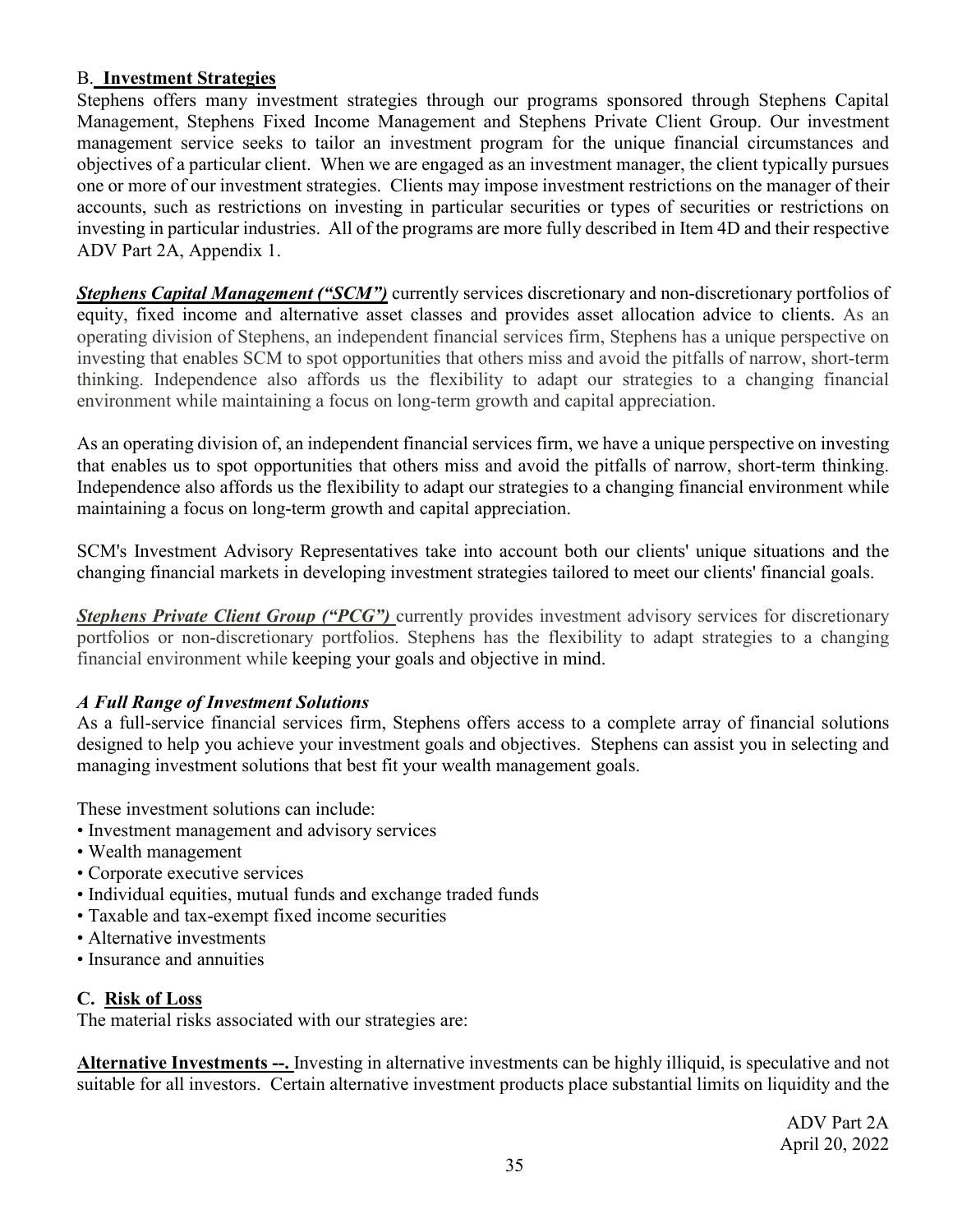redemption rights of investors, including only permitting withdrawals on a limited periodic basis and with a significant period of notice and may impose early withdrawal fees. Investing in alternative investments is intended for experienced and sophisticated investors only who are willing to bear the high economic risks of the investment. Investors should carefully review and consider potential risks before investing. Certain of these risks include: loss of all or a substantial portion of the investment due to leveraging, short-selling, or other speculative practices; lack of liquidity, in that there may be no secondary market for the fund and none expected to develop; volatility of returns; restrictions on transferring interests; potential lack of diversification and resulting higher risk due to concentration of trading authority when a single advisor is utilized; absence of information regarding valuations and pricing; complex tax structures and delays in tax reporting; less regulation and higher fees than mutual funds; and advisor risk. Alternative investment products typically have higher fees (including multiple layers of fees) compared to other types of investments. Individual funds will have specific risks related to their investment programs that will vary from fund to fund.

**Debt Obligations** -- Investing in debt (bond) obligations entails additional risks, including interest rate risk such that when interest rates rise, the prices of bonds and the value of bond funds shares can decrease and the investor can lose principal value.

**Equity Market Risk** – Overall stock market risks affect the value of the investments in equity strategies. Factors such as U.S. economic growth and market conditions, interest rates, and political events affect the equity markets.

**Foreign Debt Obligations** – Investing in foreign debt obligations entails additional risks, including those related to regulatory, market or economic developments, foreign taxation and less stringent investor protection and disclosure standards.

**Foreign Securities --** Investing in foreign securities presents certain risks that are not present in domestic securities. For example, investments in foreign and emerging markets present special risks including currency fluctuation, the potential for diplomatic and political instability, regulatory and liquidity risks, foreign taxation and differences in auditing and other financial standards. In addition to the greater exposure to the risks of foreign investing, emerging markets present considerable additional risks, including potential instability of emerging market countries and the increased susceptibility of emerging market economies to financial, economic and market events.

**Money Market Risk** - An investment in a Money Market Fund is not insured or guaranteed by the Federal Deposit Insurance Corporation or any other government agency. Although the fund seeks to preserve the value of your investment at \$1.00 per share, it is possible to lose money by investing in the fund. Yields will vary. Yield quotations more closely reflect the current earnings of the fund than the total return.

**Management Risk** -- Our judgments about the attractiveness and potential appreciation of a particular asset class, mutual fund or individual security may be incorrect and there is no guarantee that individual securities will perform as anticipated. The price of an individual security can be more volatile than the market as a whole and our investment thesis on a particular stock may fail to produce the intended results.

**Options Risk --** Options involve risk and are not suitable for all investors.

**Small Cap and Mid Cap Company Risk** -- Investing in small cap and mid cap issuers involves a significantly greater risk than investing in larger, more established companies. The daily trading volume for Small Cap and Mid Cap issuers can be much lower than for more widely held, established companies. There may be periods when it is difficult to invest in or liquidate portfolio investments for our various investment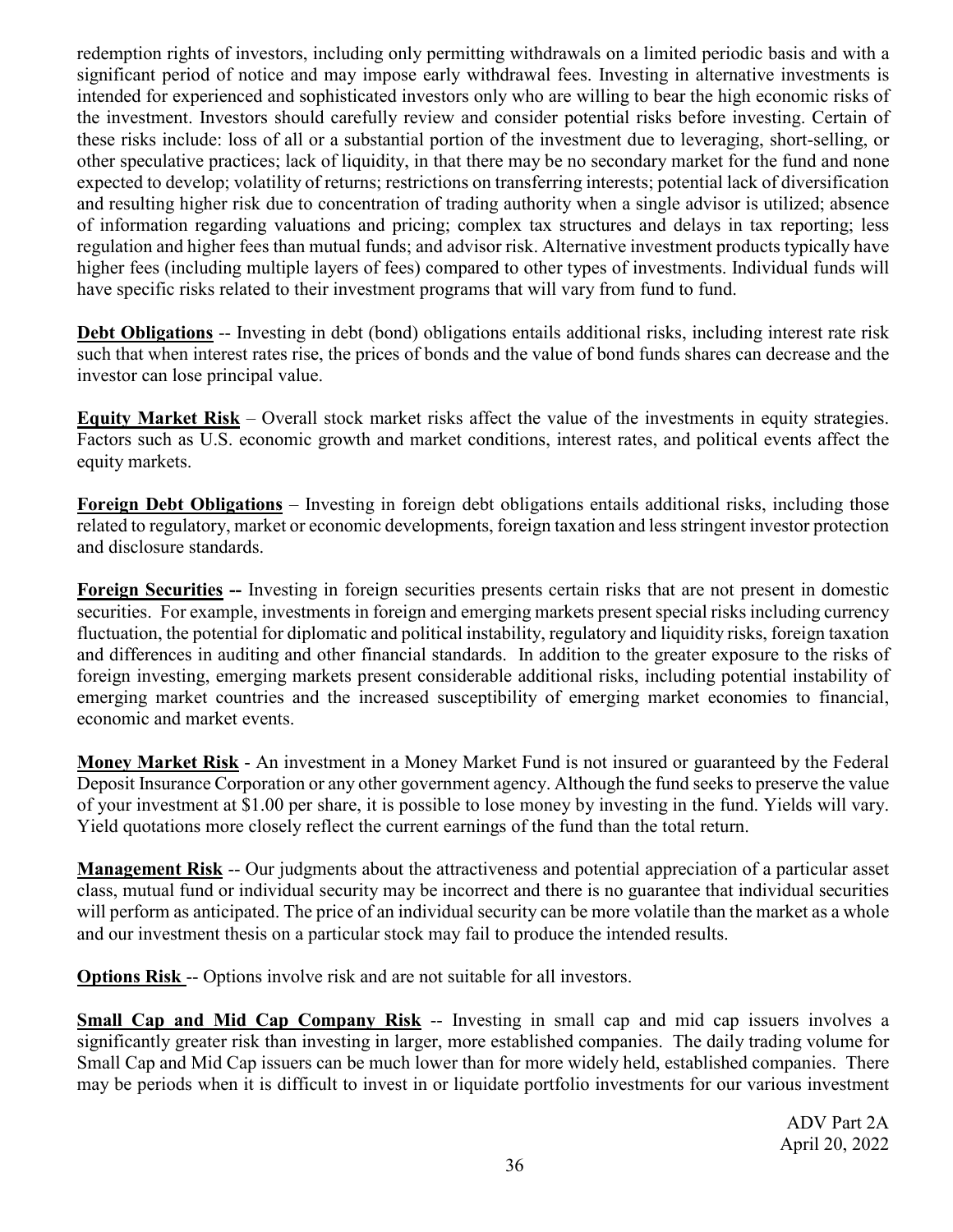strategies. This is particularly the case when breaking news on a company occurs or when significant market forces and events occur. In addition, small and mid-cap companies are more vulnerable to economic, market and industry changes. Because smaller companies often have limited product lines, markets or financial resources, or may depend on a few key employees, they may be more susceptible to particular economic events or competitive factors than larger capitalization companies.

## **Investors should only invest a portion of their total portfolios in these securities, and investors should be prepared to lose their entire investments.**

## **Certain Risks Associated with Cybersecurity. --**

With the increased use of technologies such as the Internet to conduct business, investment advisers, including Stephens rely in part on digital and network technologies (collectively, "cyber networks"). These cyber networks are susceptible to operational, information security and related risks and can be at risk of cyberattacks. Cyber-attacks could seek unauthorized access to cyber networks for the purpose of misappropriating sensitive information, corrupting data, or causing operational disruptions.

Cyber-attacks can potentially be carried out against the issuers of securities you have invested in, against third party service providers, or against Stephens itself by persons using techniques that range from efforts to circumvent network security, overwhelm websites, and gather intelligence through the use of social media in order to obtain information necessary to gain access to cyber networks. Although cyber-attacks potentially could occur, Stephens and Pershing maintains an information technology security policy and technical and physical safeguards intended to protect the confidentiality of internal data.

## **Bank Sweep Program**

**If you have on deposit through the Bank Sweep Program an amount of cash that exceeds the number of Banks multiplied by \$250,000, the balances in excess of this amount will not be insured by the FDIC. In the event of a failure of a bank participating in the Bank Sweep Program, there may be a time period during which you may not be able to access your cash. If you have cash at a bank outside the Bank Sweep Program, this may negatively impact the availability of FDIC insurance for the total amount of your funds held within and outside the Bank Sweep Program.** 

Nothing obligates you to participate in the Bank Sweep Program. You may receive a higher rate of return through products offered outside the Bank Sweep Program, including Money Market Funds offered through your account with Stephens and Pershing.

Each Deposit Account constitutes a direct obligation of the Bank and is not directly or indirectly an obligation of Stephens or Pershing. Stephens and Pershing do not guarantee in any way the financial condition of the Banks and are not responsible for any insured or uninsured portion of a Deposit Account.

Stephens and Pershing will not charge commissions on securities transactions that are executed through Stephens with Pershing for these accounts. Your account would be responsible to pay any commission charges imposed by any other brokerage firm on any securities transactions executed through any other brokerage firm, and such charges would be in addition to the wrap fee and any other applicable charges incurred by your account. By executing trades through Stephens with Pershing, your account might forego benefits, such as participation in block trades or negotiated transactions that might be available through other brokerage firms.

# <span id="page-36-0"></span>**Item 9 Disciplinary Information**

Stephens Inc. voluntarily participated in the Securities and Exchange Commission's Share Class Selection Disclosure Initiative, and on March 11, 2019 the SEC entered a Cease and Desist Order against Stephens in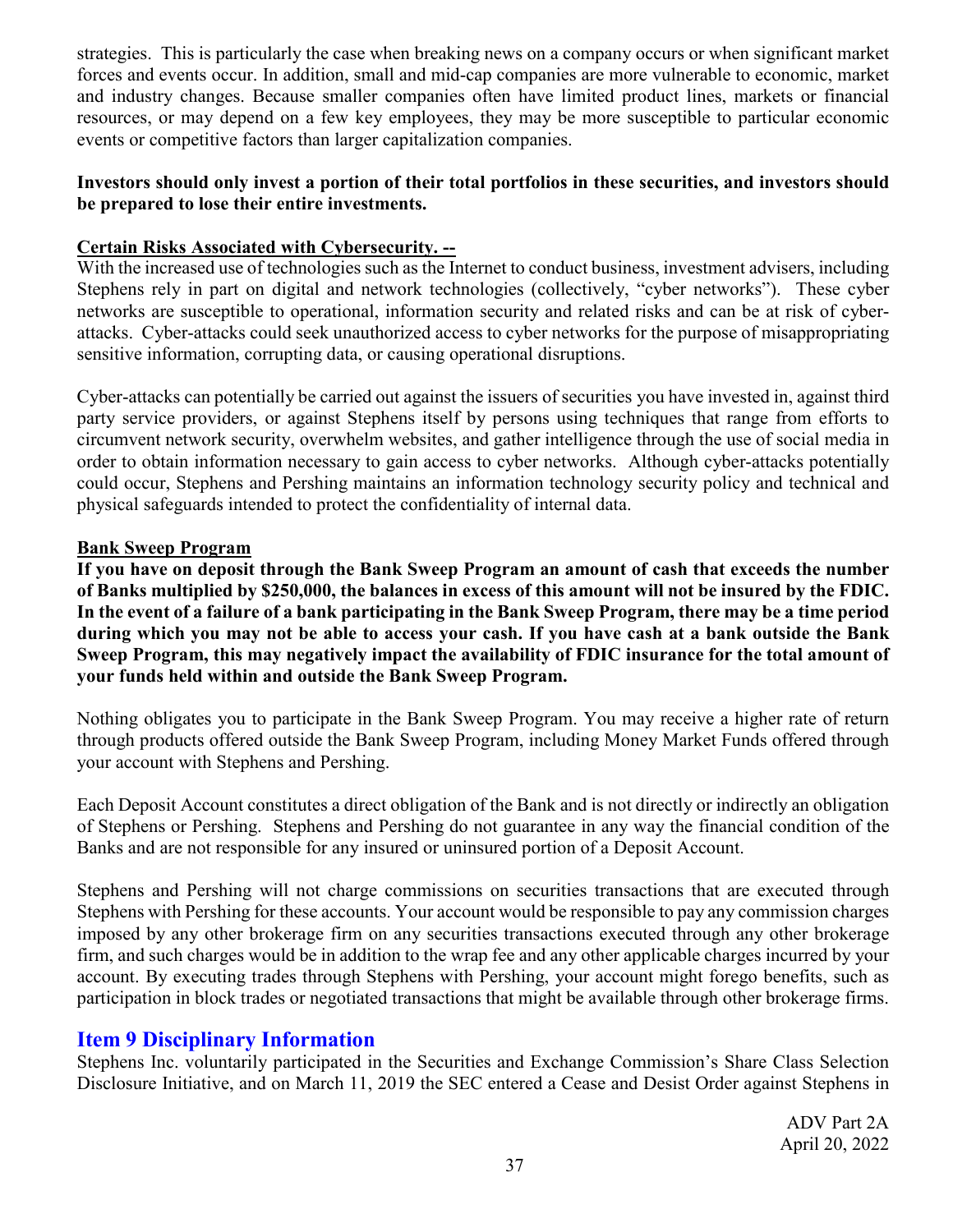which Stephens neither admitted nor denied the allegations of the SEC's Order. The Order alleged that Stephens did not fully disclose conflicts of interest related to the selection of mutual fund share classes for its advisory clients, and that Stephens purchased, recommended or held mutual fund share classes for client accounts which paid Stephens 12b-1 fees when less expensive share classes of the same funds were available which did not pay Stephens these 12b-1 fees. The Order directed Stephens to Cease and Desist from committing or causing any violations and any future violations of Sections 206(2) and 207 of the Investment Advisers Act of 1940 and ordered that Stephens be censured and pay disgorgement and prejudgment interest to advisory clients who held these more expensive mutual funds share classes in their advisory accounts. (IA Release No. 40-5196)

In its capacity as a broker/dealer, Stephens has been subject to legal or disciplinary events in the ordinary course of its business, such as regulatory sanctions relating to compliance with broker/dealer trade reporting requirements and other regulatory actions.

# <span id="page-37-0"></span>**Item 10 Other Financial Industry Activities and Affiliations**

# <span id="page-37-1"></span>A. **Other Business Activities**

In addition to Investment Advisory services, Stephens is registered with the SEC as a Broker/Dealer. Stephens provides services as appropriate and contemplated under these registrations.

# <span id="page-37-2"></span>B. **Stephens Industry Affiliations**

Stephens is a full service broker/dealer and investment bank. In addition to being registered with the SEC, Stephens is a member of the Financial Industry Regulatory Authority ("FINRA"), the New York Stock Exchange, Inc. ("NYSE"), the NYSE American LLC ("NYSE-AMEX"), the Municipal Securities Rulemaking Board ("MSRB"), the Investors' Exchange LLC ("IEX"), the Securities Investor Protection Corporation ("SIPC") and the National Futures Association ("NFA"). Stephens derives greater revenues from its broker/dealer and investment banking activities than it derives from its investment advisor activities. Affiliates of Stephens are also separately engaged in financial services businesses, including merchant banking, insurance and investment advisory businesses.

# <span id="page-37-3"></span>C. **Affiliations**

Stephens, from time to time, enters into arrangements with other broker/dealers, investment advisers or other persons whereby such parties refer clients seeking advisory services to Stephens pursuant to Rule 206 (4)-3, the "Solicitation Rule".

Stephens may from time to time engage in transactions on behalf of clients with Hotchkis & Wiley Capital Management LLC ("H&W") or with Stephens Investment Management Group LLC ("SIMG") or with mutual funds advised by H&W or SIMG. H&W is an investment adviser registered with the SEC in which entities under common control with Stephens hold an ownership interest. H&W provides investment advisory services to corporate, pension, public, endowment, foundation, mutual fund and other clients, and H&W also advises its own family of mutual funds. SIMG is an investment adviser registered with the SEC in which affiliates of Stephens hold the entire ownership of voting securities. SIMG provides investment advisory services for separate account clients and for mutual funds known as the American Beacon Stephens Funds® or other funds which may be added from time to time.

Additionally, SIMG serves as one of the investment advisors to the following multi-manager mutual funds using our SMID Select Growth Strategy or Small Cap Growth Strategy:

- Vanguard Explorer<sup>TM</sup> Fund; and
- Bridge Builder Small/Mid Cap Growth Fund; and
- First Trust Multi-Manager Small Cap Opportunities ETF (MMSC)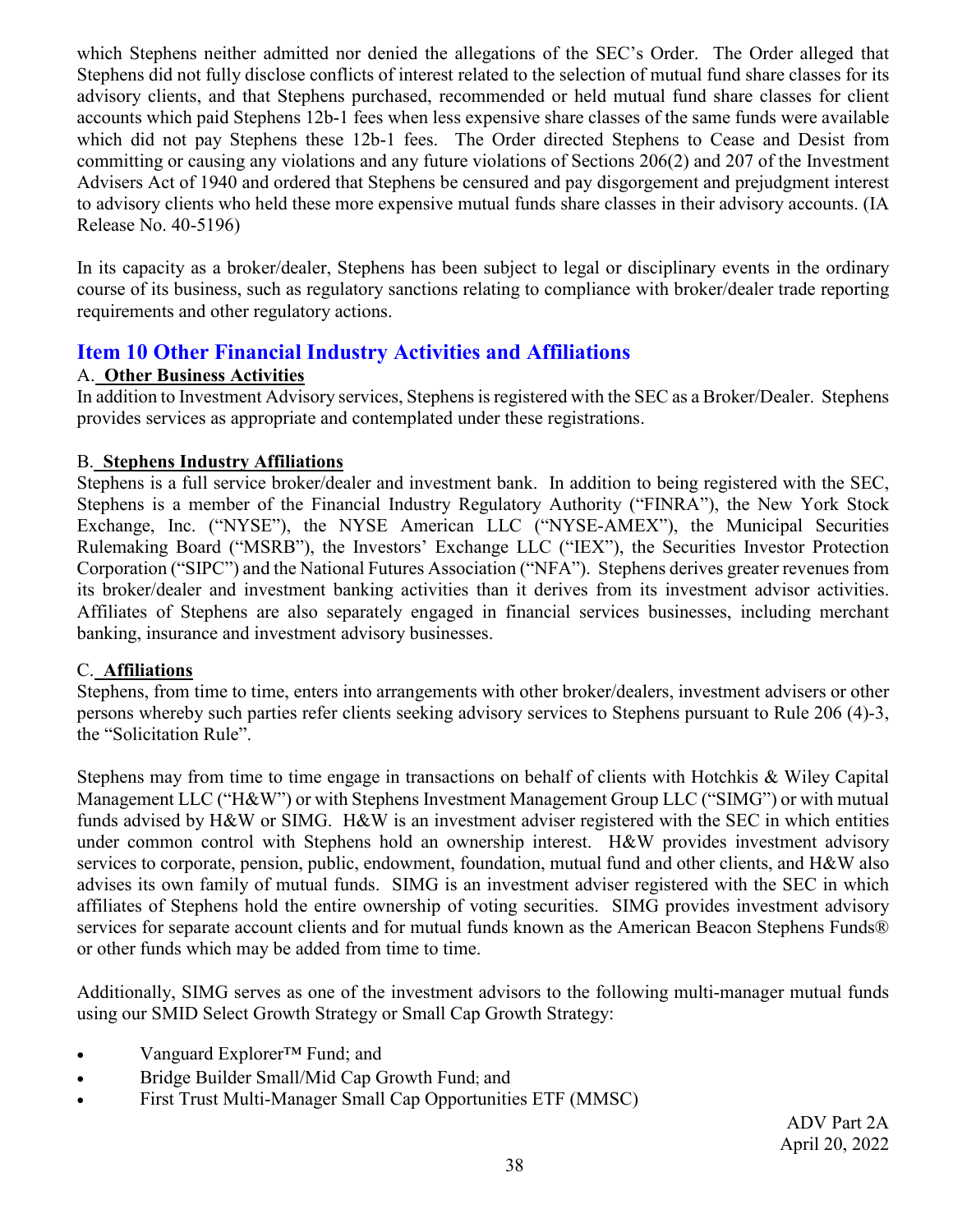H&W advised mutual funds and SIMG advised mutual funds are offered through Stephens' broker dealer services and/or investment advisory services as part of an investment program. Clients that invest in H&W advised mutual funds or in SIMG advised mutual funds would bear a proportionate share of the fees and expenses of those funds including the management fees or other fees paid to H&W or SIMG. These fees and expenses include commissions or fees, if any, paid to Stephens in connection with portfolio transactions. Please refer to each mutual fund's prospectus for a full discussion of the fees and expenses of each mutual fund.

Stephens sometimes refers clients to Stephens Insurance, LLC, an affiliate of Stephens, for advice pertaining to products that are provided through Stephens Insurance, LLC, and Financial Consultants can receive referral fees for insurance business referred.

For further information that pertains to related persons of Stephens, please refer to "Other Potential Conflicts of Interest".

## <span id="page-38-0"></span>D**. Arrangements with related Investment Adviser or Investment Companies**

H & W, an entity in which an affiliate of Stephens owns a substantial ownership interest, will be paid a negotiated fee on a quarterly basis, based on the average assets under management using the value strategy, for which SCM utilizes H&W's model portfolio service offered to Stephens. Such benefits are disclosed in H&W's Form ADV or other disclosure documents.

Parties referring advisory clients to Stephens may receive compensation as a result of the client's participation in the program. The amount of compensation may be more than what the referring party would receive if the client participated in other Stephens' programs or paid separately for investment advice, brokerage, and other services. Consequently, the referring party may have a financial incentive to recommend a Stephens' advisory program over other programs or services.

# <span id="page-38-1"></span>**Item 11 Code of Ethics, Participation or Interest in Client Transactions and Personal Trading**

# <span id="page-38-2"></span>A. **Investment Advisory Code of Ethics**

Stephens has adopted an Investment Advisory Code of Ethics ("Code"), which defines the requirements and expectations for the business conduct of all of its Investment Advisory employees, including employees of Stephens.

Furthermore, all Stephens' employees are expected to adhere to Stephens' Mission and Values Statement and Code of Professional Conduct.

The fundamental position of Stephens is that all aspects of its business are to be conducted in an ethical and legal manner in accordance with federal law and the laws of all states where the investment advisory divisions do business. In accordance with that position general principles apply:

- 1. The interests of Stephens' clients are our first consideration. Any personal securities transaction, which would be detrimental or potentially detrimental to any client account and any personal securities transaction, which is designed to profit by the market effect of any client account, must be avoided.
- 2. All personal securities transactions should be conducted in such a manner as to be consistent with the Code and to avoid actual or potential conflicts of interest or abuse of a Stephens' employee's knowledge of client information or client transactions.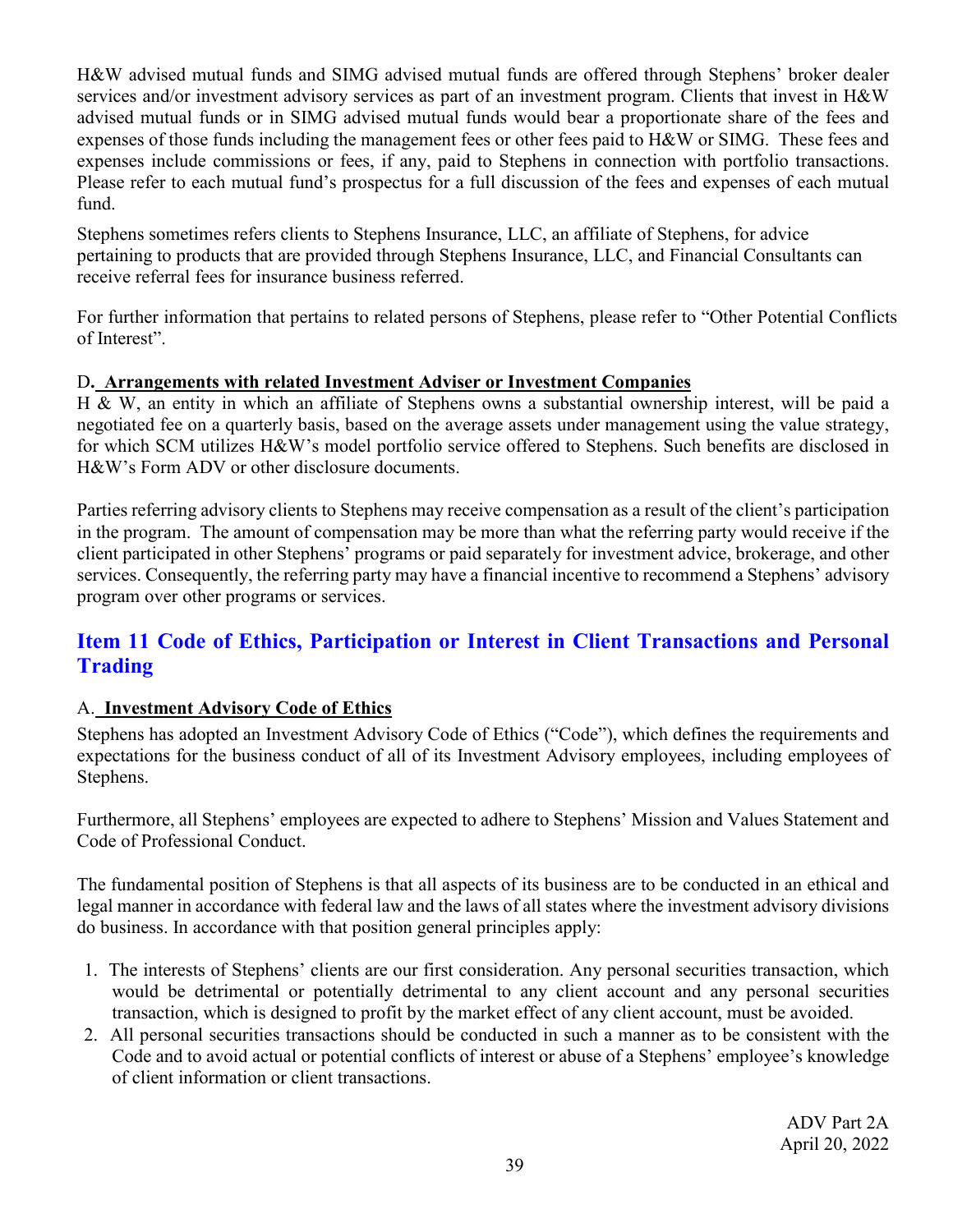- 3. Investment adviser personnel should not take inappropriate advantage of their positions. Information concerning the identity of security holdings and financial circumstances of clients is confidential.
- 4. Independence in the investment decision-making process is paramount.

Accordingly, there are certain standards of conduct, which Stephens investment advisory employees follow to reduce potential conflicts with the interests of our clients. Stephens will provide a copy of the Code to any client or prospective client upon request.

## <span id="page-39-0"></span>B. **Conflicts of Interest Ownership**

Pursuant to SEC Rule 206(3), Stephens, acting as a principal for its own account, will not knowingly sell any security to or purchase any security from an advisory client, without obtaining the client's prior consent to each such transaction and disclosing the capacity in which it is acting.

As a practical matter, the above requirements may impose delays on the time at which principal transactions may be effected for advisory accounts, and thereby may impair the execution quality of such transactions for advisory clients. Accordingly, transactions are generally executed on an agency basis.

Transactions in which Stephens acts as a principal will only be effected for clients subject to the client's written consent to such transaction indicating the quantity and price of the securities being purchased or sold. If Stephens is acting as a market-maker or otherwise as a principal, Stephens has the potential for profit or loss on securities it sells to or buys from a client.

American Beacon Stephens Funds® and Hotchkis & Wiley Funds ("Affiliated Funds") are funds managed by affiliates of Stephens and/or advisors in which affiliates of Stephens have a substantial ownership interest. ERISA accounts and IRA accounts are generally prohibited from investing in these Funds. Other advisory accounts may invest in the Affiliated Funds in an appropriate amount if: (1) the manager and the client determine that the investment is suitable for the account, and (2) the client signs an Affiliate Funds Consent Letter ("Consent Letter") prior to directing the purchase of the affiliated fund shares.

For further discussion on Affiliated Funds, see 10C and 10D.

## <span id="page-39-1"></span>C. **Stephens Personal Trading**

Stephens' personnel may not participate in initial public offerings. All employees are required to maintain their personal accounts and accounts in which they have a beneficial interest at Stephens unless the account has been specifically exempt in writing from this requirement. Stephens' employees are required to provide copies of all of their trade confirmations and brokerage account statements to Stephens' Compliance Department in order to permit the monitoring of compliance with personal trading policies and restrictions. Additionally, employees are required to report all personal securities transactions no less than quarterly. Stephens' Code requires employees to report violations of the Code to Stephens Chief Compliance Officer – Investment Advisor.

## <span id="page-39-2"></span>D. **Conflict of Interest with Personal Trading and Client Trades**

To minimize potential conflicts of interest, advisory personnel who determine or approve what recommendations will be made for client accounts will not participate in Stephens' trading activities and will not know what trading strategies are employed for its proprietary accounts.

It should be noted, however, that Stephens allows purchases to be made in the marketplace by its employees of securities owned by any client account, provided that such purchases are made in amounts consistent with the normal investment practice of the person involved. Such purchases must be made after the investment advisory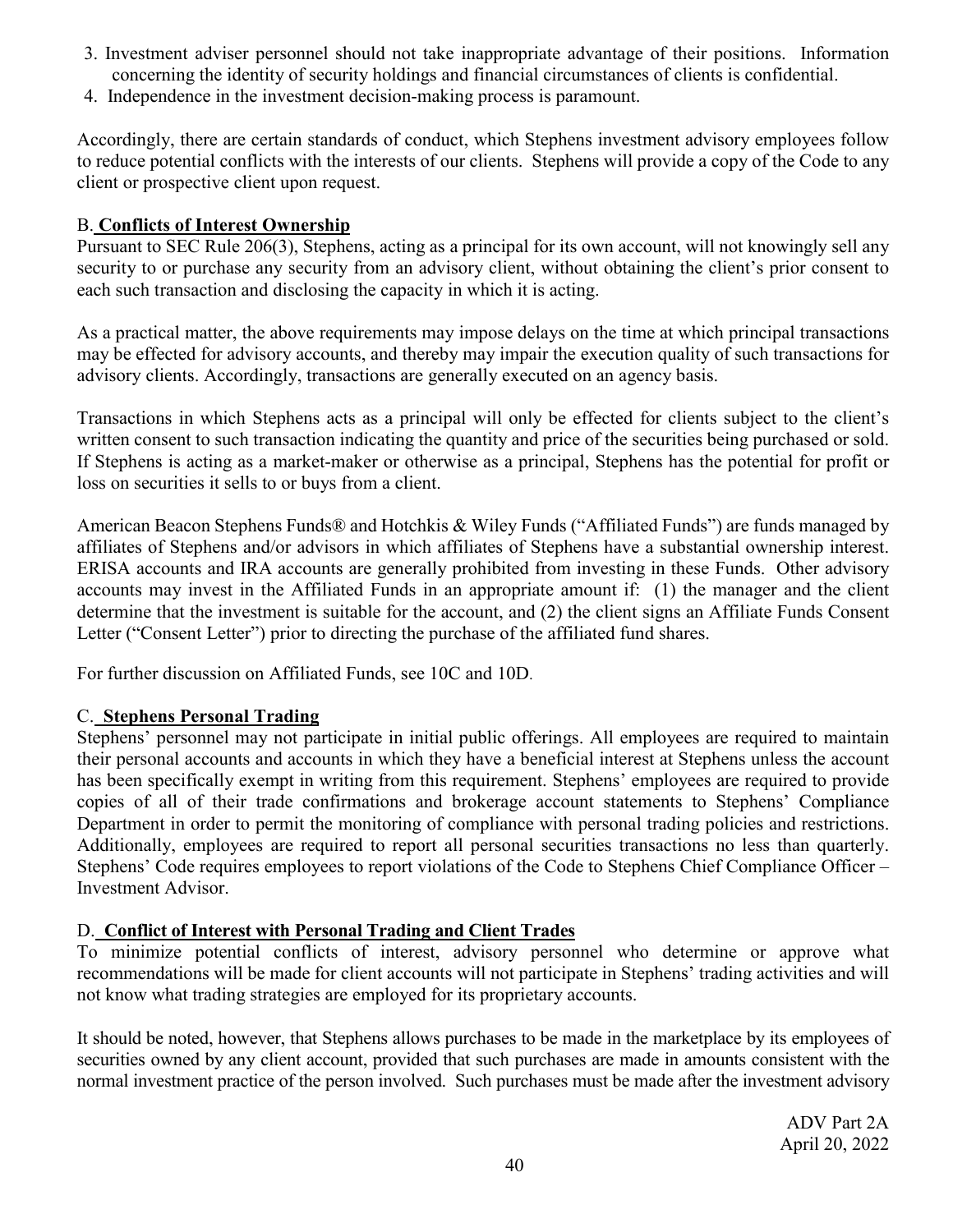accounts managed by such employee (or in the management of which such employee participates has completed its transactions in such securities. Under certain circumstances, employee transactions may be permitted prior to full completion of investment advisory division's transactions. Such exceptions require prior approval of the appropriate Preclearance Officer and will only be granted after considering factors such as the time element involved in filling the order, market considerations, etc.

# <span id="page-40-0"></span>**Item 12 Brokerage Practices**

## <span id="page-40-1"></span>A. **Broker-dealers Selection or Recommendations**

Stephens's investment advisory client accounts typically trade through Stephens with Pershing. In most of Stephens' investment advisory programs, brokerage commissions for trades executed by Stephens with Pershing for investment advisory accounts are included in the investment advisory fee and no separate brokerage commissions are charged by Stephens for the execution of such trades. Clients may arrange to execute transactions in their accounts through other broker-dealers. In such event, all commissions and other charges of the other broker-dealers will be borne by the account or the client, and will not be borne by Stephens.

#### 1. **Research and Other Soft Dollar Benefits**

Stephens does not enter into arrangements with other broker-dealers whereby it receives free research in exchange for the placement of a specified amount of client trades.

#### 2. **Brokerage for Client Referrals**

Stephens typically does not recommend other broker-dealers to our clients. Stephens's client accounts typically trade through Stephens. In most of Stephens' investment advisory programs, brokerage commissions for trades executed by Stephens for investment advisory accounts are included in the investment advisory fee and no separate brokerage commissions are charged by Stephens for the execution of such trades. Clients may arrange to execute transactions in their accounts through other broker-dealers. In such event, all commissions and other charges of the other broker-dealers will be borne by the account or the client, and will not be borne by Stephens.

#### 3. **Directed Brokerage**

Investment advisory clients will be advised that they have the option of seeking execution through broker/dealers other than through Stephens with Pershing.

From time to time some of Stephens' clients may wish to direct Stephens to route their entire portfolio transactions through a particular broker-dealer at a rate agreed upon between the client and such brokerdealer. In such cases, Stephens typically does not negotiate commission rates with such broker-dealers. Clients are free to choose or change broker-dealers at their discretion unless there is reason to believe the chosen brokerage firm cannot offer adequate service. In such an event, Stephens might be unable to accept management of the account.

**a. Directed Brokerage** A client who directs Stephens to use a particular broker-dealer should carefully consider whether such a directed brokerage arrangement could result in additional costs or disadvantages to it. These costs and disadvantages may include paying higher commissions and receiving less favorable executions. Accordingly, the client should satisfy itself that the broker-dealer it directs us to route their trades to can provide adequate price and execution of transactions. All commissions and other charges of the directed broker-dealers will be borne by the account or the client, and will not be borne by Stephens.

A client that directs us to use a particular broker-dealer may also be subject to certain disadvantages regarding allocation of new issues and aggregation of orders. See below. Accounts custodied at brokerage firms that do not permit Stephens to place transactions with other brokerage firms may not be able to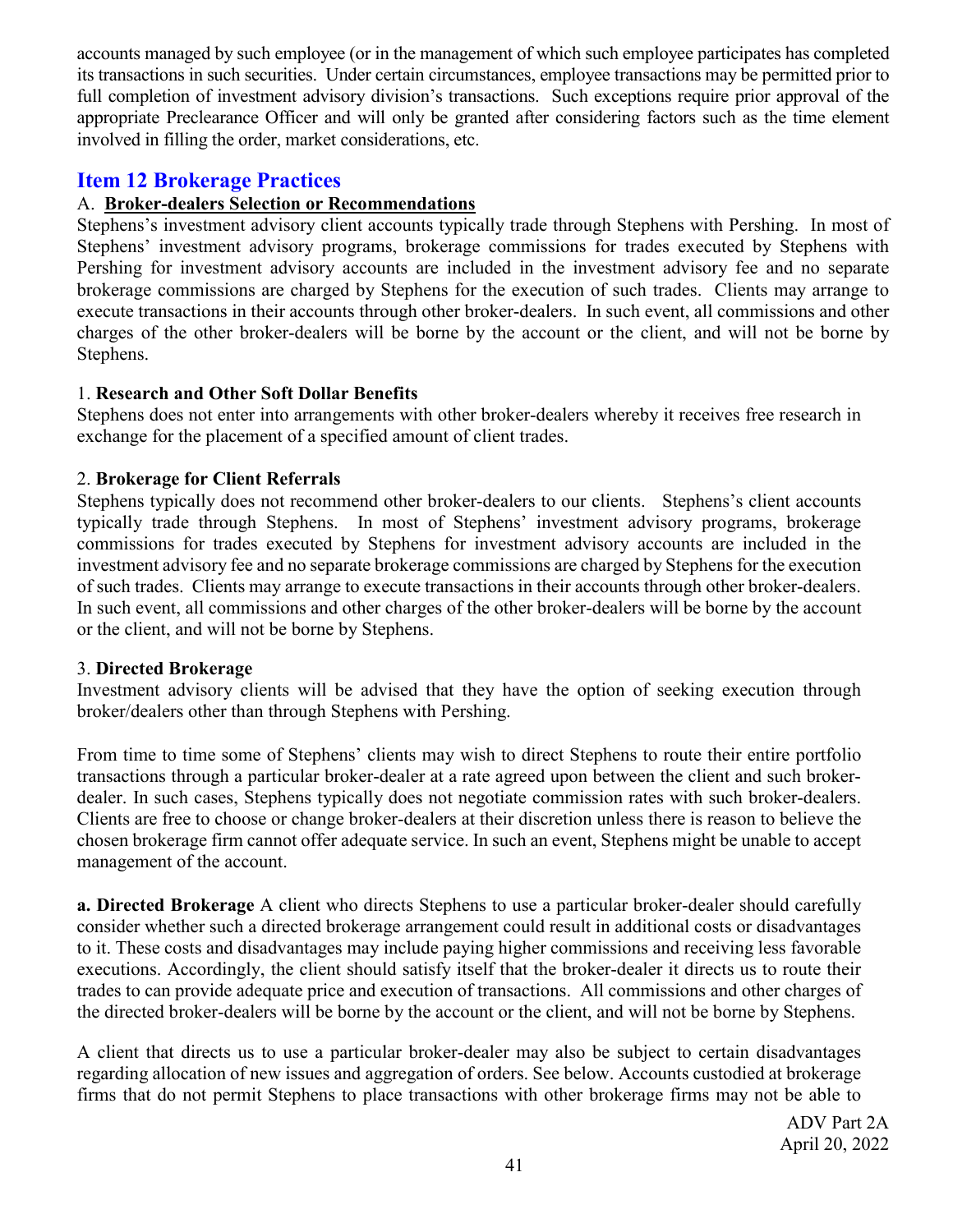participate in the initial transaction and may not be able to participate in the same gains or losses as other clients whose accounts are not so restricted. In determining whether to direct Stephens to use a particular broker-dealer, the client may wish to compare the possible costs or disadvantages of such an arrangement.

**b. Aggregation of Client Transactions** Stephens may determine in particular circumstances that, while it would be both desirable and suitable that a particular security or other investment be purchased or sold for the account of more than one of Stephens' client accounts, there is a limited supply or demand for the security or other investment. Under such circumstances, Stephens will seek to allocate the opportunity to purchase or sell that security or other investment among those accounts on an equitable basis; and Stephens will not be required to assure equality of treatment among all of its clients (including that the opportunity to purchase or sell that security or other investment will be proportionally allocated among those clients according to any particular or predetermined standards or criteria) or to undertake to make investment opportunities offered or provided to clients of other divisions of Stephens or to clients of other representatives of Stephens available to Stephens or to clients of the representative assigned to client's account, including client.

Stephens may aggregate purchase or sale orders in a particular security for client's account with orders for other clients' accounts when appropriate. However, Stephens is under no obligation to aggregate orders. Where, because of prevailing market conditions, it is not possible to obtain the same price or time of execution for all of the securities or other investments purchased or sold for client's account in an aggregated order, Stephens may average the various execution prices and charge or credit client's account with the average price.

## <span id="page-41-0"></span>**Item 13 Review of Accounts**

#### **Supervision and Review of Accounts**

Primary responsibility for the supervision of these accounts lies with the applicable Stephens' Supervisory Principal. The Supervisory Principal's monthly reviews consist of analysis of activity in advisory accounts, considering suitability and general performance. Further considerations are levels of activity, timing of transactions in relationship to research recommendations, transactions in restricted securities, unprofitability, concentration in one security and individual objectives and needs of the client based on information provided by the client. In addition to the monthly reviews, regular quarterly reviews of the total value of the account and assets in each security and category are completed by the advisory staff. The reviewers may refer accounts to the Compliance Department for further analysis if necessary. Stephens will periodically review client portfolio holdings to determine whether advisory clients who hold mutual fund positions are invested in appropriate share classes for the mutual fund positions in their accounts. In the event 12b-1 fees are received on client advisory holdings, these will be rebated to the advisory client.

When Stephens executes a transaction for you through a Stephens' order execution system, you will receive a written or electronic confirmation of the transaction which provides information regarding the transaction. You will also receive a written monthly account statement if you had activity in your account that is custodied by Pershing during the month, which will detail the activity and the positions in your account. If you have not had any activity during the month and you have positions in your account, you will receive a written quarterly account statement, which details the positions in your account.

In most cases, Pershing is the custodian of your account and provides you with written or electronic confirmation of securities transactions, and account statements at least quarterly. You will also receive a monthly account statement if you have had activity in your account during the month which will detail the activity and the positions in your account. If you have not had any activity during the month and you have positions in your account, you will receive a quarterly account statement which details the positions in your account. You may waive the receipt of account statements or confirmations after each trade in favor of e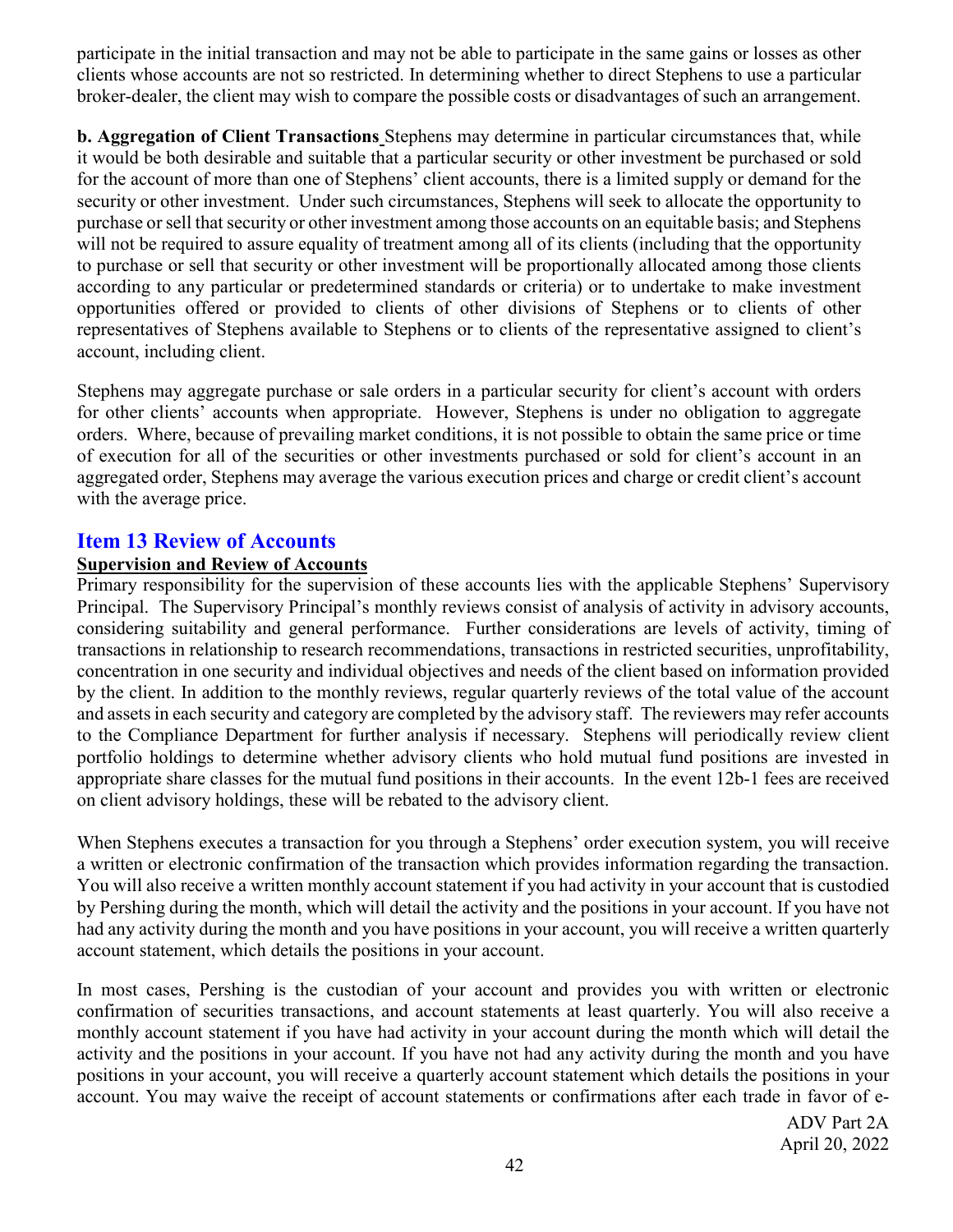delivery [www.StephensAccess.netxinvestor.com/.](http://www.stephensaccess.netxinvestor.com/) You may also receive mutual fund prospectuses, where appropriate.

In addition, we provide account reports and/or statements for client accounts reflecting account holdings and account performance on a quarterly basis.

# <span id="page-42-0"></span>**Item 14 Client Referrals and Other Compensation**

A. Neither Stephens nor any of our employees receives any economic benefit, sales awards or other prizes from any outside parties for providing investment advice to our clients.

B. Stephens does not currently compensate any person who is not a supervised person for client referrals. Stephens may consider referral proposals from time to time, subject to SEC Rule 206(4)-3 and other applicable rules, regulations and restrictions.

# <span id="page-42-1"></span>**Item 15 Custody**

Effective at the close of business on November 15, 2019, custody services will be provided by Pershing. Pershing will execute and clear all transactions, maintain sole custody of assets in your account and perform custodial functions, including, but not limited to, crediting interest and dividends. You shall retain ownership of all cash, securities and other assets in your account. Transactions in your account may incur additional transaction fees, commissions, and/or other changes.

By selecting Stephens as your brokerage/advisory firm, Stephens will open a custodial account with Pershing as the clearing firm, a subsidiary of the Bank of New York Mellon Corporation, One Pershing Plaza, 4<sup>th</sup> Flr – Jersey City, NJ 07399. Your assets will be held in this Account.

Pershing will send your account statements, which you should carefully review. In addition to the account statements Pershing sends you, we may send you a quarterly performance report which among other things, lists your account holdings and performance. You should compare our report to the account statements you receive from Pershing. In the event of any discrepancy between our report and any statement you receive from Pershing regarding the same investment, you should rely on the statement from Pershing.

The information contained in your account statements and reports was obtained from sources believed to be reliable but has not been independently verified. Only the statement of the custodian of the account assets should be considered the official record of account assets, and only the statement of the custodian of the account assets should be relied upon for tax reporting purposes. If Pershing is not the custodian of assets, statements or reports may not be provided unless requested. If Pershing is the custodian of the account assets, then your Pershing brokerage account statement is the custodial statement for the account assets. Please notify us promptly if you do not receive an account statement on at least a quarterly basis from the custodian(s) of all account assets. You should only use the cost basis information provided on your custodial account statements for tax reporting purposes.

For IRA and other retirement accounts, Pershing may charge termination fees pursuant to an adoption agreement you enter into with Perishing, which authorizes Pershing to act as the IRA custodian for Internal Revenue Service purposes. Pershing may resign at any time as the IRA custodian and then you have the right to appoint a successor IRA custodian (Successor).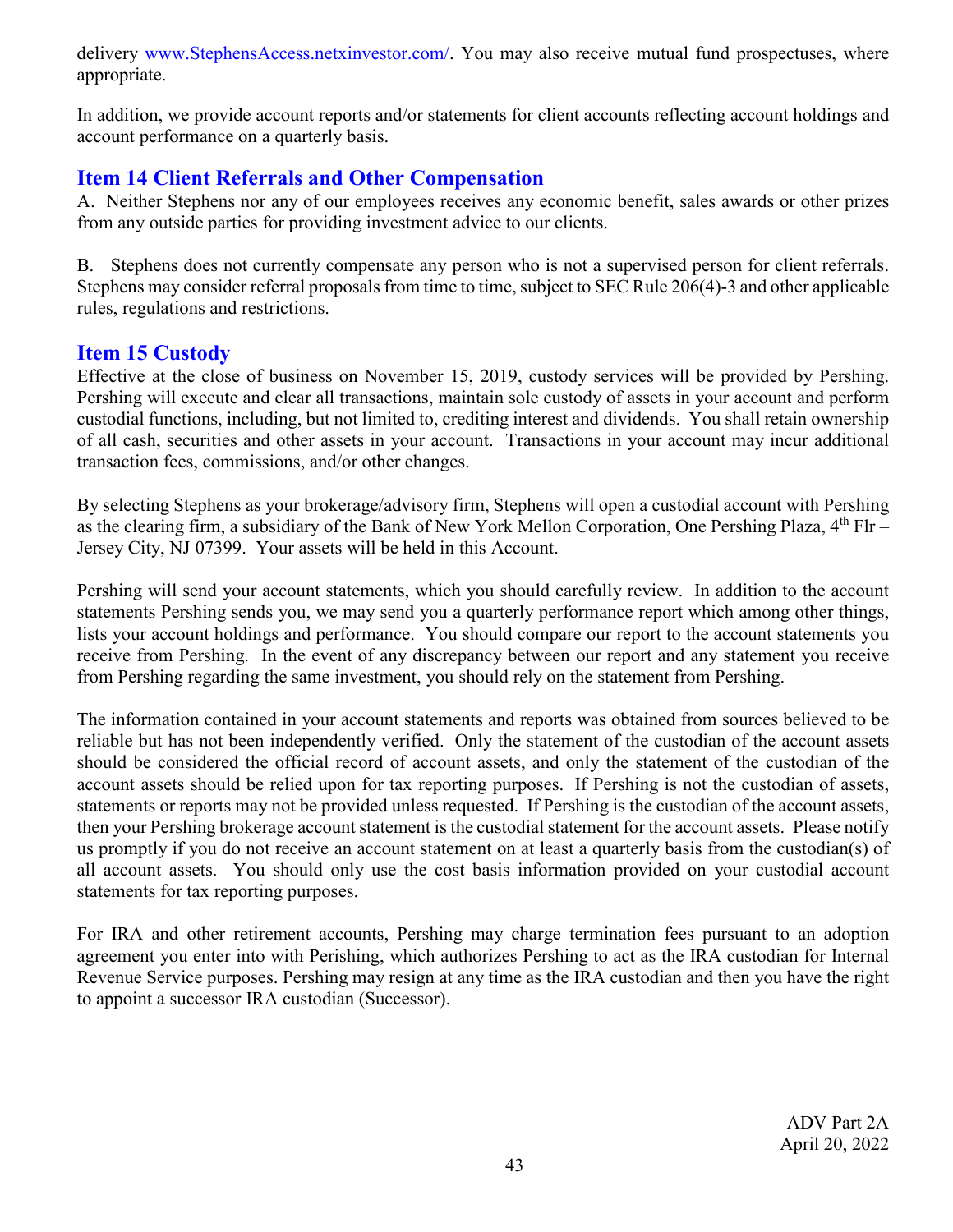# <span id="page-43-0"></span>**Item 16 Investment Discretion**

#### <span id="page-43-1"></span>**Investment or Brokerage Discretion**

Clients that desire to give Stephens investment discretion execute an Investment Management Agreement with Stephens which states that Stephens will have investment discretion in the client's account.

Stephens discretionary account programs, give the client an opportunity and authority to instruct Stephens of limitations applicable to the account, i.e., undesirable investments, asset allocations, etc. The FC or IAR under the Programs will supervise and direct the investments of an account subject to such limitations as the client may impose in writing.

# <span id="page-43-2"></span>**Item 17 Voting Client Securities**

#### <span id="page-43-3"></span>**Policies and Procedures for Proxy Voting**

Proxy voting on securities managed by a Sub-Adviser is to be directed by the Sub-Adviser managing such investment. Proxy voting on securities managed pursuant to a model portfolio provided by a Sub-Adviser is generally directed by such Sub-Adviser or by Stephens.

For proxy voting directed by Stephens, it is Stephens' policy to vote proxies on securities that are owned in an account and held in custody for the account by Pershing and to utilize Investment Advisory policies and procedures, which are reasonably designed to vote client securities in the best interests of the client and to address how potential conflicts of interest are handled.

Stephens' proxy voting policy is to vote in favor of actions recommended by the insurer's Board of Directors of the issuer, unless the FC disagrees with the proposed action and elects to vote the shares against the recommendation of the Board of Directors.

If there is not a Board of Directors recommendation on a proposed action, then the FC will determine whether to vote for, against or abstain.

If the client chooses to have their securities custodied away from Stephens it will be the responsibility of the client to vote or to arrange for the voting of their proxies.

Stephens will make available information of the firm's proxy voting policy and procedures including information regarding how Stephens voted proxies, if requested. In response to any request as to how the client's proxies were voted, the Chief Compliance Officer – Investment Advisory would provide the information to the client.

## **Procedures**

Stephens' procedures to implement the Firm's proxy voting policy, is as follows:

- **a**. Voting Procedures
	- Proxy materials are received on behalf of clients in Stephens' Reorganization Department ("Reorg. Department");
	- A Proxy Voting Notice which includes a link to the proxy voting materials is sent by the Reorg Department via e-mail to the respective advisory area. This proxy Voting Notice will be used to instruct the Reorg Department as to how to vote the shares;
	- Stephens will vote the proxy through the Reorg Department in accordance with applicable voting guidelines, either by electronically voting or by mailing the proxy in a timely and appropriate manner.
	- Unless the responsible advisor or advisory committee loses confidence in management of the issuer or the client directs the vote, Stephens will vote the shares as recommended by the Board of Directors of the issuer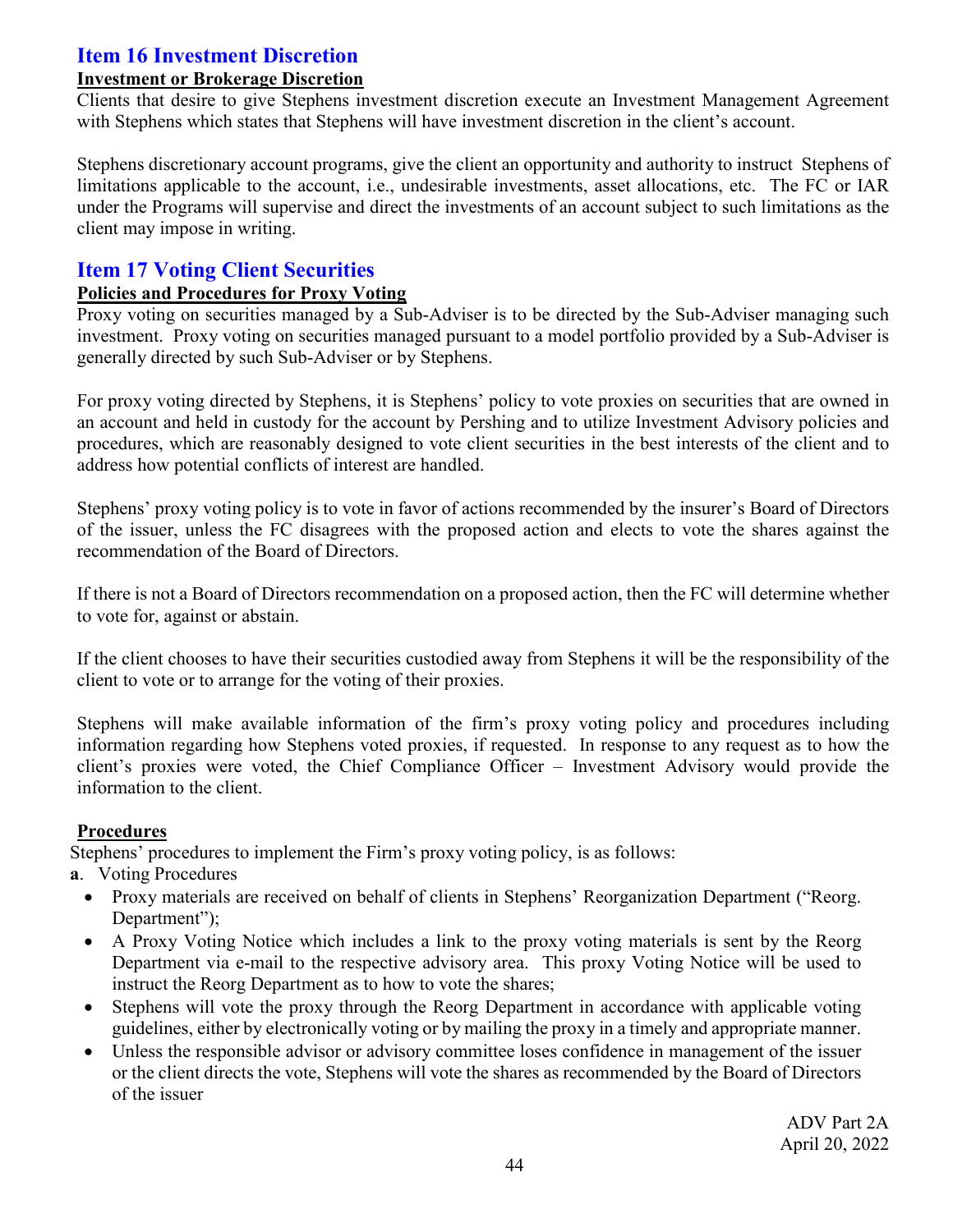- If there is not a Board of Directors recommendation on a proposed action, then the FC will determine whether to vote for, against or abstain.
- **b.** Proxy Voting Guidelines
	- Stephens, if custodied at Pershing, is responsible for voting proxies.
	- If securities are custodied elsewhere the client or custodian is responsible for voting.
	- In a Sub-Advisory relationship the Sub-Advisor is responsible to vote the client's proxies.

**c.** Conflicts of Interest

- On an annual basis Stephens will disclose to affected clients any identified potential material conflicts of interest by providing a list of said conflicts electronically or by mail.
- Where Stephens has identified a specific potential material conflict of interest relating to one or more matters to be voted on by shareholders, Stephens: (1) will notify affected clients of the potential conflict of interest, (2) will disclose how the proxy will be voted absent a voting direction from the client, and (3) will give affected clients the opportunity to vote the proxy themselves.
- Stephens will maintain a record of the voting resolution of any conflict of interest.

From time to time there may also be a variety of corporate actions or other matters for which shareholder action is required or solicited and with respect to which Stephens may take action that it deems appropriate in its best judgment except to the extent otherwise required by agreement with the client. These actions include, for example and without limitation, responding to tender offers or exchanges, bankruptcy proceedings and proposed class action settlements. However, Stephens will have no power, authority, responsibility or obligation to take any action with regard to any claim or potential claim in any bankruptcy proceeding, class action securities litigation or other litigation or proceeding relating to securities held at any time in the client account, including, without limitation, to file proofs of claim or other documents related to such proceeding, or to investigate, initiate, supervise or monitor class action or other litigation involving client assets.

#### **Stephens Advisor, Stephens Retirement Access, Stephens Retirement Solutions and the Stephens Capital Management Non-Discretionary Program Proxy Procedures**

Stephens will not take any action with respect to the voting of proxies solicited by or with respect to the issuers of securities in which assets of the Client may be invested from time to time, except to provide proxy materials to Client.

Stephens will have no power, authority, responsibility or obligation to take any action with regard to any claim or potential claim in any bankruptcy proceeding, class action securities litigation or other litigation or proceeding relating to securities held at any time in the client account, including, without limitation, to file proofs of claim or other documents related to such proceeding, or to investigate, initiate, supervise or monitor class action or other litigation involving client assets.

# <span id="page-44-0"></span>**Item 18 Financial Information**

To the best of our knowledge, there is no financial condition that is reasonably likely to impair our ability to meet our contractual commitments to our clients.

# <span id="page-44-1"></span>**Other Potential Conflicts of Interest**

Stephens is a diversified financial services company that directly or through affiliates provides a wide variety of investment banking, securities, insurance and other investment-related services to a broad array of clients. These relationships could give rise to potential conflicts of interest. Any of the following types of transactions could present a potential for a conflict of interest.

a) Client account assets can be invested in interests of money market funds, mutual funds, other investment companies, privately offered investment funds and other collective vehicles (collectively, "Funds") for which Stephens or its affiliates acts as investment advisor, sponsor, administrator, distributor, selling agent, or in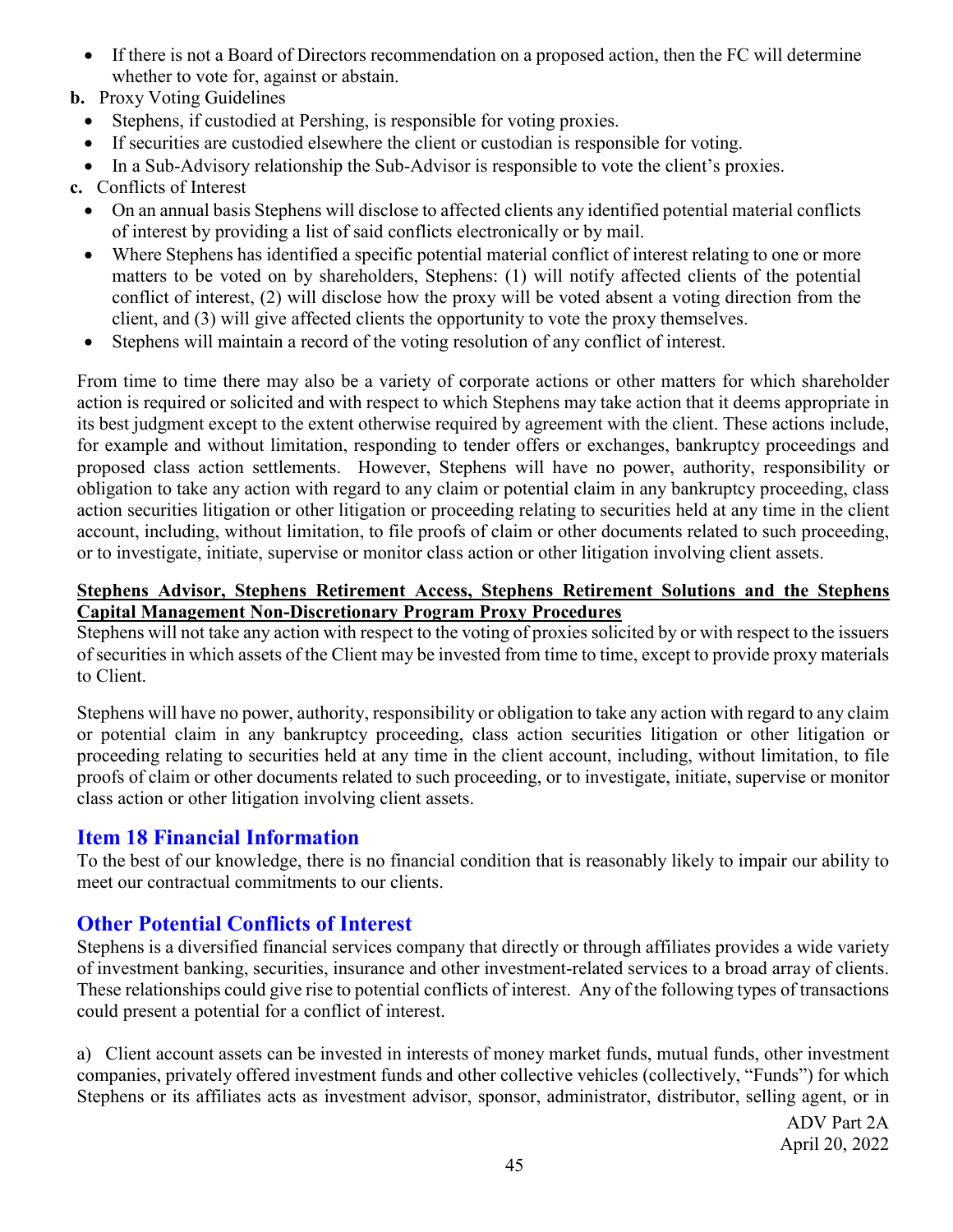other capacities ("Affiliated Funds"). In addition, client account assets can be invested in interests of Funds for which Stephens or its affiliates do not act as investment adviser, sponsor, and administrator or in other capacities. Stephens or its affiliates receive fees for services provided to such Funds, which often include (but are not limited to) fees payable under a plan adopted pursuant to Rule 12b-1 under the Investment Company Act of 1940, as amended ("12b-1 fees") and fees paid to compensate Stephens for providing administrative services, distribution services, shareholder services, investment advisory services or other services to or for the benefit of such Funds, excluding retirement programs. Stephens Inc. as a dually-registered Broker/Dealer, is paid the retail 12b-1 fees for brokerage mutual fund investments. Where 12b-1 fees are received in advisory, IRA and ERISA accounts, these fees are rebated to the client's advisory account.

b) Client account assets are often invested in transactions that involve or constitute a purchase, sale or other dealings with securities or other instruments for which (i) Stephens, (ii) an affiliate or employee of Stephens, (iii) an entity in which Stephens or an affiliate has a direct or indirect interest, or (iv) another member of a syndicate or other intermediary (where an entity referred to in (i), (ii), or (iii), above is or was a member of the syndicate), has acted, now acts, or in the future may act as an underwriter, syndicate member, market maker, dealer, broker, principal, agent, research analyst or in any other similar capacity, whether the purchase, sale or dealing occurs during the life of the syndicate or after the close of the syndicate.

Although underwriting initial public offerings ("IPOs") on behalf of corporate and other types of issuer clients is a regular part of Stephens' investment banking business, the frequency, share price, number of shares available, and other characteristics of such offerings vary widely over time. For example, in some years Stephens may not participate as an underwriter, or in only a few, IPOs. For factors that limit IPO product availability to clients through Stephens see Item 5(C) Fees and Compensation/IPO Retail Client Allocations/IPO Related Conflicts of Interest for more detail.

c) Stephens, or any other broker-dealer that is or may become affiliated with Stephens (the "affiliated brokers"), is expected to act as broker or dealer to execute transactions on behalf of client's account. Client will not be charged a separate fee for brokerage services provided to the Account by affiliated brokers.

d) Stephens or its affiliates sometimes effect transactions for the client's account with other accounts for which Stephens or an affiliate provides investment advisory services ("Cross Trades"). Such Cross Trades are intended to enable Stephens to purchase or sell a block of securities at a set price and possibly avoid an unfavorable price movement that may be created through entrance into the market with such purchase or sell order. Stephens typically receives compensation from other accounts involved in a Cross Trade.

e) Subject to applicable regulations, Stephens or its affiliates sometimes execute "Agency Cross Transactions" for the client's account. Agency Cross Transactions are transactions where Stephens, or any affiliate of Stephens, acts as broker for both the Client's account and the other party to the transaction. In such transactions, Stephens, or any of Stephens's affiliates acting as broker, receives commissions from the other party to such transaction, to the extent permitted by law, in addition to its customary investment management or advisory fee for the client's account.

f) Clients of other divisions of Stephens or clients of other advisory representatives of Stephens or Stephens, its principals, employees, affiliates and their family members, sometimes hold, and sometimes engage in transactions in, securities purchased or sold for the client or about which Stephens gives or has given client advice. The client's account may purchase as investments securities of companies with which Stephens or its affiliates maintain investment banking relationships or other relationships or securities of companies in which Stephens or its affiliates have an ownership or other investment interest.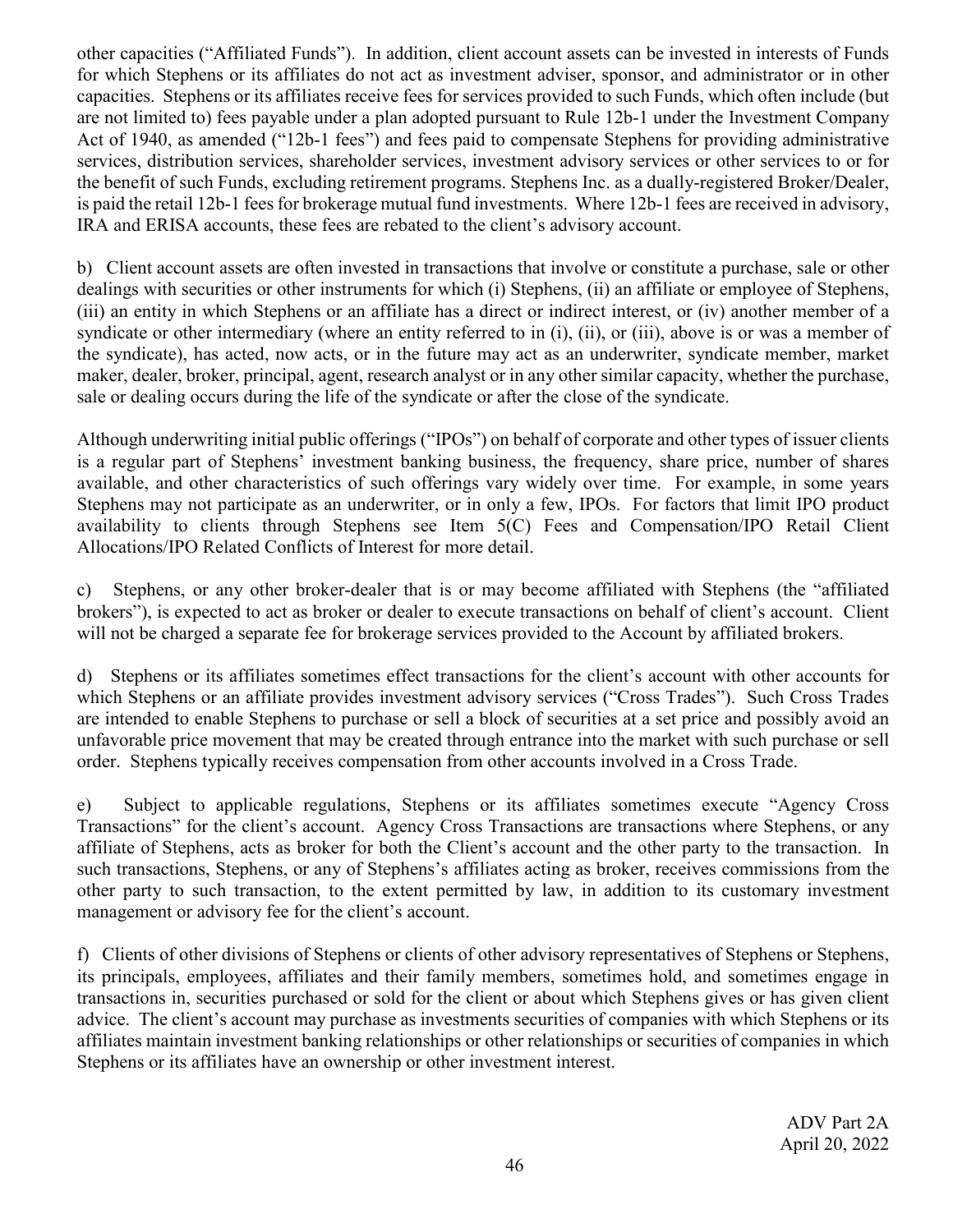h) Subject to applicable law, Stephens sometimes pays fees to, and/or shares revenues with, affiliates or nonaffiliates in connection with referrals for investment advisory accounts.

i) Stephens, or its affiliates, may provide more than one type of service to the client (or a related organization), including (but not limited to), investment management services, investment advisory services, financial advisory services, underwriting services, placement agency services, investment banking services, securities brokerage services, securities custodial services, insurance agency services, insurance brokerage services, administrative services or other services, or any combination of services, all on such terms as may be agreed between Stephens (or its affiliate) and the client (or its related organization).

j) Other divisions and other advisory representatives of Stephens perform investment advisory services for clients other than the client and such other divisions or other advisory representatives of Stephens give advice or take action with respect to other clients that is similar to or different from the advice given or action taken for the client's account, in terms of securities, timing, nature of transactions and other factors. Stephens will, to the extent practicable, attempt in good faith to allocate investment opportunities among its clients, including the client, on a fair and equitable basis. However, other divisions and other advisory representatives of Stephens will not undertake to make any recommendation or communication to client with respect to any security which such other divisions or advisory representatives may purchase or sell (either as principal or for any other client's account) or recommend to any other client, or in which such other divisions or advisory representatives, or their respective principals, employees, affiliates or their family members, may engage in transactions.

k) Both advisory and brokerage clients of Stephens have the ability to borrow money against the collateral value of their accounts with non-purpose loans arranged through Stephens with a third party bank. Stephens receives an administrative fee which is paid by the third party bank in an amount which varies but can be up to 1.35% of the monthly outstanding balance of the client's loan. Part of the administrative fee is passed along to Stephens Financial Consultants, and this can create a conflict of interest. Since Stephens has not compared rates available elsewhere, clients may be able to obtain lower interest rates on their loans through other banks.

l) Stephens and Pershing and IntraFi receives fees and benefits for services provided in connection with the Bank Sweep Program. Stephens offers the Bank Sweep Program as a service and is not obligated to offer you this or any sweep product or to make available to you a sweep product that offers a rate of return that is equal to or greater than other comparable products or investments. Stephens has an economic incentive to make available to our clients sweep options that are more profitable to us than other sweep options.

Each Bank will pay Stephens a fee equal to a percentage of the average daily deposit balance in your Deposit Accounts at the Bank. Because the Banks pay different amounts, the compensation paid to Stephens will vary from Bank to Bank. Because the interest rates paid to clients are subject to tiers based on the aggregate value of accounts with the client's Household Balance, Stephens's compensation rate is higher on client's cash in lower interest rate tiers and lower on client's cash balances in higher rate tiers. The differences in Stephens' compensation from Bank to Bank is intended to ensure that all clients receive the same rate of interest on their Deposit Accounts for their respective interest rate tiers, regardless of the Banks at which the Deposit Accounts are held. Stephens may reduce its fee and may vary the amount of the reductions between clients.

Stephens determines its own fee and is compensated by deducting a percentage of the rate paid by Banks for fees paid in connection with the Deposit Accounts. Any increase in Stephens' fees will decrease the interest that you will receive in connection with the Deposit Accounts and any decrease in Stephens' fees will increase the interest that you will receive in connection with the Deposit Accounts. Therefore, Stephens has a conflict